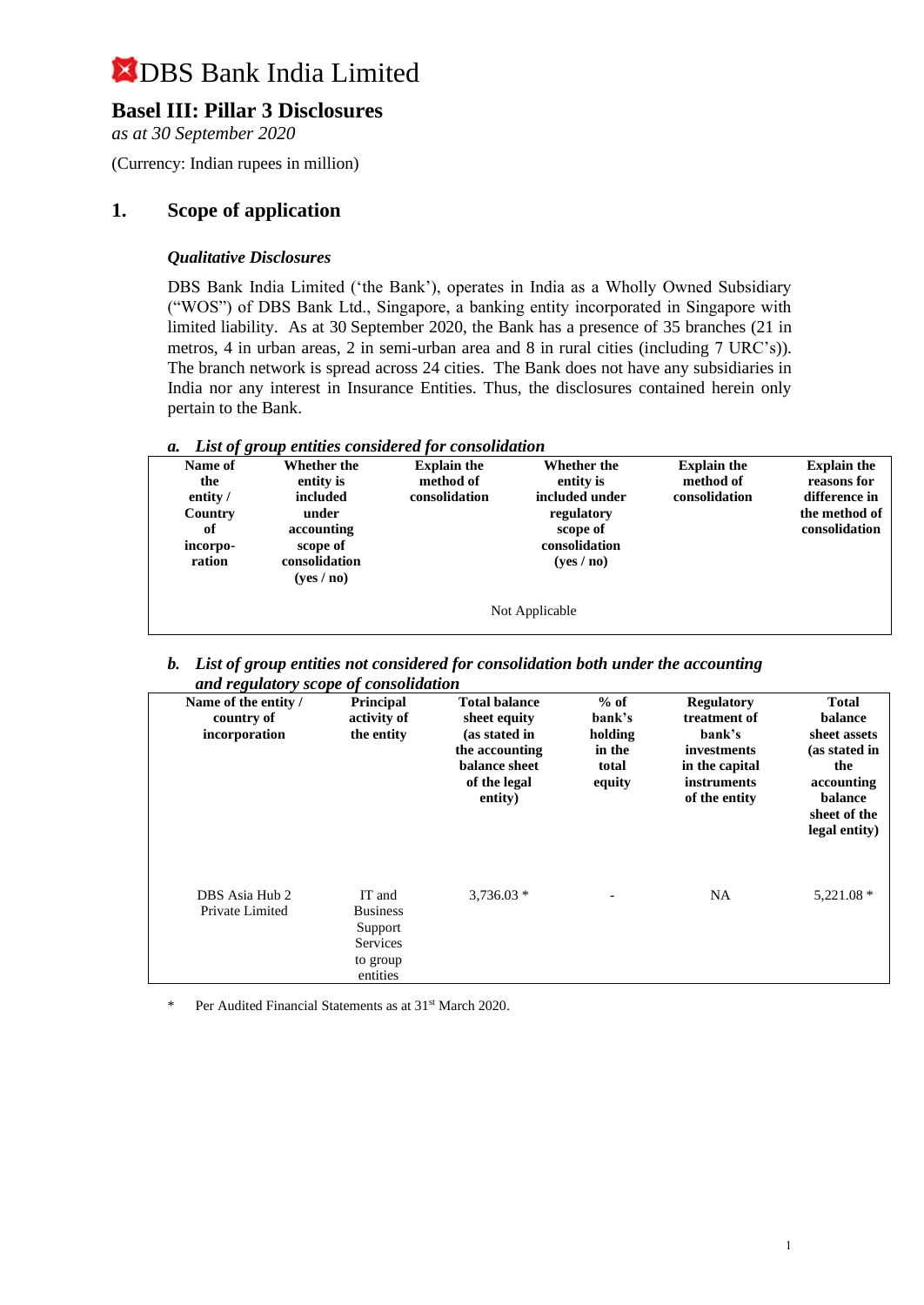## **Basel III: Pillar 3 Disclosures** *(Continued)*

*as at 30 September 2020*

(Currency: Indian rupees in million)

## **1. Scope of application** *(Continued)*

*Quantitative Disclosures (Continued)*

*c. List of group entities considered for consolidation*

| Name of the<br>entity /<br>country of<br>incorporation<br>(as indicated in<br>(i)a. above) | Principal activity of the entity | <b>Total balance</b><br>sheet equity (as<br>stated in the<br>accounting<br>balance sheet<br>of the legal<br>entity) | <b>Total balance</b><br>sheet assets (as<br>stated in the<br>accounting<br>balance sheet of<br>the legal entity) |
|--------------------------------------------------------------------------------------------|----------------------------------|---------------------------------------------------------------------------------------------------------------------|------------------------------------------------------------------------------------------------------------------|
|                                                                                            | Not Applicable                   |                                                                                                                     |                                                                                                                  |

*d. The aggregate amount of capital deficiencies in all subsidiaries which are not included in the regulatory scope of consolidation i.e. that are deducted:*

| Name of the<br>subsidiaries /<br>country of<br>incorporation | <b>Principal activity of the</b><br><b>Total balance sheet equity</b><br>(as stated in the accounting<br>entity<br>balance sheet of the legal<br>entity) |                | % of bank's<br>holding in the<br>total equity | <b>Capital deficiencies</b> |
|--------------------------------------------------------------|----------------------------------------------------------------------------------------------------------------------------------------------------------|----------------|-----------------------------------------------|-----------------------------|
|                                                              |                                                                                                                                                          | Not Applicable |                                               |                             |

*e. The aggregate amounts (e.g. current book value) of the bank's total interests in insurance entities, which are risk-weighted:*

| Name of the<br>insurance<br>entities /<br>country of<br>incorporation | Principal activity of the<br>entity | <b>Total balance sheet</b><br>equity (as stated in<br>the accounting<br>balance sheet of the<br>legal entity) | $%$ of bank's<br>holding in the<br>total equity /<br>proportion of<br>voting power | <b>Quantitative impact on</b><br>regulatory capital of using<br>risk weighting method<br>versus using the full<br>deduction method |
|-----------------------------------------------------------------------|-------------------------------------|---------------------------------------------------------------------------------------------------------------|------------------------------------------------------------------------------------|------------------------------------------------------------------------------------------------------------------------------------|
|                                                                       |                                     | Not Applicable                                                                                                |                                                                                    |                                                                                                                                    |

*f. Any restrictions or impediments on transfer of funds or regulatory capital within the banking group:*

There are no restrictions or impediments on transfer of funds or regulatory capital within the banking group.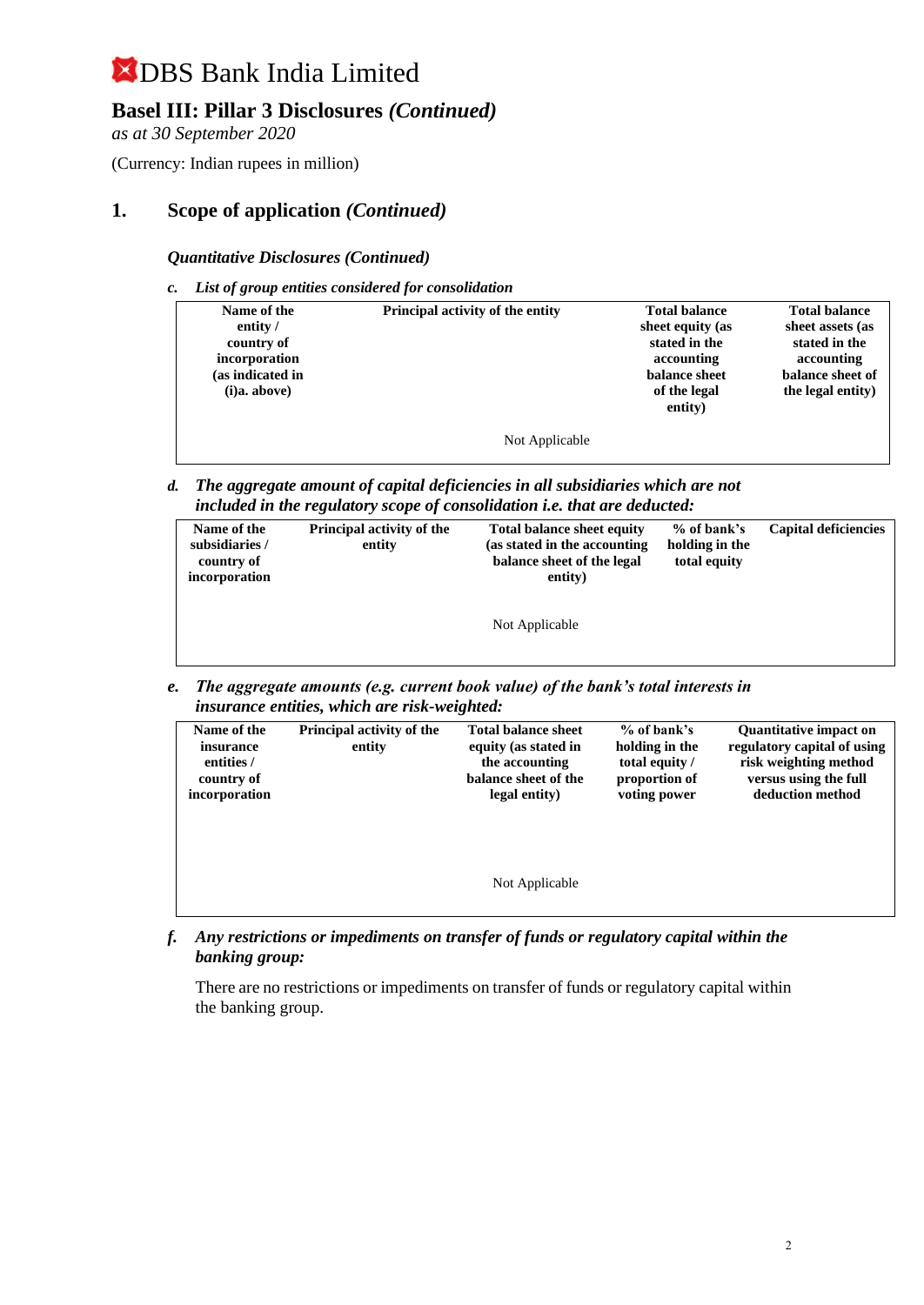## **Basel III: Pillar 3 Disclosures** *(Continued)*

*as at 30 September 2020*

(Currency: Indian rupees in million)

### **2. Capital Adequacy**

#### *Qualitative disclosures*

The CRAR of the Bank is 16.94% as computed under Basel III norms, which is higher than the minimum regulatory CRAR requirement (including CCB) of 11.875%.

The Bank's capital management framework is guided by the existing capital position, proposed growth and strategic direction. Growth opportunities have resulted in an increasing and continuing need to focus on the effective management of risk, and commensurate capital to bear that risk. The Bank carefully assesses its growth opportunities relative to the capital available to support them, particularly in the light of the economic environment and capital requirements under Basel III. The Bank maintains a strong discipline over capital allocation and ensuring that returns on investment cover capital costs.

The coronavirus (Covid 2019) continues its march across the globe, including India. Hence, the extent to which the Covid 2019 pandemic will impact the Bank's operations and financial metrics (including Capital adequacy) is dependent on the future developments, which are uncertain; including among many other things, any new information concerning the further spread of the pandemic and any action to contain its spread or mitigate its impact, whether government mandated or elected by the Bank.

#### *Quantitative disclosures*

|   | <b>Particulars</b>                                                      | 30 Sep 20 |
|---|-------------------------------------------------------------------------|-----------|
| A | Capital requirements for Credit Risk (Standardised Approach) *          | 35,497    |
| B | Capital requirements for Market Risk (Standardised Duration Approach) * |           |
|   | Interest rate risk<br>$\overline{\phantom{0}}$                          | 7,260     |
|   | Foreign exchange risk<br>Ξ.                                             | 540       |
|   | Equity risk<br>$\overline{\phantom{0}}$                                 | 9         |
| C | Capital requirements for Operational risk (Basic Indicator Approach) *  | 1,777     |
| D | CET1 Capital Ratio (%)                                                  | 13.72%    |
| E | Tier1 Capital Ratio (%)                                                 | 13.72%    |
| F | Total Capital Ratio (%)                                                 | 16.94%    |

\* Capital required is calculated at 8% of Risk Weighted Assets for CVA, Market Risk and Operational Risk and at 11.875% of Risk Weighted Assets for others.

#### **3. General Disclosures**

As part of overall corporate governance, the Bank has set up a framework which defines authority levels, oversight responsibilities, policy structures and risk appetite limits to manage the risks that arise in connection with the use of financial instruments. On a day-today basis, business units have primary responsibility for managing specific risk exposures while Risk Management Group ("RMG") exercises independent risk oversight on the Bank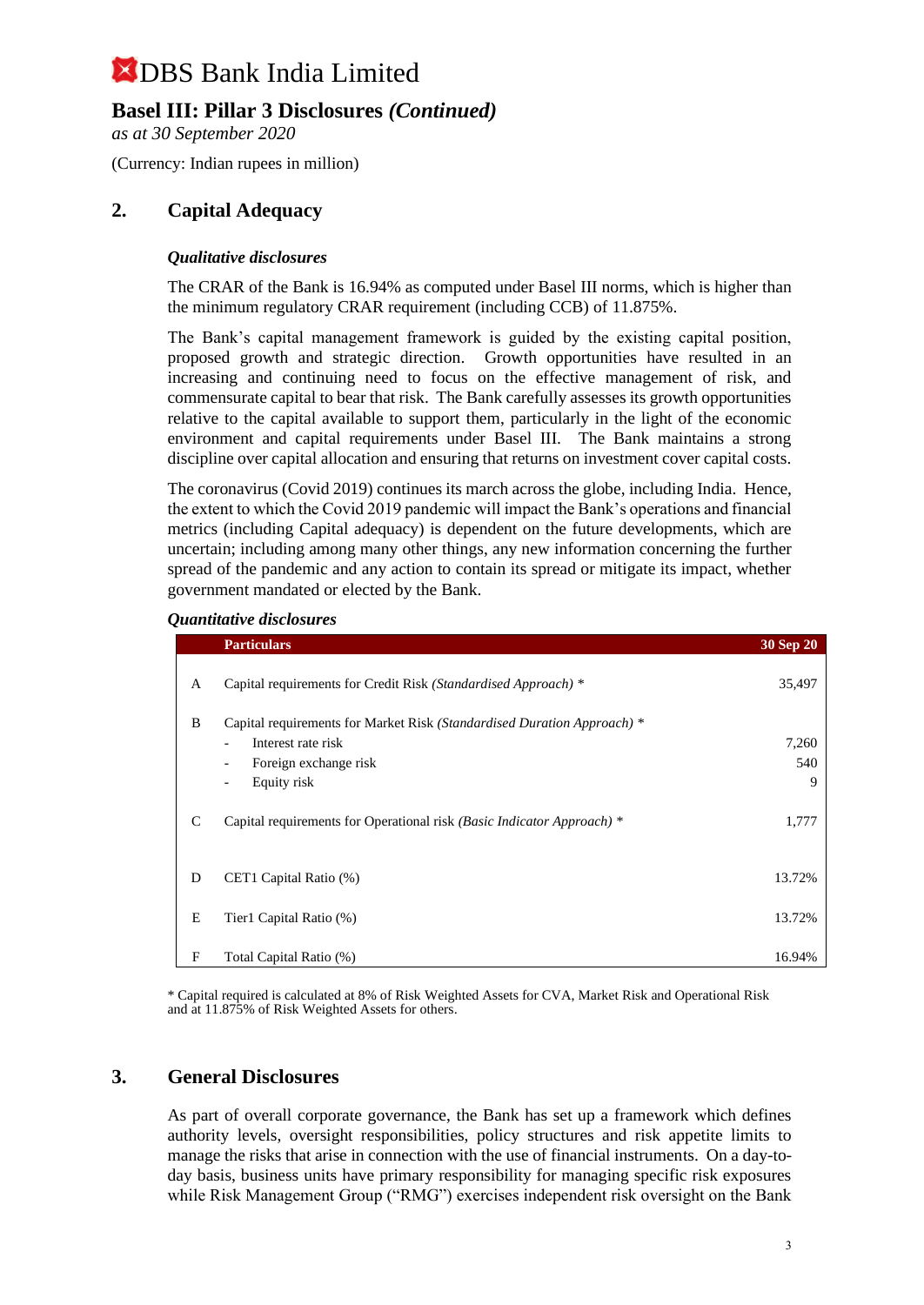## **Basel III: Pillar 3 Disclosures** *(Continued)*

*as at 30 September 2020*

(Currency: Indian rupees in million)

as a whole. RMG is the central resource for quantifying and managing the portfolio of risks taken by the Bank.

Under the DBIL risk governance structure, the India Risk Exco ('Risk EXCO') serves as the Bank's Risk Committee for governance over Credit, Market & Liquidity, Operational Risk and other risks under the supervision of Board Risk Management Committee (BRMC). The BRMC oversees the risk governance, risk approaches and limits of DBIL and ensures that these risks are effectively managed within the bank's overall risk governance framework

The responsibilities of the committees are summarized below:

India Board Risk Management Committee (BRMC)

- $\triangleright$  Oversees the risk governance, risk approaches and limits of DBIL and ensures that these risks are effectively managed within the Bank's overall risk governance framework.
- ➢ Approves the Bank's overall and specific risk governance approach including risk appetite approach, risk authority limits, major risk policies and significant changes thereto.
- $\triangleright$  Approves risk models which are used for capital computation and monitor the performance of previously approved models.
- ➢ Reviews (in parallel with the Board Audit Committee) the adequacy and effectiveness of the Bank's internal control approach.

India Risk Exco ("Risk EXCO")

- $\triangleright$  Serves as the Bank's Committee for governance over counterparty credit risk, operational risk, market risk, liquidity risk and cross-risk stress-testing for major downside risks.
- ➢ Monitors and discusses the Bank's risk profiles, as well as market and regulatory developments.
- ➢ Oversees the Internal Capital Adequacy Assessment Process (ICAAP) including scenarios used and approve risk assessments results.

Serves as a discussion forum for any matter escalated by the underlying risk committees and endorse India specific risk policies and local adoption of Group policies as required, before recommendation to India Board for approval.

India Credit Risk Committee (CRC)

- ➢ To review, measure and monitor DBIL's credit risk portfolio including special loan and asset review situations e.g. review of non-performing loans and credits showing weaknesses.
- ➢ Review and monitor the adequacy, accuracy and effectiveness of credit systems for credit risk management and credit risk control.
- ➢ Assess and monitor specific credit concentrations at business or sector level and credit trends affecting the portfolio; implementing necessary policies or procedures to manage identified risks.
- ➢ Assess and monitor key policy deviations e.g. overdue credit reviews, Target Market and Risk Acceptance Criteria (TMRAC) deviations and / or regulatory allowances specific to the bank.
- ➢ Endorse local credit policies for approvals.
- $\triangleright$  Exercise active oversight to ensure continuing appropriateness of stress testing in accordance with the responsibilities delegated from time to time and as documented in the Credit Stress Testing Policy.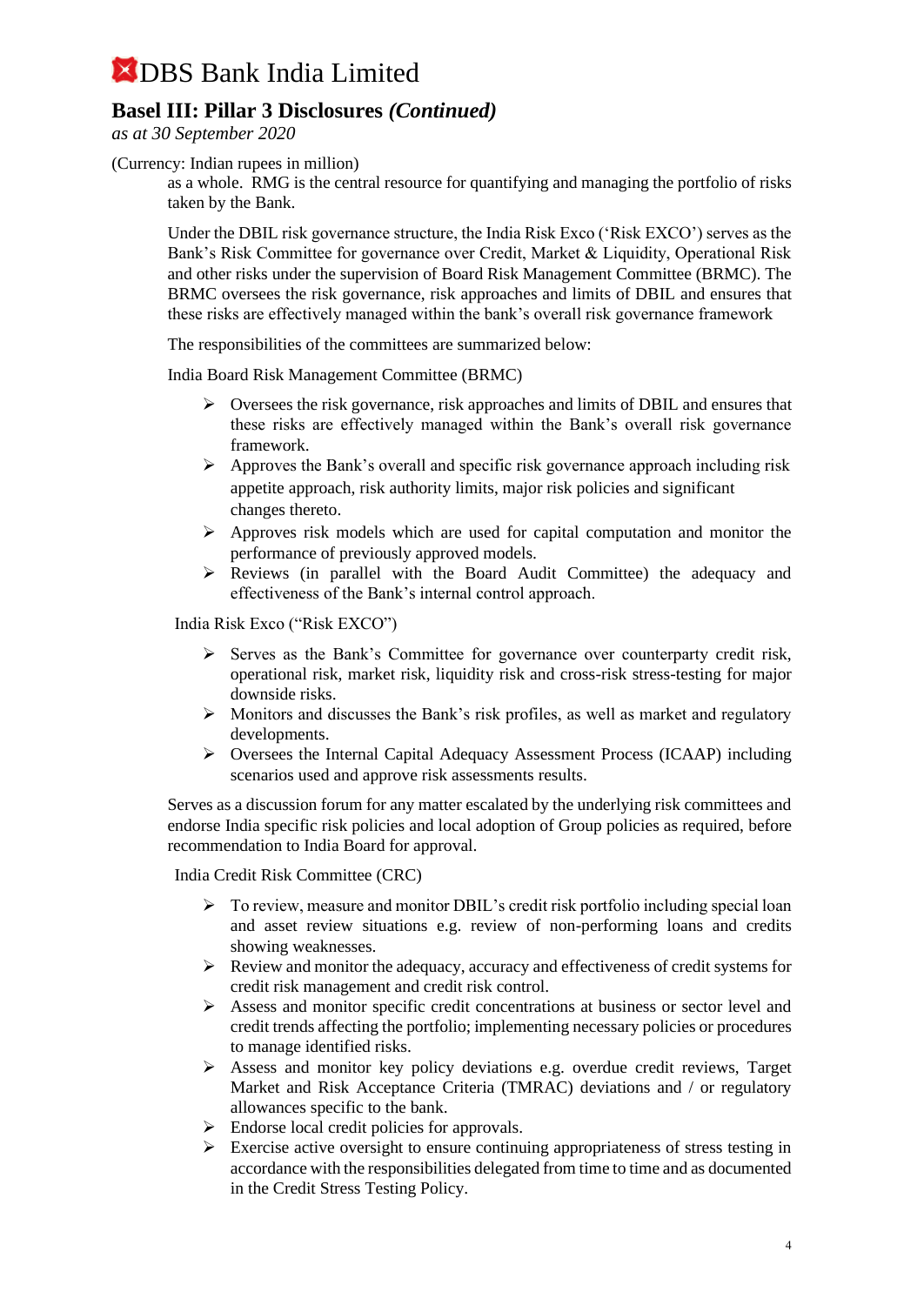### **Basel III: Pillar 3 Disclosures** *(Continued)*

*as at 30 September 2020*

(Currency: Indian rupees in million)

### **3. General Disclosures** *(Continued)*

#### *A) General Disclosures for Credit Risk*

#### *Qualitative Disclosures*

#### **Credit Risk Management Policy**

The management of Credit Risk including concentration credit risk requires active oversight by India Credit Risk Committee (CRC), India Risk Executive Committee (India Risk Exco) and India Board Risk Management Committee (India BRMC).The India Risk Exco and CRC have adequate understanding of inherent credit risks in specific activities of the Bank, particularly those that may significantly affect the financial condition of the Bank.The India Risk Exco and CRC are responsible to formulate/review credit risk policy, credit risk strategy and risk exposure of the Bank. The credit risk policy is endorsed by the CRC and Board Risk Management Committee (India BRMC) and approved by the Board.

The credit policies and basic procedures of the Bank relating to its lending activities are contained in the India specific Local Credit / Loan Policy of the Bank as well as Group Core Credit Policies and other standards followed across all DBS group entities. These are based on the general credit principles, directives / guidelines issued by the RBI from time to time as well as instructions and guidelines of DBS Bank Ltd, Singapore (hereinafter referred to as "the Parent"). In the unlikely event of any conflict amongst the RBI guidelines and Parent's Guidelines, the more conservative policy / guideline is followed.

The Group Core Credit Policies and the India Credit / Loan policy outlines the Bank's approach to Credit Risk Management and sets out the rules and guidelines under which the Bank would develop and grow its lending business. These policies provide guidance to the Bank's Corporate Banking, SME Banking, Financial Institutions Group and Consumer Banking to manage the growth of their portfolio of customer assets in line with the Bank's credit culture and profitability objectives, taking into account the capital needed to support the growth.

Supplementary policies to the main Group Core Credit Policy and the India Credit / Loan policies have also been laid out, for certain types of lending and credit-related operations. These include subject specific policies relating to risk ratings, Default policy, Specialized Lending etc., as well as guidelines for Real Estate lending, NBFC lending, hedging of FX exposures, credit risk mitigation, sectoral and individual / group borrower limits, bridge loans, bill discounting, collateral valuation, collection management, etc.

The India Credit Risk Committee, comprising Chief Executive Officer, Chief Risk Officer and other senior Institutional Banking Group and Consumer Banking Group representatives and Credit Officers, and Head of Special Assets Management meets on a monthly basis. The committee has oversight of Credit risk related strategy planning, implementing necessary guidelines, procedures to manage identified risks, credit portfolio movements and other relevant trends in the Credit Risk Committee and shared with DBS Group, as required.

Responsibility for monitoring post-approval conditions for institutional borrowers resides with the Credit Control Unit ("CCU"), which reports to the Chief Risk Officer ("CRO") in India. The responsibility for risk reporting is with the Credit Risk – Chief Operating Office team which reports to the CRO in India. The Risk Based Supervision (RBS) submission to RBI contains further details on the same.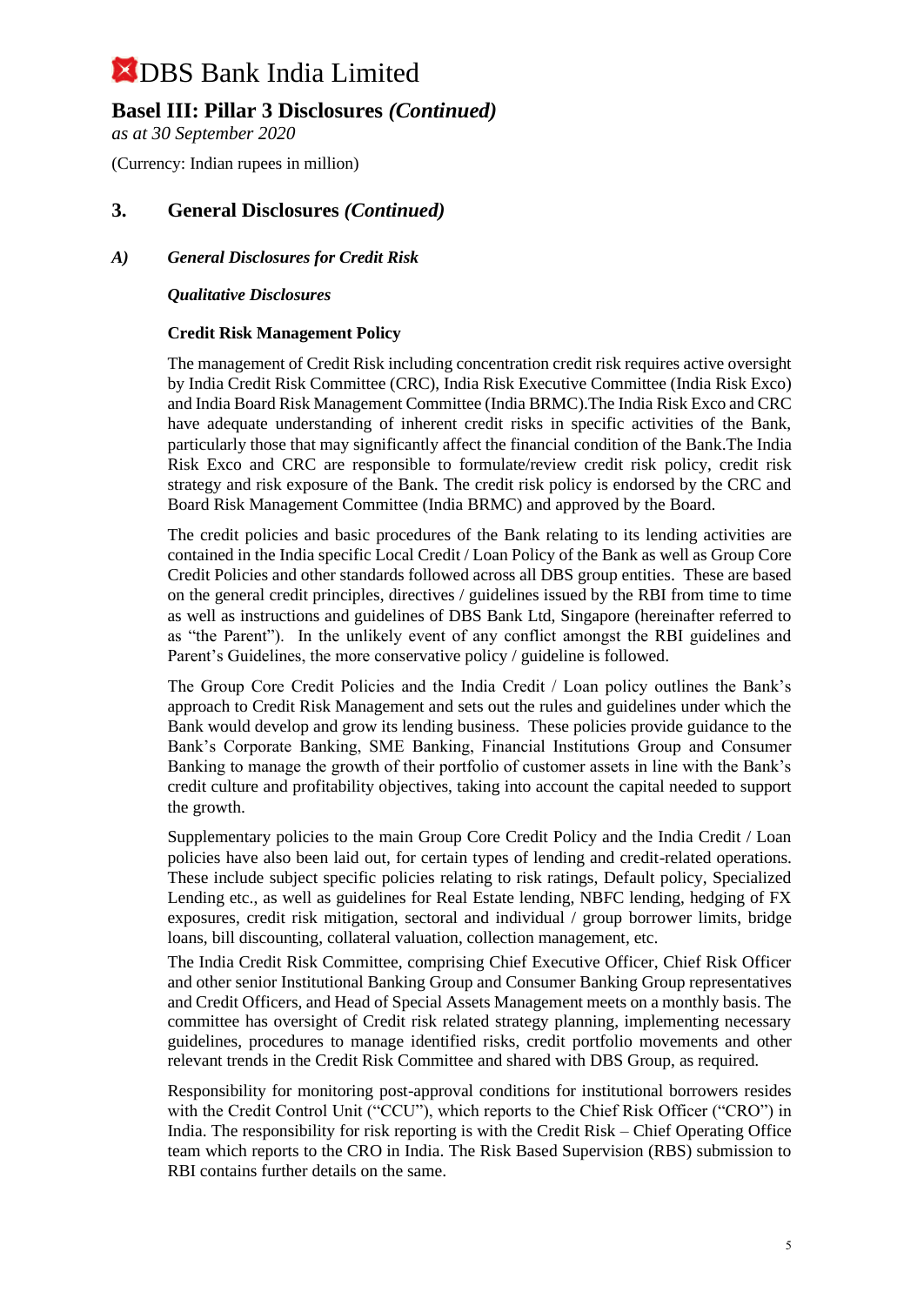## **Basel III: Pillar 3 Disclosures** *(Continued)*

*as at 30 September 2020*

(Currency: Indian rupees in million)

### **3. General Disclosures** *(Continued)*

#### *General Disclosures for Credit Risk (Continued)*

#### *Qualitative Disclosures (Continued)*

Advances are classified into performing and non-performing advances ("NPAs") as per RBI guidelines. NPA's are further classified into sub-standard, doubtful and loss assets based on the criteria stipulated by RBI.

#### *Quantitative Disclosures*

#### **Credit Exposure**

| <b>Particulars</b> | 30 Sep 20 |
|--------------------|-----------|
| Fund Based *       | 247,044   |
| Non Fund Based **  | 219,283   |

\* Represents Gross Advances and Bank exposures.

\*\* Represents trade and unutilised exposures after applying credit conversion factor and Credit equivalent of FX/derivative exposures.

The Bank does not have overseas operations and hence exposures are restricted to the domestic segment.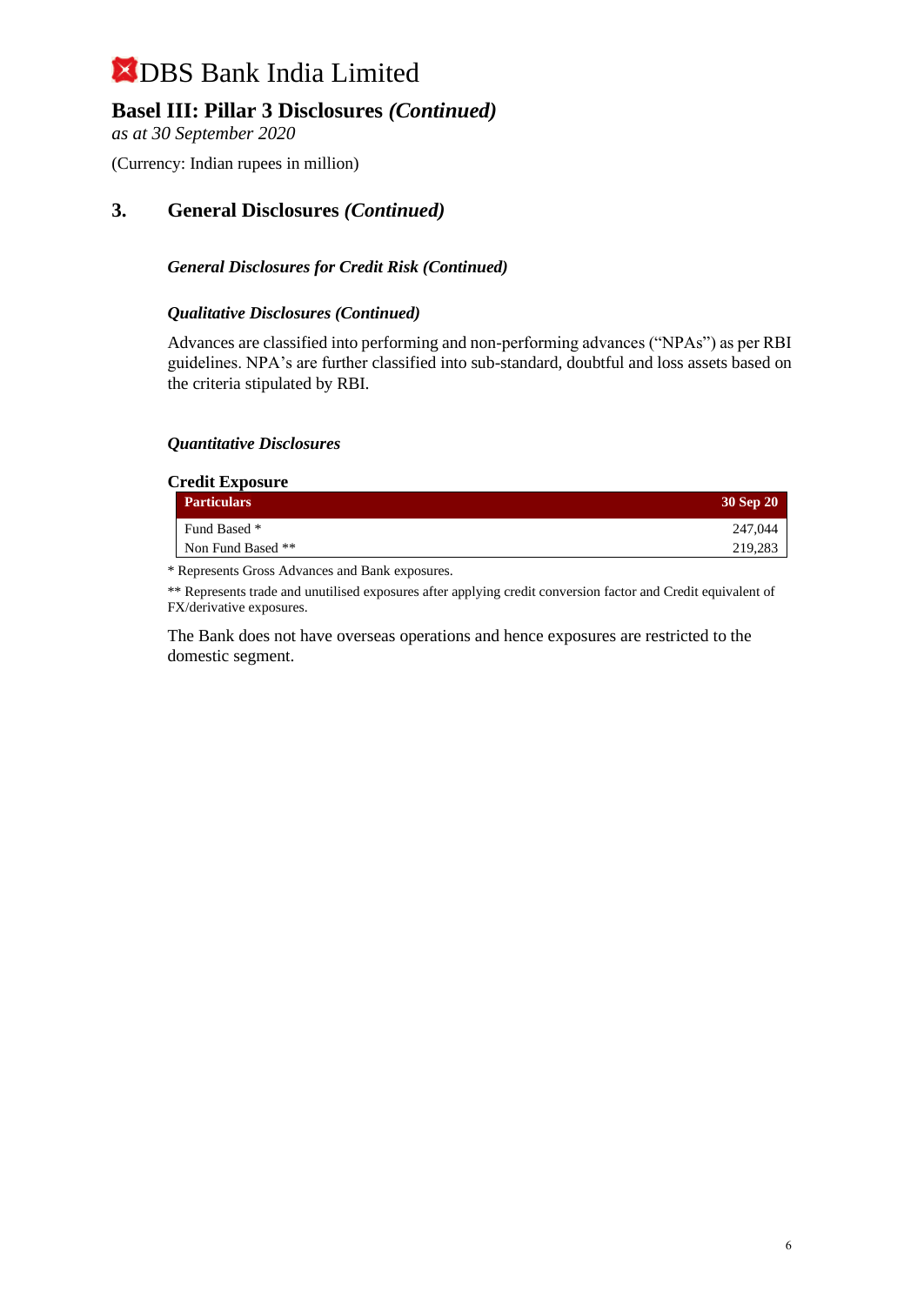## **Basel III: Pillar 3 Disclosures** *(Continued)*

*as at 30 September 2020*

(Currency: Indian rupees in million)

**3. General Disclosures** *(Continued) Quantitative Disclosures (Continued)* **Industry wise Exposures (Fund Based exposures)**

| Bank *<br>Non-Banking Financial Institutions/Companies                                                              | 55,127<br>24,564 |
|---------------------------------------------------------------------------------------------------------------------|------------------|
|                                                                                                                     |                  |
|                                                                                                                     |                  |
| <b>Other Industries</b>                                                                                             | 16,059           |
| Construction                                                                                                        | 15,803           |
| Infrastructure - Electricity (generation-transportation and distribution)                                           | 13,434           |
| Vehicles, Vehicle Parts and Transport Equipment's                                                                   | 12,700           |
| Chemicals and Chemical Products (Dyes, Paints, etc.) - Drugs and Pharmaceuticals                                    | 10,345           |
| Home Loan                                                                                                           | 8,322            |
| Chemicals and Chemical Products (Dyes, Paints, etc.) - Others                                                       | 8,010            |
| Other Services                                                                                                      | 7,686            |
| Computer Software                                                                                                   | 7,604            |
| Wholesale Trade (other than Food Procurement)                                                                       | 6,737            |
| Infrastructure - Telecommunication                                                                                  | 6,614            |
| <b>Trading Activity</b>                                                                                             | 5,178            |
| Petroleum (non-infra), Coal Products (non-mining) and Nuclear Fuels                                                 | 5,128            |
| <b>Retail Trade</b>                                                                                                 | 5,094            |
| Food Processing - Others                                                                                            | 4,850            |
| Metal and Metal Products                                                                                            | 4,089            |
| All Engineering - Others                                                                                            | 4,013            |
| Rubber, Plastic and their Products                                                                                  | 3,630            |
| <b>Textiles - Others</b>                                                                                            | 2,598            |
| Loan Against Property                                                                                               | 2,527            |
| Social & Commercial Infrastructure                                                                                  | 2,369            |
| All Engineering - Electronics                                                                                       | 1,925            |
| Basic Metal & Metal products - Iron and Steel                                                                       | 1,808            |
| <b>Transport Operators</b>                                                                                          | 1,363            |
| Personal Loan                                                                                                       | 1,309            |
| Paper and Paper Products                                                                                            | 1,133            |
| Wood and Wood Products                                                                                              | 897              |
| Tourism, Hotel and Restaurants                                                                                      | 829              |
| Petro-chemicals                                                                                                     | 803              |
| Food Processing - Edible Oils and Vanaspati                                                                         | 740              |
| Glass & Glassware                                                                                                   | 674              |
| Textiles - Cotton                                                                                                   | 543              |
| Chemicals and Chemical Products (Dyes, Paints, etc.) - Fertilisers                                                  | 508              |
| Tea                                                                                                                 | 394              |
| Leather and Leather products                                                                                        | 384              |
| Infrastructure - Transport - Roadways                                                                               | 373              |
| <b>Beverages</b>                                                                                                    | 360              |
| Sugar                                                                                                               | 243              |
| <b>Cement and Cement Products</b>                                                                                   | 101              |
| Agriculture & allied activities                                                                                     | 83               |
| Coffee                                                                                                              | 73               |
| Professional Services                                                                                               | 19               |
| Infrastructure - Social and Commercial Infrastructure - Education Institutions                                      | 1                |
| <b>Total Credit Exposure (fund based)</b><br>* Includes advances covered by Letters of Credit issued by other Ranks | 247,044          |

Includes advances covered by Letters of Credit issued by other Banks.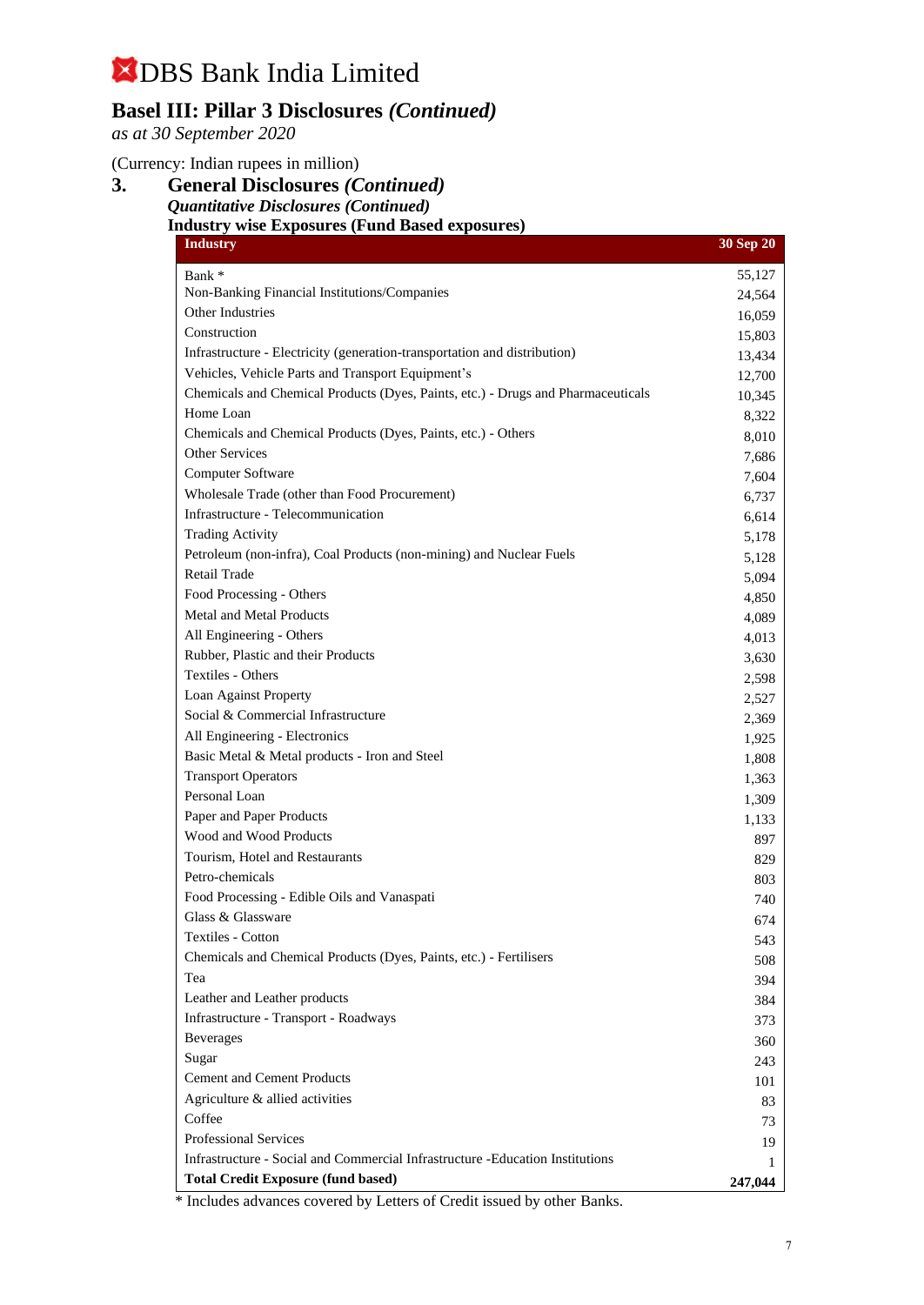## **Basel III: Pillar 3 Disclosures** *(Continued)*

*as at 30 September 2020*

### (Currency: Indian rupees in million)

## **3. General Disclosures** *(Continued)*

### **Industry wise Exposures (Non - Fund Based exposures)**

| <b>Industry</b>                                                                  | 30 Sep 20 |
|----------------------------------------------------------------------------------|-----------|
| Financial Institutions                                                           | 68,737    |
| <b>Banks</b>                                                                     | 48,497    |
| Non-Banking Financial Institutions/Companies                                     | 14,819    |
| Infrastructure - Electricity (generation-transportation and distribution)        | 8,668     |
| Construction                                                                     | 7,667     |
| Petroleum (non-infra), Coal Products (non-mining) and Nuclear Fuels              | 7,262     |
| Other Industries                                                                 | 6,091     |
| All Engineering - Others                                                         | 5,988     |
| Food Processing - Edible Oils and Vanaspati                                      | 5,600     |
| Infrastructure - Transport - Ports                                               | 5,380     |
| Chemicals and Chemical Products (Dyes, Paints, etc.) - Others                    | 4,794     |
| Vehicles, Vehicle Parts and Transport Equipments                                 | 3,907     |
| <b>Trading Activity</b>                                                          | 3,694     |
| <b>Retail Others</b>                                                             | 3,026     |
| All Engineering - Electronics                                                    | 2,465     |
| Wholesale Trade (other than Food Procurement)                                    | 2,270     |
| <b>Cement and Cement Products</b>                                                | 2,268     |
| Chemicals and Chemical Products (Dyes, Paints, etc.) - Drugs and Pharmaceuticals | 1,959     |
| <b>Other Services</b>                                                            | 1,635     |
| Computer Software                                                                | 1,594     |
| <b>Metal and Metal Products</b>                                                  | 1,543     |
| Food Processing - Others                                                         | 1,533     |
| Basic Metal & Metal products - Iron and Steel                                    | 1,222     |
| Chemicals and Chemical Products (Dyes, Paints, etc.) - Fertilisers               | 1,198     |
| Infrastructure - Telecommunication                                               | 1,132     |
| Infrastructure - Others                                                          | 1,071     |
| Rubber, Plastic and their Products                                               | 853       |
| Aviation                                                                         | 646       |
| Textiles - Others                                                                | 619       |
| <b>Transport Operators</b>                                                       | 583       |
| <b>Professional Services</b>                                                     | 506       |
| <b>Beverages</b>                                                                 | 459       |
| Infrastructure - Energy - Oil/Gas/Liquefied Natural Gas (LNG) storage facility   | 376       |
| Paper and Paper Products                                                         | 348       |
| Petro-chemicals                                                                  | 302       |
| Textiles - Cotton                                                                | 241       |
| Wood and Wood Products                                                           | 194       |
| Glass & Glassware                                                                | 76        |
| Food processing - Coffee                                                         | 21        |
| Tourism, Hotel and Restaurants                                                   | 13        |
| Leather and Leather products                                                     | 6         |
| Home Loan                                                                        | 6         |
| Mining and Quarrying - Others                                                    | 5         |
| Food Processing - Tea                                                            | 5         |
| Food processing - Sugar                                                          | 3         |
| Infrastructure - Water sanitation                                                | 1         |
| <b>Total Credit Exposure (non-fund based)</b>                                    | 219,283   |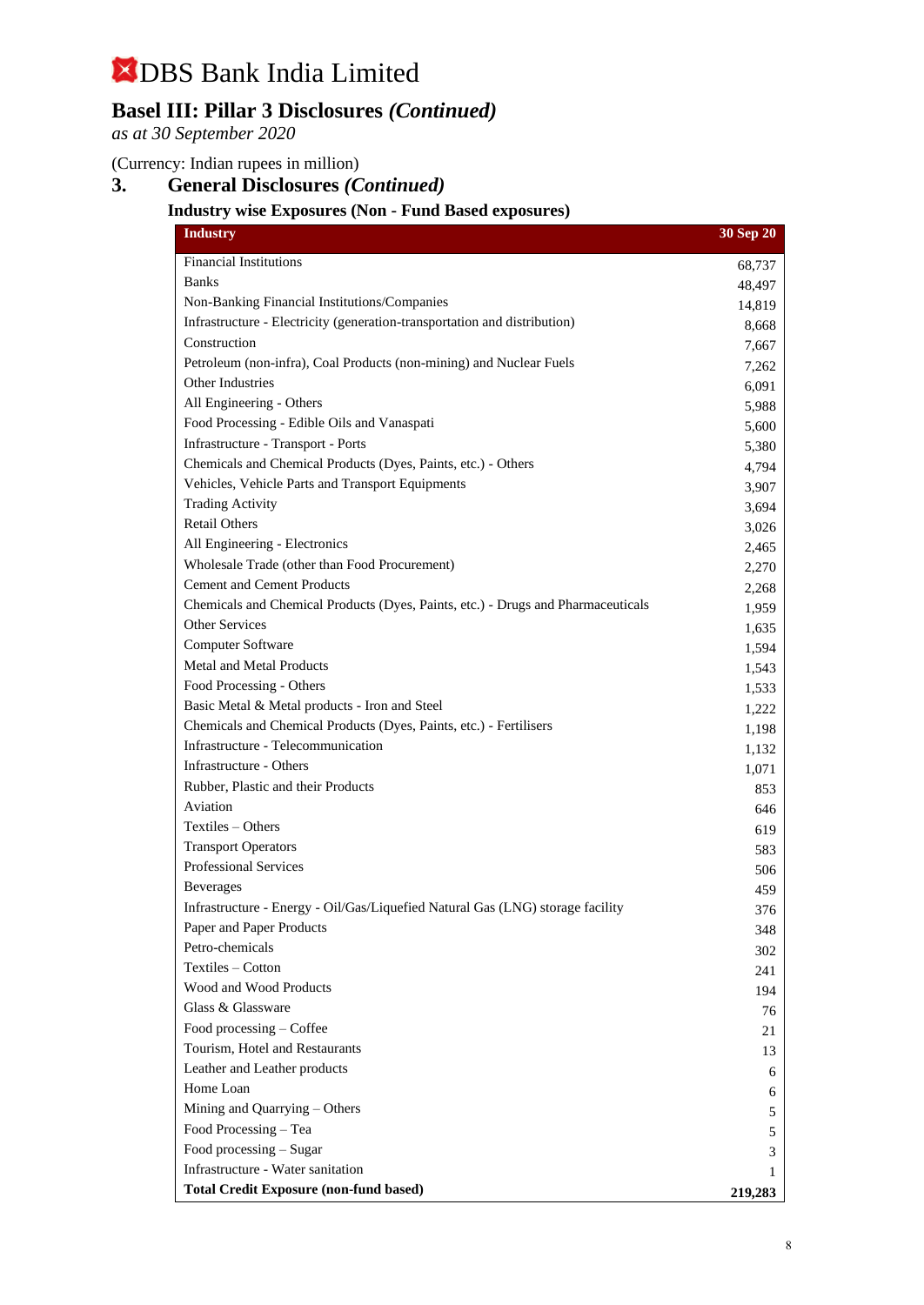## **Basel III: Pillar 3 Disclosures** *(Continued)*

*as at 30 September 2020*

(Currency: Indian rupees in million)

## **3. General Disclosures** *(Continued)*

#### **Maturity of Assets as at 30 September 2020**

| <b>Particulars</b>   | Cash                     | <b>Balance with RBI</b> | <b>Balance with Banks</b><br>and money at call<br>and short notice | <b>Investments</b> (net of<br>depreciation) | Loans $\&$<br><b>Advances</b> (net of<br>provisions) | <b>Fixed Assets</b>      | <b>Other Assets</b> |
|----------------------|--------------------------|-------------------------|--------------------------------------------------------------------|---------------------------------------------|------------------------------------------------------|--------------------------|---------------------|
| 1 day                | 101                      | 6,665                   | 3,991                                                              | 145,417                                     | 19,838                                               | $\overline{\phantom{a}}$ | 2,208               |
| $2-7$ days           | $\overline{\phantom{a}}$ | 604                     |                                                                    | 2,515                                       | 3,893                                                |                          | 66                  |
| $8-14$ Days          | $\overline{\phantom{0}}$ | 376                     | $\overline{\phantom{0}}$                                           | 1,543                                       | 3,878                                                |                          | 52                  |
| 15-30 Days           |                          | 394                     | $\overline{\phantom{0}}$                                           | 1,370                                       | 22,705                                               | $\overline{\phantom{a}}$ | 199                 |
| 1 month - 2 months   | $\overline{\phantom{0}}$ | 587                     | $\overline{\phantom{a}}$                                           | 2,510                                       | 13,261                                               | $\overline{\phantom{a}}$ | 142                 |
| 2-3 months           |                          | 365                     |                                                                    | 1,191                                       | 18,487                                               |                          | 165                 |
| 3-6 Months           | $\overline{\phantom{a}}$ | 430                     | 1,844                                                              | 2,851                                       | 32,629                                               | $\overline{\phantom{a}}$ | 309                 |
| $6$ Months $-1$ Year |                          | 317                     | 3,839                                                              | 586                                         | 10,067                                               |                          | 118                 |
| $1-3$ Years          |                          | 1,272                   | 31,721                                                             | 5,779                                       | 52,616                                               |                          | 572                 |
| $3 - 5$ Years        | $\overline{\phantom{0}}$ | 83                      | 3,689                                                              | 11,333                                      | 9,977                                                |                          | 247                 |
| Over 5Years          | $\overline{\phantom{0}}$ | 4,526                   |                                                                    | 36,204                                      | 10,232                                               | 791                      | 79,335              |
| <b>Total</b>         | 101                      | 15,619                  | 45,084                                                             | 211,299                                     | 197,583                                              | 791                      | 83,413              |

Note: The same maturity bands as used for reporting positions in the ALM returns have been used by the Bank.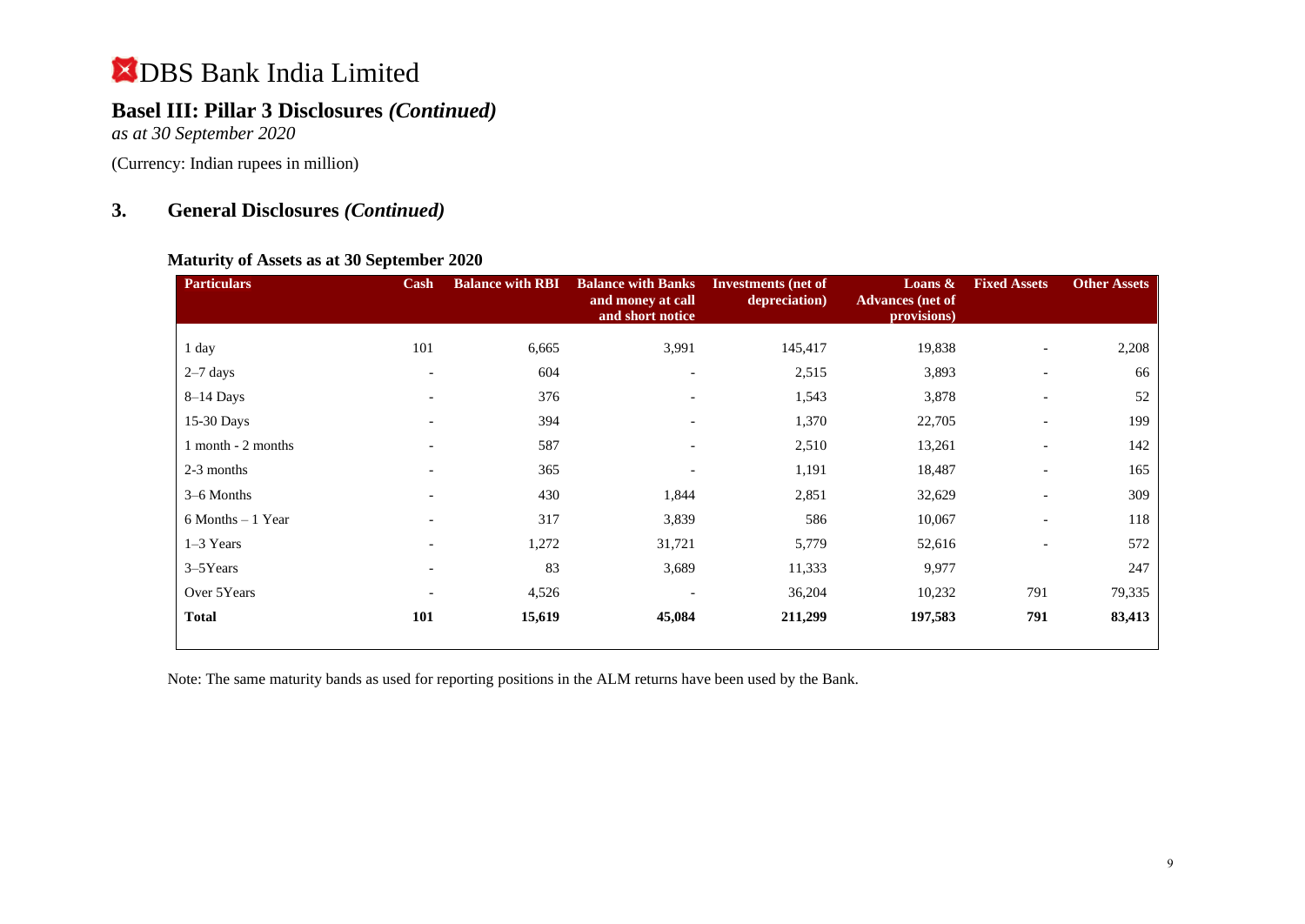## **Basel III: Pillar 3 Disclosures** *(Continued)*

*as at 30 September 2020*

(Currency: Indian rupees in million)

## **3. General Disclosures** *(Continued)*

#### **Classification of NPA's**

| <b>Particulars</b>     | 30 Sep 20 |
|------------------------|-----------|
| Amount of NPAs (Gross) | 5,266     |
| Substandard            | 1,235     |
| Doubtful 1             | 593       |
| Doubtful 2             | 1,023     |
| Doubtful 3             | 2,415     |
| Loss                   |           |

#### **Movement of NPAs and Provision for NPAs**

|   | <b>Particulars</b>                                                                                                                                                                                      | <b>30 Sep 20</b>             |
|---|---------------------------------------------------------------------------------------------------------------------------------------------------------------------------------------------------------|------------------------------|
| A | Amount of NPAs (Gross)                                                                                                                                                                                  | 5,266                        |
| B | Net NPAs                                                                                                                                                                                                | 889                          |
| C | <b>NPA Ratios</b><br>Gross NPAs to gross advances (%)<br>Net NPAs to net advances (%)                                                                                                                   | 2.61%<br>0.45%               |
| D | Movement of NPAs (Gross)<br>Opening balance as of the beginning of the financial year<br><b>Additions</b><br>Reductions on account of recoveries/write - offs<br>Closing balance                        | 5,076<br>305<br>115<br>5,266 |
| E | Movement of Provision for NPAs<br>Opening balance as of the beginning of the financial year<br>Provision made during the year<br>Write $-$ offs / Write $-$ back of excess provision<br>Closing balance | 4,179<br>290<br>92<br>4,377  |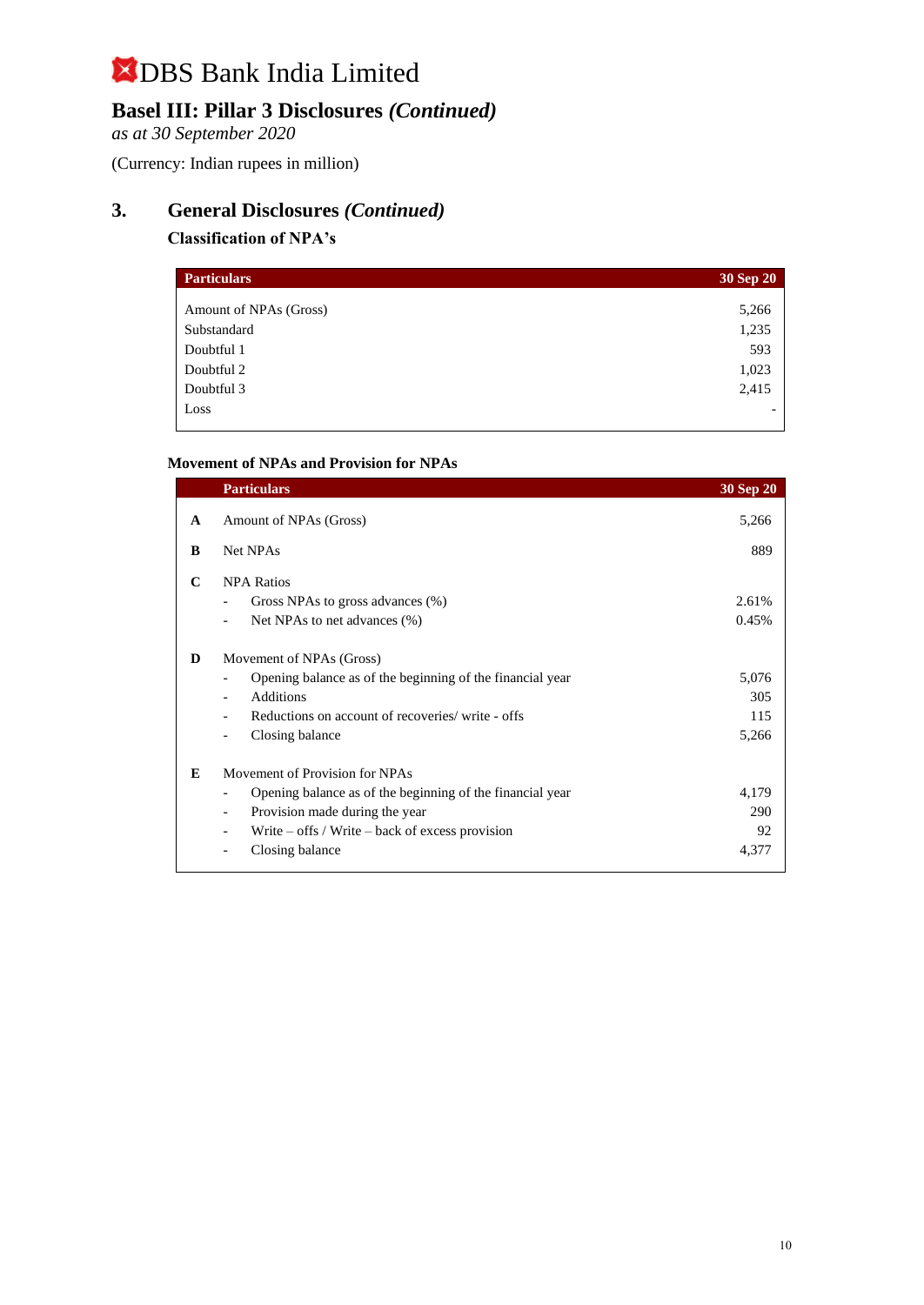## **Basel III: Pillar 3 Disclosures** *(Continued)*

*as at 30 September 2020*

#### (Currency: Indian rupees in million)

#### **General Provisions**

In accordance with RBI guidelines, the Bank maintains provision on standard advances, standard derivative exposures and provision on Unhedged Foreign Currency Exposure (UFCE). Movement in general provisions is detailed below

| <b>Particulars</b>                                                   | 30 Sep 20 |
|----------------------------------------------------------------------|-----------|
|                                                                      |           |
| <b>Opening Balance</b>                                               | 1,473     |
| Provisions Made During the Year<br>Add:                              | 1.046     |
| Write off / Write back of Excess provisions during the Year<br>Less: |           |
| <b>Closing Balance</b>                                               | 2,519     |

The above includes provision for stressed sectors (INR 65 Million), based on the Bank's evaluation of risk and stress in various sectors. In accordance with the RBI guidelines relating to COVID-19 Regulatory Package guidelines dated March 27, 2020 and April 17, 2020 the Bank has granted a moratorium of three months on the payment of all instalments and / or interest, as applicable, due between March 1, 2020 and May 31, 2020 to all eligible borrowers classified as standard, even if overdue, as on February 29, 2020. In line with the additional Regulatory Package guidelines dated May 23, 2020, the Bank granted a second three-month moratorium on instalments or interest, as applicable, due between June 1, 2020 and August 31, 2020. As of 30 September 20, the Bank has recorded a provision of INR 160 Million against these loans.

#### **Amount of Non-Performing Investments and Provision for NPIs**

Non-Performing Investments and Provision for NPIs is given below:

|   | <b>Particulars</b>                                       | 30 Sep 20 |
|---|----------------------------------------------------------|-----------|
| A | Amount of Non-Performing Investments (Gross)             | 480       |
| B | Amount of provisions held for non-performing investments | 329       |

#### **Movement in Provisions held towards Depreciation on Investments**

Movement in Provisions held towards Depreciation on Investments is given below:

| <b>Particulars</b>                                                   | 30 Sep 20 |
|----------------------------------------------------------------------|-----------|
| <b>Opening Balance</b>                                               | 811       |
| Provisions made during the year<br>Add:                              |           |
| Write off / Write back of excess provisions during the year<br>Less: | 10        |
| <b>Closing Balance</b>                                               | 801       |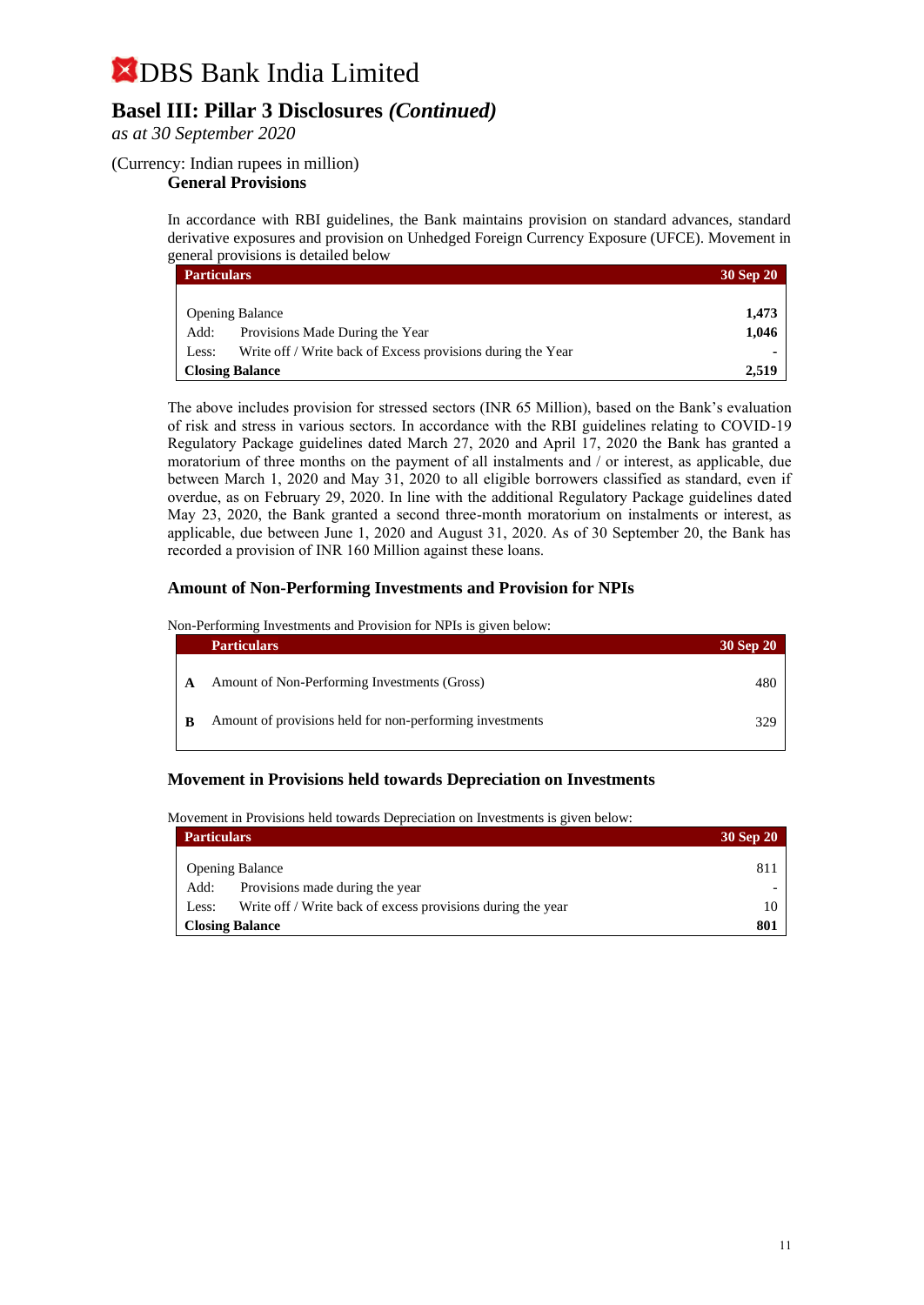## **Basel III: Pillar 3 Disclosures** *(Continued)*

*as at 30 September 2020*

(Currency: Indian rupees in million)

**Industry wise Past Due Loans \*** 

| <b>Particulars</b>                                                     | <b>30 Sep 20</b> |
|------------------------------------------------------------------------|------------------|
| Rubber, Plastic and their Products                                     | 336              |
| Retail Trade                                                           | 326              |
| Home Loan                                                              | 315              |
| Textiles - Cotton - Spinning Mills                                     | 245              |
| Retail Loan - Other Retail Loans                                       | 198              |
| <b>Transport Operators</b>                                             | 191              |
| Chemicals and Chemical Products (Dyes, Paints, etc.) - Others          | 185              |
| Vehicles, Vehicle Parts and Transport Equipments                       | 168              |
| Food Processing - Others                                               | 142              |
| Textiles - Others                                                      | 108              |
| Loan Against Property                                                  | 96               |
| All Engineering - Others                                               | 83               |
| Basic Metal & Metal products - Iron and Steel                          | 49               |
| Chemicals and Chemical Products (Dyes, Paints, etc.) - Petro-chemicals | 30               |
| Basic Metal & Metal products - Other Metal and Metal Products          | 8                |
| <b>Trading Activity</b>                                                |                  |
| Glass & Glassware                                                      |                  |
| <b>Total</b>                                                           | 2.487            |

\* For accounts where moratorium is granted in accordance with the RBI guidelines/the Bank's policy, the asset classification has stayed stand still during moratorium period (i.e. the number of days pastdue shall exclude the moratorium period for the purposes of asset classification under Income Recognition, Asset Classification and Provisioning Norms).

| <b>Ageing of Past Due Loans</b> |           |  |
|---------------------------------|-----------|--|
| <b>Particulars</b>              | 30 Sep 20 |  |
| Overdue upto 30 Days            | 1.714     |  |
| Overdue between 31 and 60 Days  | 304       |  |
| Overdue between 61 and 90 Days  | 469       |  |
| <b>Total</b>                    | 2.487     |  |

The Bank does not have overseas operations and hence amount of NPAs and past due loans are restricted to the domestic segment.

| <b>Industry wise NPAs</b>                                     |                      |                           |  |
|---------------------------------------------------------------|----------------------|---------------------------|--|
| <b>Particulars</b>                                            | <b>Amount of NPA</b> | <b>Specific Provision</b> |  |
| Construction                                                  | 1,951                | 1,795                     |  |
| All Engineering - Others                                      | 1,130                | 538                       |  |
| <b>Trading Activity</b>                                       | 815                  | 812                       |  |
| Infrastructure - Transport - Roadways                         | 373                  | 373                       |  |
| Computer Software                                             | 191                  | 191                       |  |
| Glass & Glassware                                             | 168                  | 168                       |  |
| Gas/LNG (storage and pipeline)                                | 145                  | 109                       |  |
| Textiles - Others                                             | 141                  | 141                       |  |
| <b>Transport Operators</b>                                    | 133                  | 130                       |  |
| Basic Metal & Metal products - Iron and Steel                 | 62                   | 26                        |  |
| Home Loan                                                     | 58                   | 26                        |  |
| Chemicals and Chemical Products (Dyes, Paints, etc.) - Others | 51                   | 51                        |  |
| Personal Loans                                                | 39                   | 9                         |  |
| Loan Against Property                                         | 9                    | 8                         |  |
| <b>Total</b>                                                  | 5,266                | 4,377                     |  |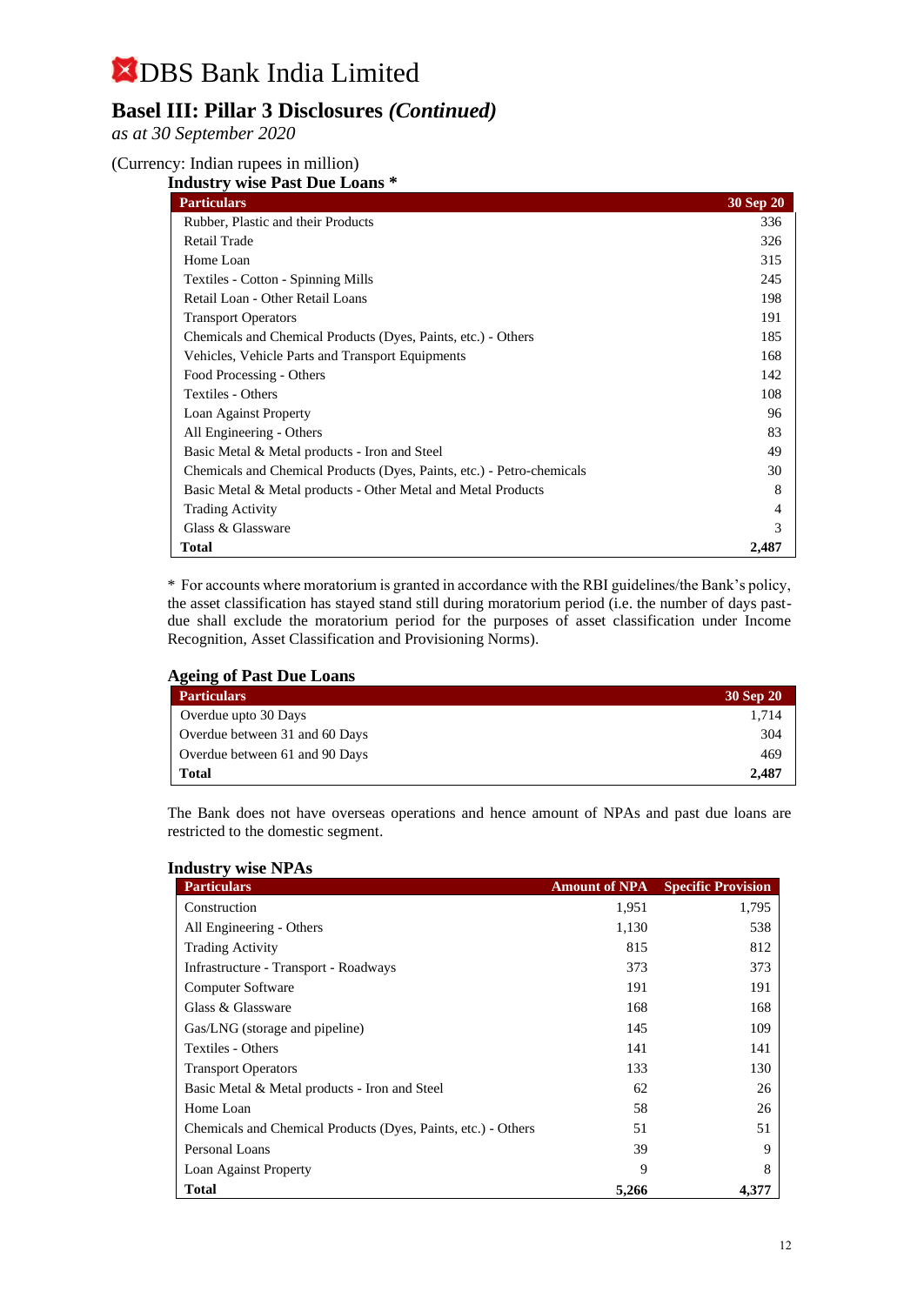## **Basel III: Pillar 3 Disclosures** *(Continued)*

*as at 30 September 2020*

(Currency: Indian rupees in million)

#### **Industry wise General Provisions \***

| <b>Particulars</b>                                                             | 30 Sep 20 |
|--------------------------------------------------------------------------------|-----------|
| Other Industries                                                               | 997       |
| Vehicles, Vehicle Parts and Transport Equipments                               | 161       |
| Non-Banking Financial Institutions/Companies                                   | 146       |
| Construction                                                                   | 136       |
| <b>Financial Institutions</b>                                                  | 125       |
| <b>Banks</b>                                                                   | 92        |
| Infrastructure - Telecommunication                                             | 81        |
| <b>Other Services</b>                                                          | 80        |
| Wholesale Trade (other than Food Procurement)                                  | 71        |
| Chemicals and Chemical Products (Dyes, Paints, etc.) - Drugs and               | 60        |
| Pharmaceuticals                                                                |           |
| Infrastructure - Electricity (generation-transportation and distribution)      | 53        |
| Infrastructure - Others                                                        | 53        |
| Chemicals and Chemical Products (Dyes, Paints, etc.) - Others                  | 50        |
| <b>Trading Activity</b>                                                        | 43        |
| Food Processing - Others                                                       | 39        |
| Home Loan                                                                      | 34        |
| Metal and Metal Products                                                       | 34        |
| Computer Software                                                              | 33        |
| Petroleum (non-infra), Coal Products (non-mining) and Nuclear Fuels            | 30        |
| Basic Metal & Metal products - Iron and Steel                                  | 28        |
| Rubber, Plastic and their Products                                             | 28        |
| Textiles - Others                                                              | 24        |
| All Engineering - Others                                                       | 20        |
| All Engineering - Electronics                                                  | 14        |
| <b>Transport Operators</b>                                                     | 11        |
| Food Processing - Edible Oils and Vanaspati                                    | 9         |
| Paper and Paper Products                                                       | 9         |
| Wood and Wood Products                                                         | 7         |
| Textiles – Cotton                                                              | 7         |
| <b>Retail Others</b>                                                           | 6         |
| Tourism, Hotel and Restaurants                                                 | 6         |
| Petro-chemicals                                                                | 4         |
| <b>Beverages</b>                                                               | 4         |
| Chemicals and Chemical Products (Dyes, Paints, etc.) – Fertilisers             | 4         |
| Glass & Glassware                                                              | 3         |
| Food processing – Sugar                                                        | 3         |
| Infrastructure - Transport - Ports                                             | 3         |
| Leather and Leather products                                                   | 3         |
| Infrastructure - Energy - Oil/Gas/Liquefied Natural Gas (LNG) storage facility | 2         |
| <b>Cement and Cement Products</b>                                              | 2         |
| Food Processing - Tea                                                          | 2         |
| Agriculture & allied activities                                                | 1         |
| Food processing - Coffee                                                       | 1         |
| Total                                                                          | 2,519     |

\* Includes provision for Stressed sector and COVID-19 regulatory package.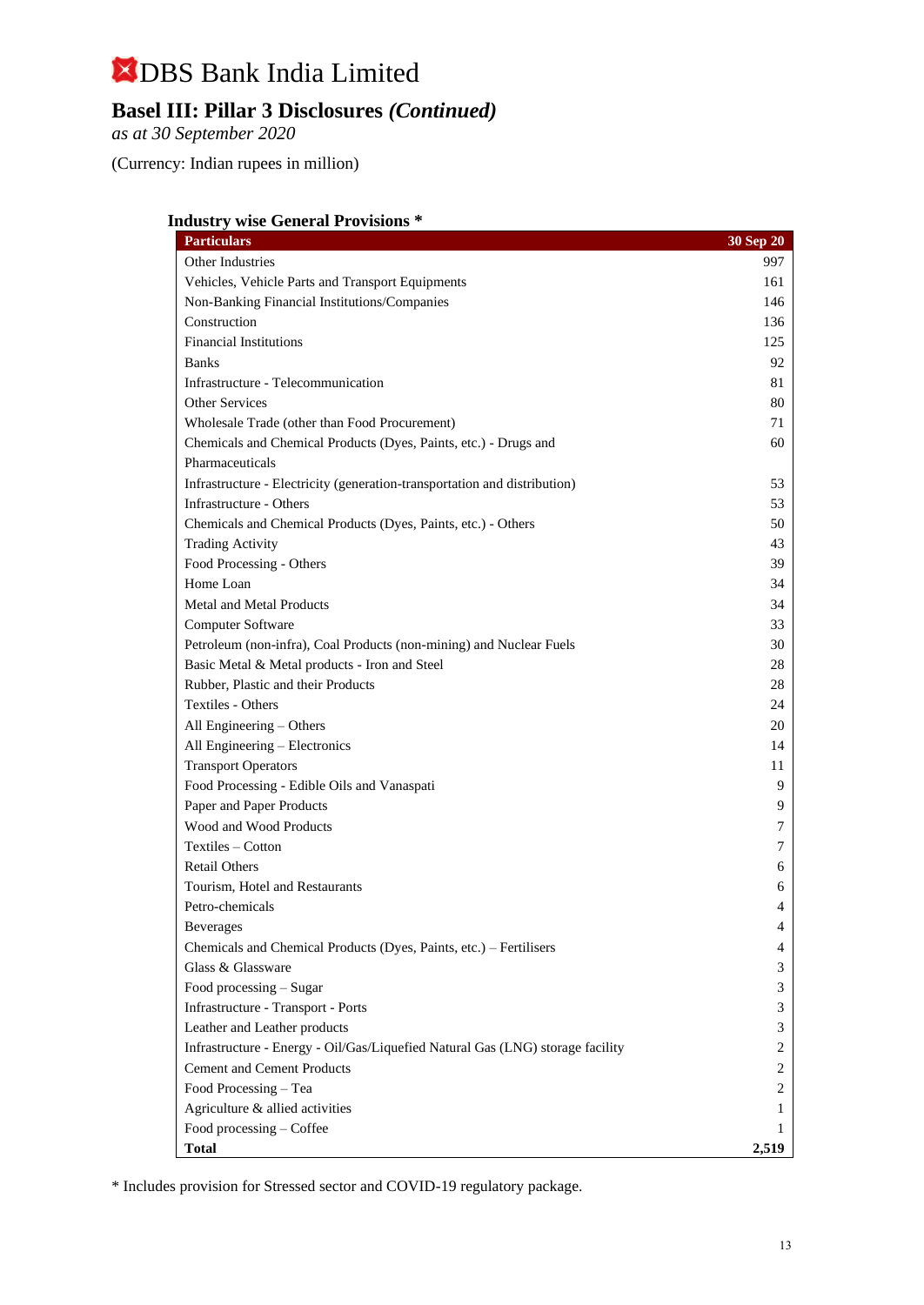## **Basel III: Pillar 3 Disclosures** *(Continued)*

*as at 30 September 2020*

(Currency: Indian rupees in million)

#### **Movement in Industry wise Specific Provisions (net of write-backs)**

| <b>Particulars</b>           | 30 Sep 20 |
|------------------------------|-----------|
| <b>Trading Activity</b>      | 143       |
| Personal Loan                | 53        |
| <b>Loan Against Property</b> | 7         |
| Home Loan                    | 6         |
| Textiles - Others            | (5)       |
| Glass & Glassware            | (6)       |
| <b>Total</b>                 | 198       |

The Bank does not have overseas operations and hence amount of NPAs and past due loans are restricted to the domestic segment.

#### **Industry wise write-off's**

| Particulars   | 30 Sep 20 |
|---------------|-----------|
| Personal Loan | 78        |
| Total         | 78        |
|               |           |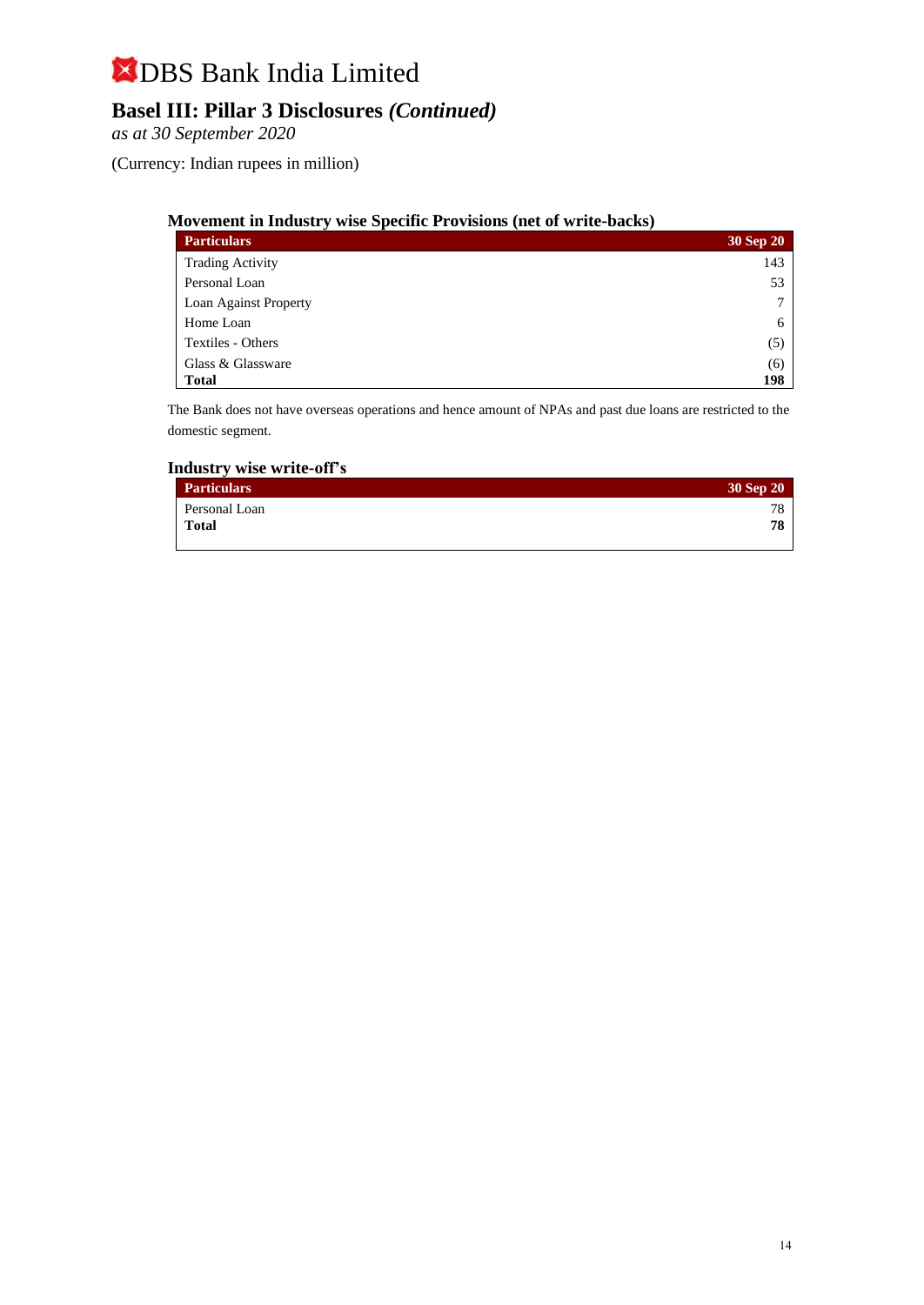### **Basel III: Pillar 3 Disclosures** *(Continued)*

*as at 30 September 2020*

(Currency: Indian rupees in million)

### **4. Disclosures for Credit Risk: Portfolios subject to Standardised approach**

#### *Qualitative Disclosures*

Currently based on our clientele, ratings of the following agencies have been used i.e. CARE, CRISIL, India Ratings and Research Private Ltd., ICRA, Brickwork, SME Rating Agency Pvt Ltd (SMERA), Infomerics, Standards & Poors, Moody's and Fitch for all exposures. The Bank assigns Long term credit ratings accorded by the chosen credit rating agencies for assets which have a contractual maturity of more than one year. However, in accordance with RBI guidelines, the Bank classifies all cash credit exposures as long term exposures and accordingly the long term ratings accorded by the chosen credit rating agencies are assigned. The Bank uses both issue specific and issuer ratings. In accordance with RBI guidelines, for risk-weighting purposes, short-term ratings are deemed to be issue-specific.

#### *Quantitative Disclosures*

Categorization of Credit Exposures (Fund and Non Fund based) \* classified on the basis of Risk Weightage is provided below:

| <b>Particulars</b>       | 30 Sep 20 |
|--------------------------|-----------|
| $< 100 %$ Risk Weight    | 344.432   |
| 100 % Risk Weight        | 133,133   |
| $\geq$ 100 % Risk Weight | 16.741    |
| <b>Total</b>             | 494,306   |

\* Credit Exposures are reported net of NPA provisions and provision for diminution in fair value of restructured advances classified as Standard.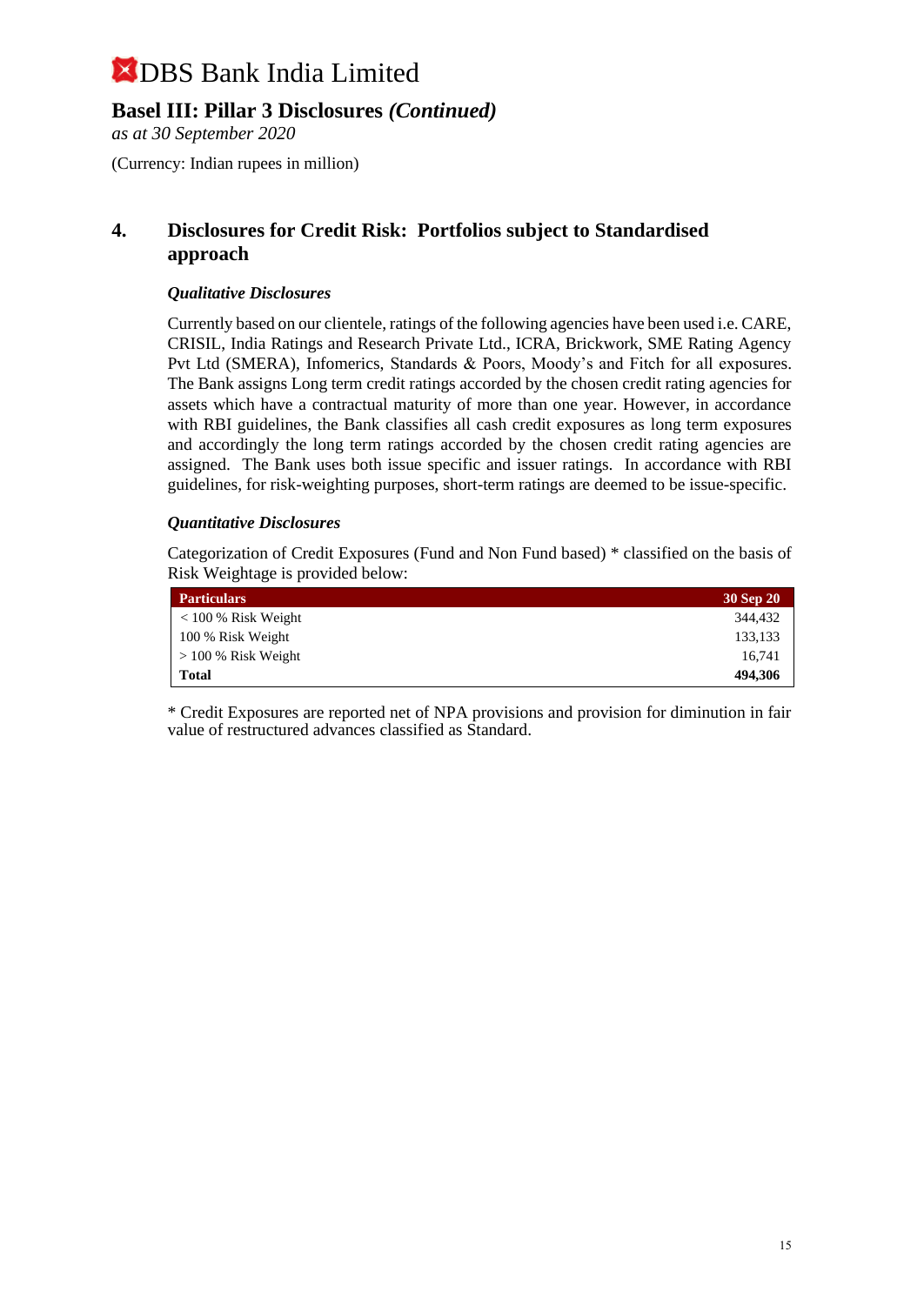## **Basel III: Pillar 3 Disclosures** *(Continued)*

*as at 30 September 2020*

(Currency: Indian rupees in million)

### **5. Disclosures for Credit Risk Mitigation on Standardised approach**

#### *Qualitative Disclosures*

This is detailed in our policy on Credit Risk Mitigation techniques and Collateral Management.

#### *Quantitative Disclosures*

Currently, eligible financial collateral in the form of fixed deposits under lien, amount accepted under Parallel Deposit and guarantees issued by eligible guarantor as specified in RBI guidelines have been used as credit risk mitigants. In the case of fixed deposits under lien, the Bank reduces its credit exposure to counterparty by the value of the fixed deposits.

The details of exposures (after application of haircut) wherein the bank has used credit risk mitigants (CRM) are as under:

| <b>Product</b>      | <b>Amount of CRM</b> |
|---------------------|----------------------|
| Fund based exposure | 6.422                |
| Total               | 6.422                |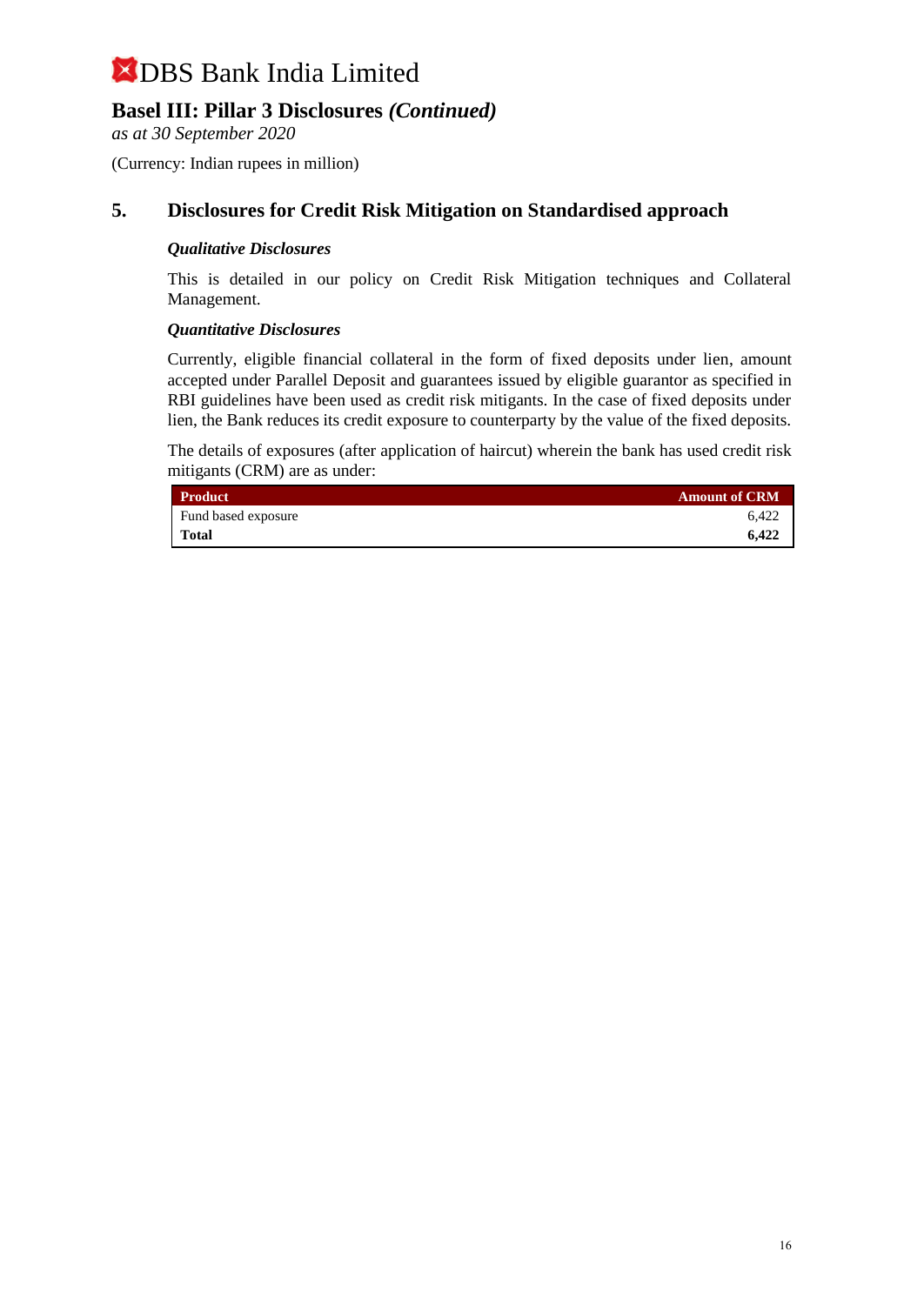## **Basel III: Pillar 3 Disclosures** *(Continued)*

*as at 30 September 2020*

(Currency: Indian rupees in million)

#### **6. Disclosure on Securitisation for Standardised approach**

The Bank has not undertaken any securitisation and hence this disclosure is not applicable.

#### **7. Disclosure on Market Risk in Trading book**

#### *Qualitative disclosures*

Market Risk arises from changes in value from changes in interest rates yields, foreign exchange rates, equity prices, commodity prices, credit spreads and the impact of changes in the correlations and volatilities of these risk factors. The Bank's market risk appetite is determined by the Board of Directors through the Board Risk Management Committee, with detailed limit frameworks recommended by the appropriate risk committees. The Board Risk Management Committee, Risk Executive Committee and the Market & Liquidity Risk Committee oversee the market risk management infrastructure, set market risk control limits and provide enterprise-wide oversight of all market risks and their management.

The Bank's market risk framework identifies the types of the market risk to be covered, the risk metrics and methodologies to be used to capture such risk and the standards governing the management of market risk within the Bank including the limit setting and independent model validation, monitoring and valuation.

The principal market risk appetite measure is Expected Shortfall. The Expected Shortfall is supplemented by risk control measures, such as sensitivities to risk factors, including their volatilities, as well as P&L loss triggers (Management Action Triggers) for management action.

Expected Shortfall estimates the potential loss on the current portfolio assuming a specified time horizon and level of confidence. The Expected Shortfall methodology uses a historical simulation approach to forecast the market risk. Expected Shortfall risk factor scenarios are aligned to parameters and market data used for valuation. The Expected Shortfall is calculated for T&M trading, T&M banking and Central Operations book.

The Bank computes the Trading and Banking Expected Shortfall daily, while the Central Operations Expected Shortfall is computed on a weekly basis. The trading Expected Shortfall forecasts are back tested against the profit and loss of the trading book to monitor its predictive power.

To complement the Expected Shortfall framework, regular stress testing is carried out to monitor the Bank's vulnerability to shocks. Also, monthly and annual P/L Management Action Trigger are monitored daily for the Trading book.

The risk control measures such as Interest rate PV01 (IRPV01), FX Delta & FX Vega measure the interest rate and FX rate risk (spot and volatility) to the current portfolio. The IR PV01 measures the change in the Net present value (NPV) due to an increase of 1 basis point in interest rates. The FX delta measures the change in the NPV due to an increase of 1 unit in FX rates, while the FX Vega measures the change in the NPV due to an increase of 1 unit in FX volatilities. The currency wise IRPV01 and FX Delta is calculated daily for T&M trading, T&M banking and Central Operations book, while the FX Vega is calculated daily for the T&M trading book.

The other risk control measures such as Credit spread PV01 (CSPV01) and Jump to Zero (JTZ) measures the change in the NPV due to an increase of 1 basis point in credit spreads and the expected loss due to immediate default respectively. The CSPV01 and JTZ are calculated daily for T&M trading book.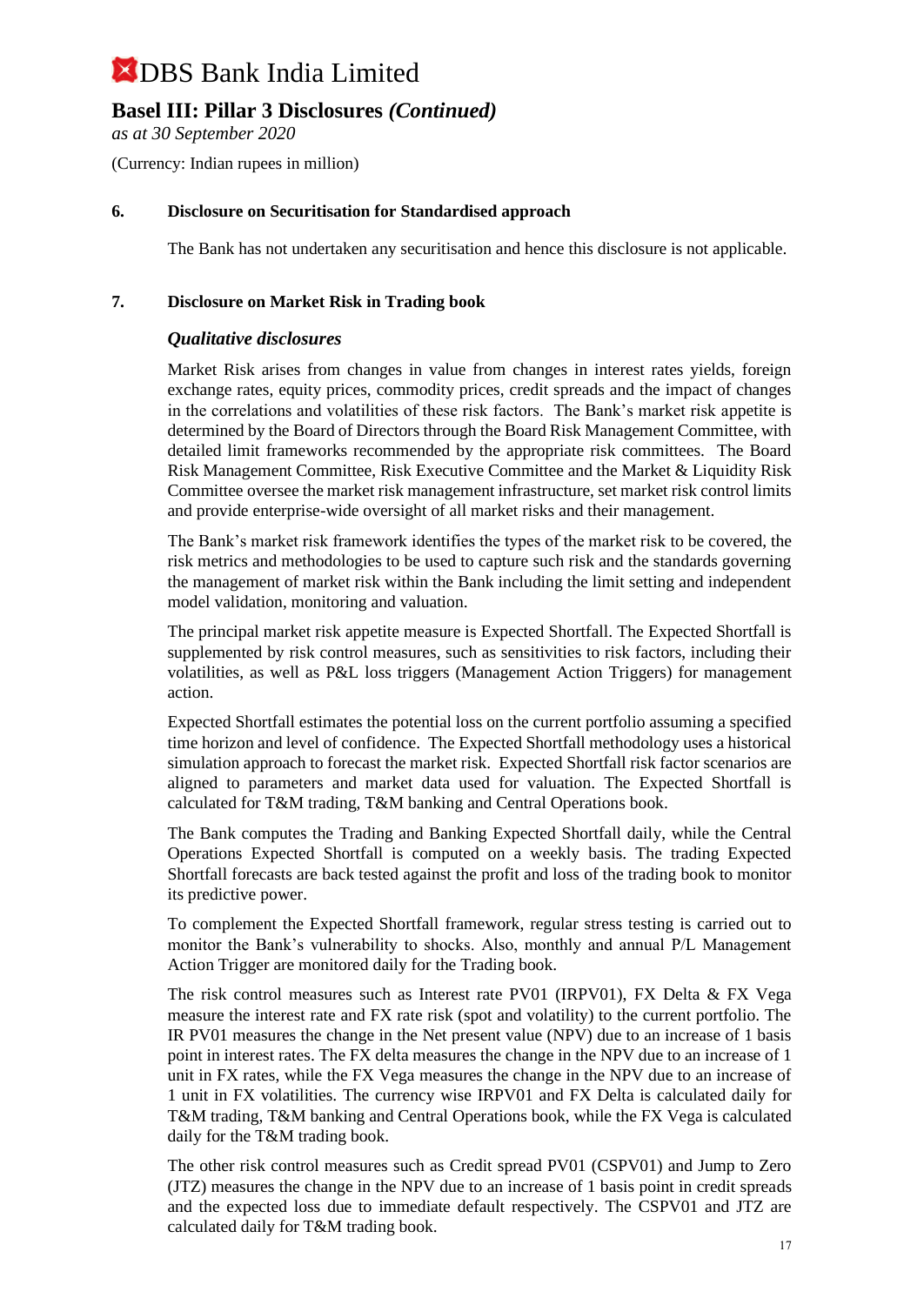## **Basel III: Pillar 3 Disclosures** *(Continued)*

*as at 30 September 2020*

(Currency: Indian rupees in million)

#### **7. Disclosure on Market Risk in Trading book** *(Continued)*

#### *Quantitative Disclosures*

| <b>Capital Requirement for Market Risk *</b> |           |
|----------------------------------------------|-----------|
| <b>Particulars</b>                           | 30 Sep 20 |
| Interest rate risk                           | 7,260     |
| Foreign exchange risk (including gold)       | 540       |
| Equity position risk                         | Q         |

\* Capital required for Market Risk is calculated at 8% of Risk Weighted Assets.

#### **8. Operational Risk**

#### *Qualitative Disclosures*

#### **Strategy and Process**

DBIL (DBS Bank India Limited Operational Risk Management (ORM) policy: – Defines operational risk and the scope of its application;

– Establishes the dimensions of operational risk;

– Provides a consistent country wide approach for managing operational risk in a structured, systematic and consistent manner.

Operational risk arises from inadequate or failed internal processes, people, systems or from external events. It includes legal risk but excludes strategic or reputation risk. DBIL adopts a zero-tolerance mindset for operational risk that can endanger the franchise. DBIL adopts the following risk management approach to manage operational risk: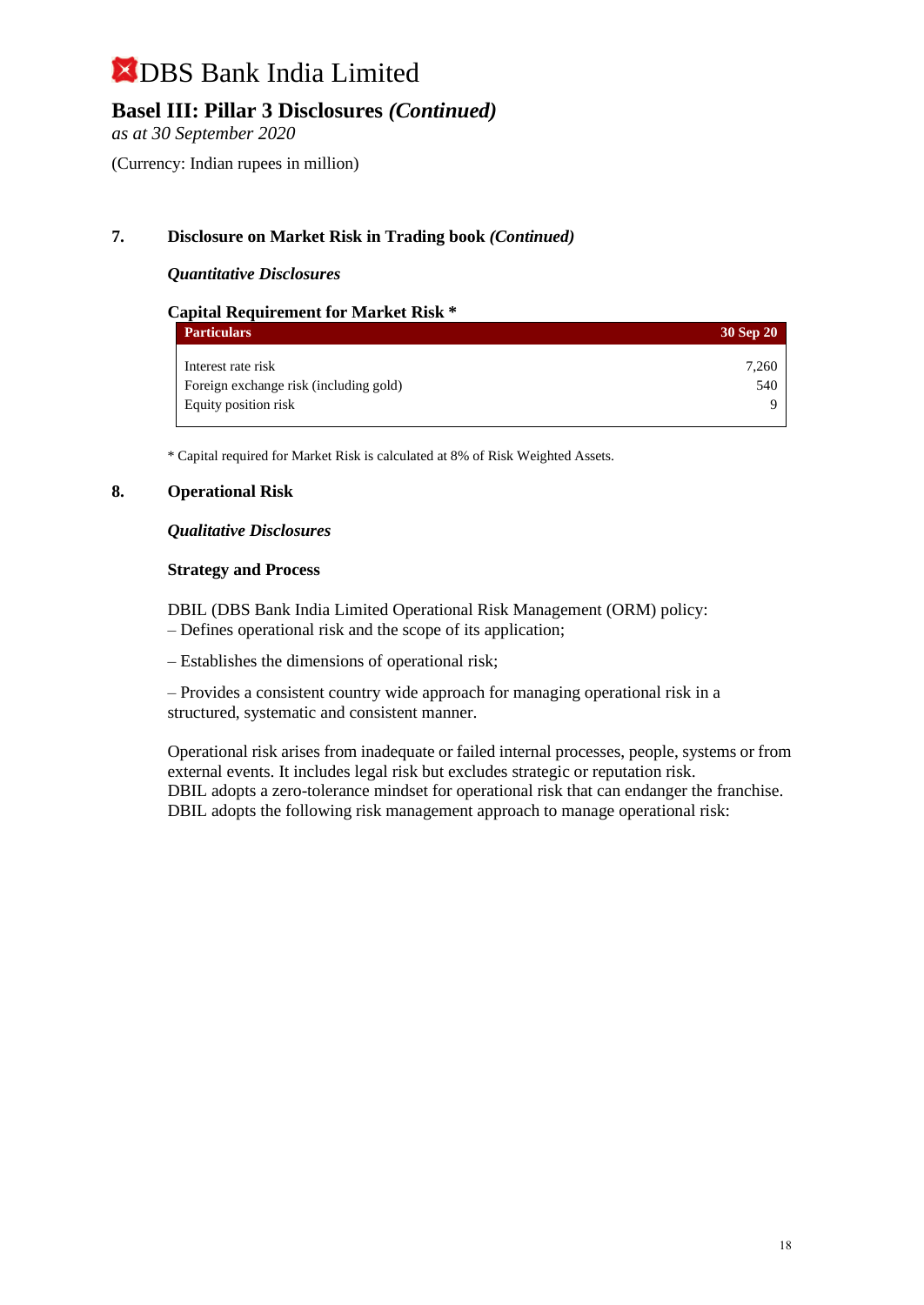## **Basel III: Pillar 3 Disclosures** *(Continued)*

*as at 30 September 2020*

(Currency: Indian rupees in million)



The operational risk management (ORM) approach adopted by DBIL comprises several elements as follows:

|                                             | Risk Appetite / Culture & Awareness              |                              |                |
|---------------------------------------------|--------------------------------------------------|------------------------------|----------------|
| <b>FOUNDATION</b>                           | Governance                                       |                              |                |
|                                             | Operational Risk Policies & Standards / Taxonomy |                              |                |
|                                             | Risk & Control Self-Assessment                   | еð                           | вð             |
| <b>RISK TOOLS</b>                           | Operational Risk Event Management & Reporting    | Issue Management<br>Tracking | Reporting      |
|                                             | Key Operational Risk Indicators                  | Action                       | Risk Profiling |
|                                             | Scenario Assessment'                             |                              |                |
|                                             | Internal Controls                                |                              |                |
| <b>RISK MITIGATION</b><br><b>PROGRAMMES</b> | <b>Business Continuity Management</b>            |                              |                |
|                                             | Group Insurance Programme                        |                              |                |
| <b>RISK</b><br>QUANTIFICATION               | Loss Provisioning & Capital Allocation           |                              |                |
| <b>SYSTEM</b>                               | Operational Risk Management System               |                              |                |

The policy comprises of risk governance, risk policies, risk mitigation programmes, risk and control self-assessments, risk event management and reporting, and key risk indicators.

The ORM policy includes inter-alia:

- a) ORM Governance key responsibilities (Board, Senior Management, Location / Business level, unit operational risk managers control functions, Risk Management Group – Operational Risks and Internal Audit.
- b) ORM guiding principles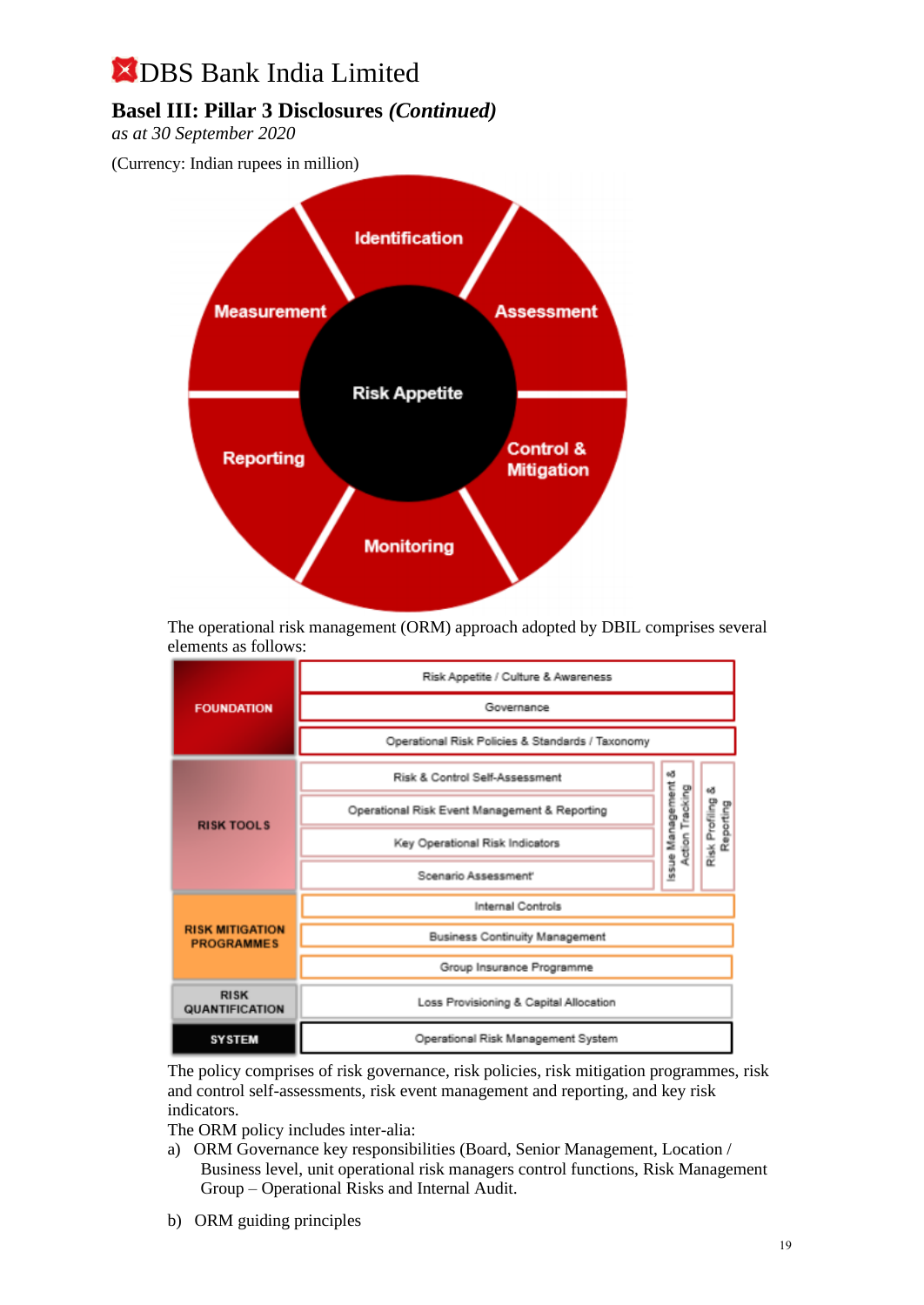## **Basel III: Pillar 3 Disclosures** *(Continued)*

*as at 30 September 2020*

(Currency: Indian rupees in million)

- c) Core Operational Risk Standards (CORS)
- d) Controls and mitigations:
	- Internal controls
	- Group Insurance Programme; and
	- Business Continuity Management
- e) Risk Tools and Mechanisms comprising: - Risk & Control Self-Assessment (RCSA)
	- Operational Risk Event Management & Reporting (OREM&R)
	- Key Risk Indicators (KRI)
	- Scenario Assessment (SA)
	- Internal Controls
	- Issue Management & Action Tracking
	- Risk profiling and reporting
- f) Risk Quantification & Disclosure
	- Loss Provisioning / Capital Allocation

#### **Structure and Organisation**

The Bank has in place an India Operational Risk Committee (IORC) which meets on a monthly basis to discuss Operational Risk issues / related matters. The committee is chaired by the Chief Risk Officer (CRO) and is administered by the Head - Operational Risk, India. The committee reports to the Risk Exco. This ensures appropriate management and oversight of the prevailing operational risks in the Bank.

The IORC comprises of Chief Risk Officer, Country Head, Chief Operating Officer Head of Operational Risk and the Heads of Consumer Banking Group, Global Transaction Services, Treasury & Markets, Institutional Banking – Chief Operating Officer, Finance, Legal & Compliance, Priority Sector Lending, Chief Information Security Officer, Head T&O Risk Management, Internal Audit (permanent standing invitee) and other invited members as defined in the Terms of Reference (TOR)

As part of the Bank's ORM structure, an independent Operational Risk function is in place led by the local Head of Operational Risk, who reports to the CRO, India and functionally to the Group Head of Operational Risk at the Head Office in Singapore.

Coverage includes identifying, assessing, controlling / mitigating risk, monitoring, reporting and measuring risk and also ensuring compliance with DBS Group standards and meeting local (RBI) and MAS regulatory requirements relating to Operational Risk.

DBIL adopts the three lines of defence model for the management of operational risk. In addition to the independent second line of defence by Risk Management Group - Operational Risk, Unit Operational Risk Managers (UORM) are appointed within the first line of defence for all Business Units (BU) and Support Units (SU) to support and implement the risk management policy / standards & processes and to ensure maintenance of adequate controls on an ongoing basis. Periodic training / orientations / discussions are held to keep UORM updated with key developments. As the third line of defence, Audit provides independent assurance.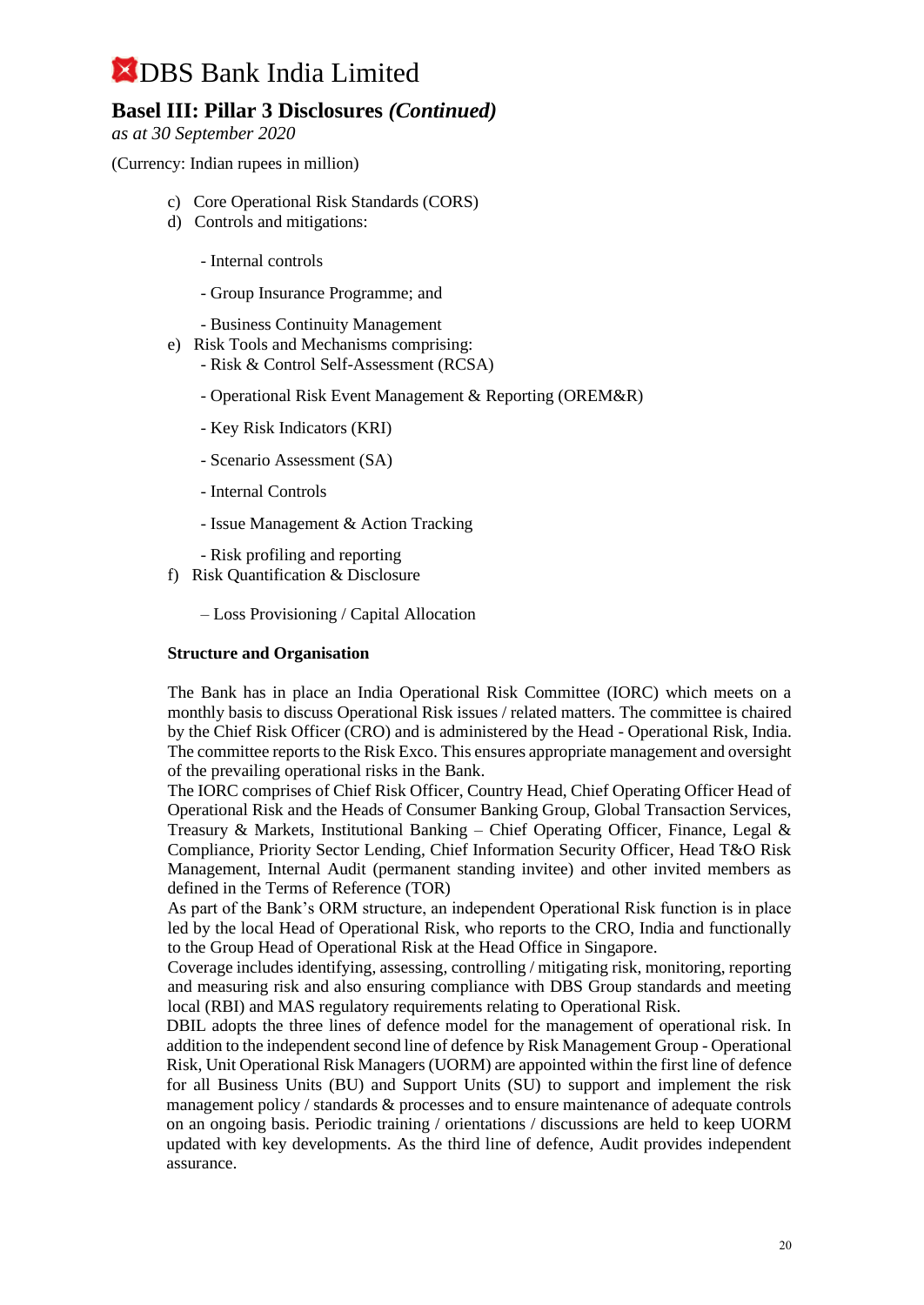## **Basel III: Pillar 3 Disclosures** *(Continued)*

*as at 30 September 2020*

(Currency: Indian rupees in million)

#### **Risk Mitigation Programs**

#### *Internal Controls*

The day-to-day management of Operational Risk within the Bank is through maintenance of a comprehensive system of internal controls. An effective internal control system is a combination of a strong control environment and appropriate internal control procedures. These internal controls comprise of preventive, detective, directive and corrective controls.

#### *Group Insurance Programme (GIP)*

GIP helps to mitigate operational risk losses from significant risk events.

The key objective of GIP is to reduce low frequency high impact financial losses via transfer of loss to external funding sources (insurers). In line with DBIL ORM philosophy, high frequency low impact operational losses are managed through establishment of strong internal controls.

*Business Continuity Management (BCM)* is a key Operational Risk programme of DBS to minimize the impact of a business disruption, irrespective of cause, and to provide an acceptable level of business until normal business operations are resumed.

BU/SUs are to comply with the BCM Policies and Standards established by Business Continuity Management (BCM).

BCM includes the following:

- Establishment of ownership, roles and responsibilities
- Risk analysis
- Business impact analysis
- Recovery strategies
- Familiarisation of emergency response and crisis management plans
- Regular review and maintenance
- Regular, complete and meaningful testing

#### **Risk Reporting and Measurement**

Operational Risk related MIS is reported through the central ORM system (GRC – Governance, Risk and Control), as follows:

– Incident Management (INC) Module in GRC - for reporting of Risk Events (including near miss and timing error, etc.)

– Issue and Action Management (I&A) Module in GRC - for tracking of issues and actions emanating from Risk Events, Audit Issues, Regulatory Issues and other risk related issues

– Key Indicator (KI) Module in GRC - for reporting and monitoring of Key Risk Indicators (KRI)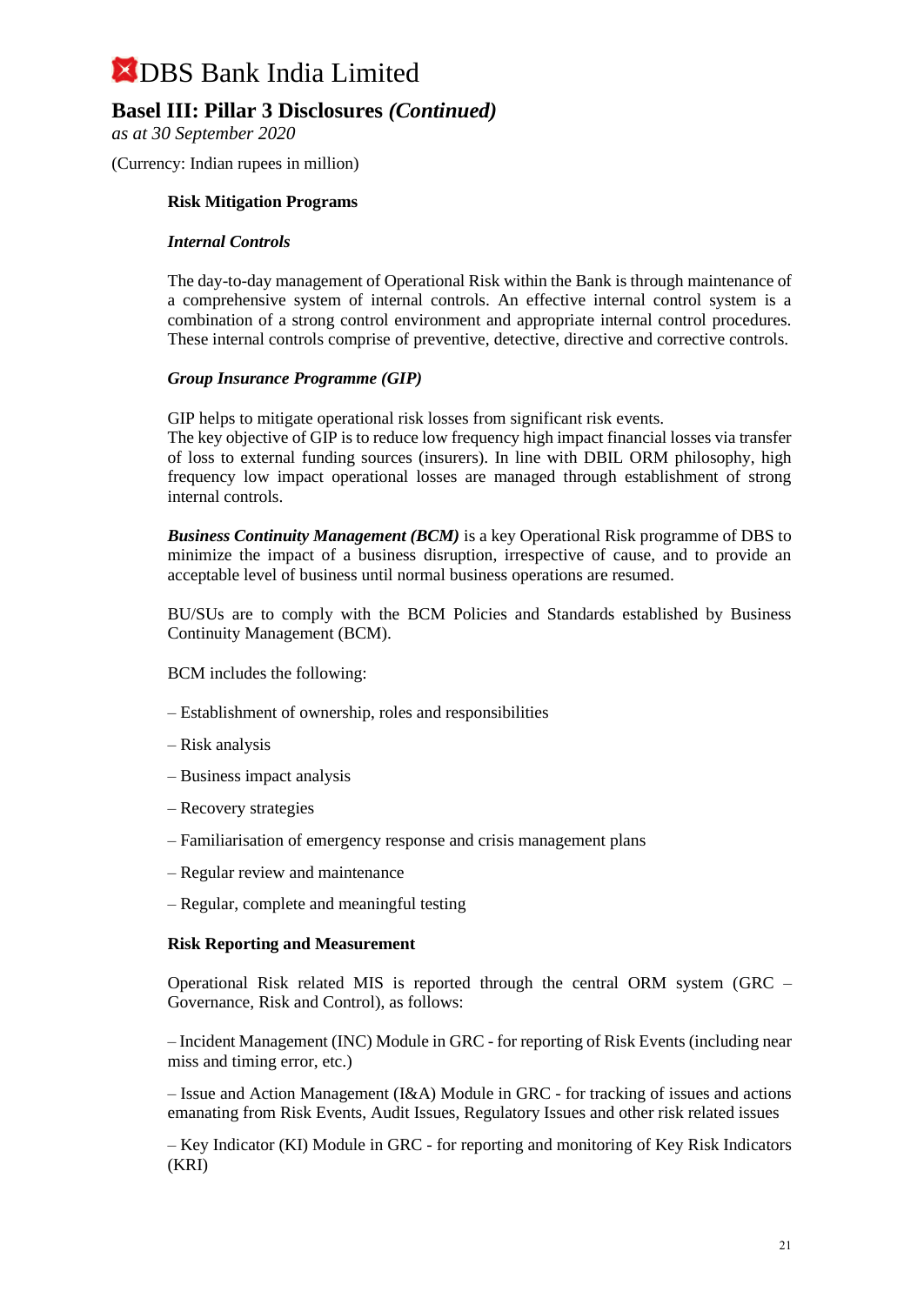## **Basel III: Pillar 3 Disclosures** *(Continued)*

*as at 30 September 2020*

(Currency: Indian rupees in million)

– Risk and Control Self-Assessment (RCSA) Module in GRC- to facilitate and record the assessment of the Risk and Control Self-Assessment process. RCSA review and assessment is performed as per risk-based frequency approach.

The Operational Risk Profile including relevant MIS relating to the above is placed at the monthly India Operational Risk Committee (IORC).**Approach for operational risk capital assessment** 

– The Bank currently adopts the Basic Indicator Approach to calculate capital requirements for operational risk.

### **9. Interest rate risk in the banking book (IRRBB)**

#### *Qualitative Disclosures*

The Asset and Liability Committee ("ALCO") and the Market & Liquidity Risk Committee ("MLRC") together oversee the structural interest rate risk and funding liquidity risk in the Bank. The Market & Liquidity Risk Committee (MLRC) ensures that the exposures are within prudent levels. Structural interest rate risk arises from mismatches in the interest rate profile of customer loans and deposits. This interest rate risk has several aspects: basis risk arising from different interest rate benchmarks, interest rate re-pricing risk, yield curve risks and embedded optionality. To monitor the structural interest rate risk, the tools used by DBS include re-pricing gap reports based on traditional as well as duration gap approach, sensitivity analysis and income simulations under various scenarios.

#### *Quantitative Disclosures*

The Bank uses the Duration Gap approach to measure the impact of Market Value of Equity (MVE) for upward and downward rate shocks. This measures the potential change in MVE of the Bank for a 200 bps change in interest rates. The change in MVE due to a 200 bps change in interest rates are (for banking and trading book):-

| Change in MVE due to a 200 bps change in interest rates | <b>INR Million</b> |
|---------------------------------------------------------|--------------------|
| $30th$ September 2020                                   | 5.764              |

The impact on Earnings is computed as per the definition laid down in the Market Risk Management Policy/ Standard of the Bank. Per the document, Earnings-at-Risk (EaR) measures the interest rate risk from the earnings perspective. It is computed as an impact (over a 1-year horizon) of a 1% parallel shift in the yield curve on the Bank's earning. This is computed using the net IRS gaps for each bucket up to 1 year. The aggregate of these approximates the net interest income impact of a 1% parallel shift (increase in interest rates) in the yield curve over a 1 year horizon and acts as a useful tool in the hands of the MLRC to monitor and assess the impact of Interest rate risk exposure of the Bank on its NII.

EaR is computed for the banking book.

| <b>EaR</b> on the INR book (banking) | <b>INR Million</b> |
|--------------------------------------|--------------------|
| $30th$ September 2020                |                    |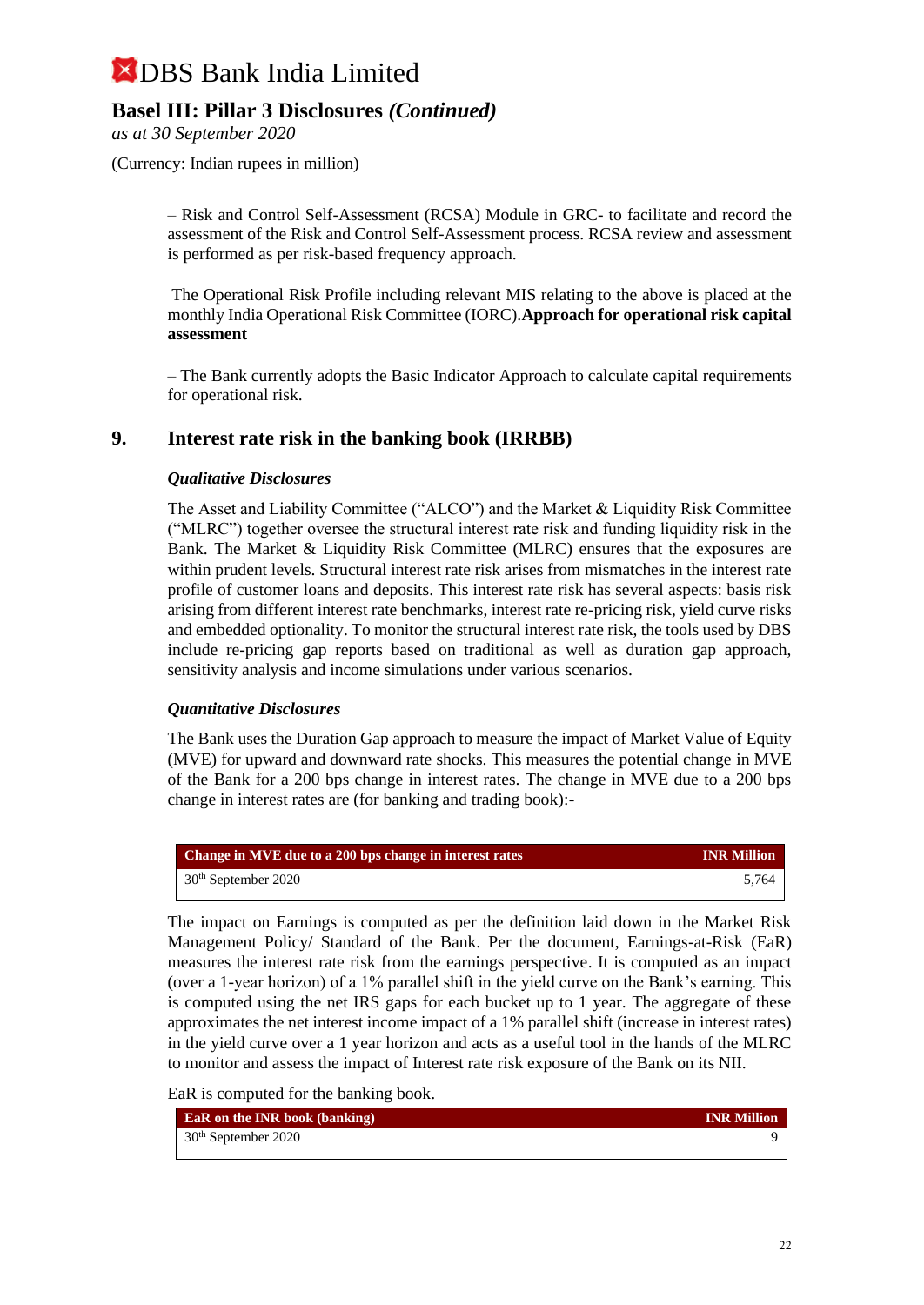## **Basel III: Pillar 3 Disclosures** *(Continued)*

*as at 30 September 2020*

(Currency: Indian rupees in million)

## **10. General Disclosure for Exposures Related to Counterparty Credit Risk**

#### *Qualitative Disclosures*

#### USE OF ECONOMIC CAPITAL (EC) FOR CONCENTRATION RISK MANAGEMENT

While the Bank firmly complies with regulatory capital requirements at all times, we recognize the need to have more robust methodologies to measure capital usage. Currently, Economic Capital (EC) model is not used in DBIL, but the Bank has adopted other qualitative and quantitative measures to address credit concentration risk. In addition to the regulatory limits, there are internally developed risk limits on the amount of exposure, as a percentage of the total exposure, that can be taken on any single industry, to avoid any sector concentration. Additionally, the Bank has developed maximum exposure limit norms which stipulates the amount of exposure that may be taken on a borrower considering its turnover and credit risk rating. In order to address the geographic concentration risk, the bank has implemented a policy on the maximum amount of advance, as a percentage of the total advances, which can be booked in a branch. The quantitative measurement of concentration risk, both for name and sector concentration and allocation of additional capital is one of the components of our ICAAP.

#### *CREDIT RISK MITIGANTS*

#### *Collateral*

Where possible, the Bank takes collateral as a secondary recourse to the borrower. Collateral includes cash, marketable securities, properties, trade receivables, inventory and equipment and other physical and financial collateral. The Bank may also take fixed and floating charges on the assets of borrowers. It has put in place policies to determine the eligibility of collateral for credit risk mitigation, which include requiring specific collaterals to meet minimum operational requirements in order to be considered as effective risk mitigants.

When a collateral arrangement is in place for financial market counterparties covered under market standard documentation (such as Master Repurchase Agreements and International Swaps and Derivatives Association (ISDA) agreements), collateral received is marked to market on a frequency mutually agreed with the counterparties.

#### *Other Risk Mitigants*

The Bank manages its credit exposure from derivatives, repo and other repo-style transactions by entering into netting and collateral arrangements with counterparties where it is appropriate and feasible to do so. The credit risk associated with outstanding contracts with positive mark to market is reduced by master netting arrangements to the extent that if an event of default occurs, all amounts with a single counterparty in a netting-eligible jurisdiction are settled on a net basis.

The Bank may also enter into agreements which govern the posting of collateral with derivative counterparties for credit risk mitigation (e.g. Credit Support Annexes under ISDA master agreements). These are governed by internal guidelines with respect to the eligibility of collateral types and the frequency of collateral calls.

In addition, the Bank also uses guarantees as credit risk mitigants. While the Bank may accept guarantees from any counterparty, it sets internal thresholds for considering guarantors to be eligible for credit risk mitigation.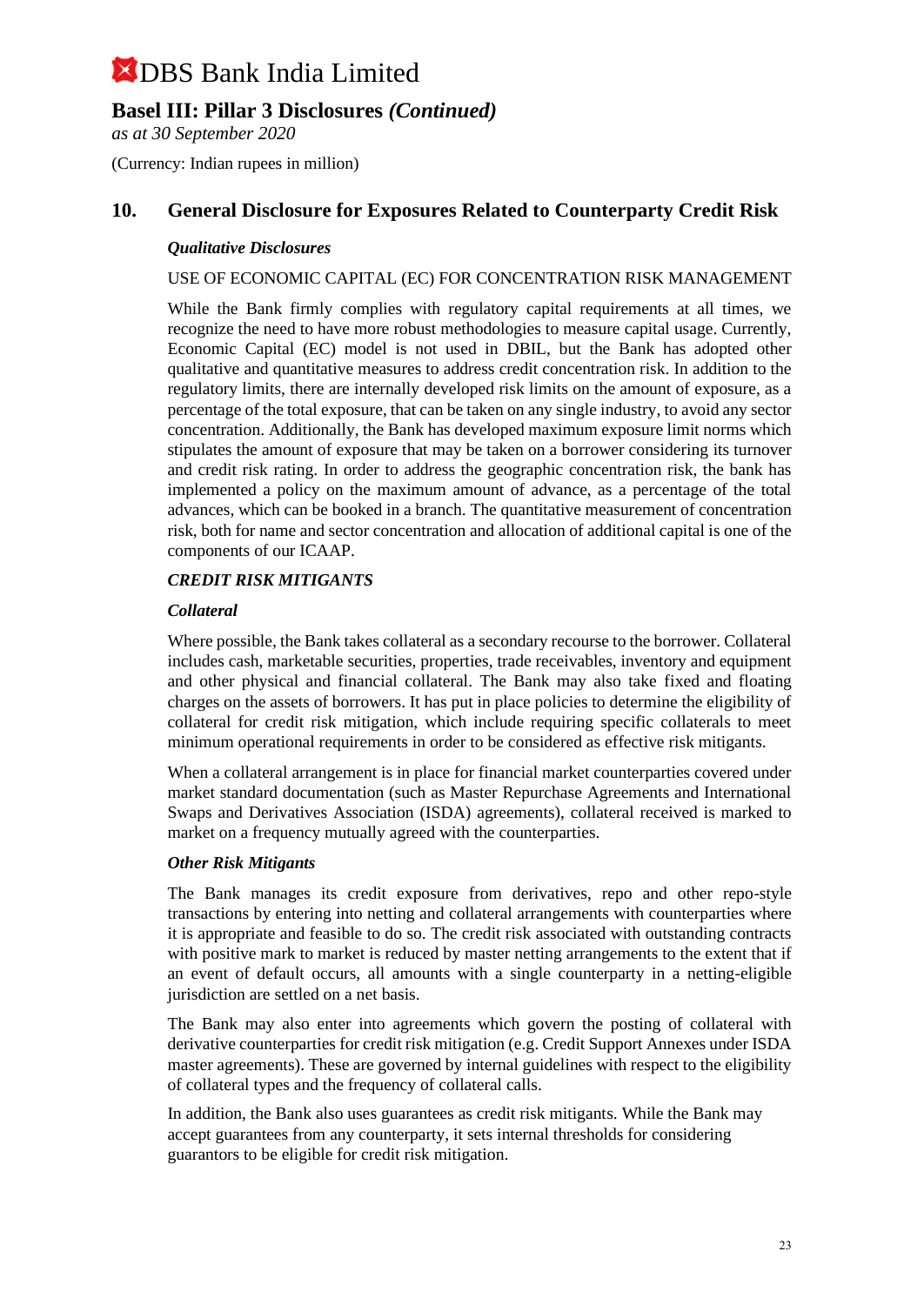## **Basel III: Pillar 3 Disclosures** *(Continued)*

*as at 30 September 2020*

(Currency: Indian rupees in million)

#### *COUNTER PARTY RISK MANAGEMENT*

Counterparty risk that may arise from traded products and securities is measured on a loan equivalent basis and included under the Bank's overall credit limits to counterparties. Issuer Default Risk that may arise from traded products and securities are generally measured based on jump-to-default computations.

The Bank actively monitors and manages its exposure to counterparties in over-the-counter (OTC) derivative trades to protect its balance sheet in the event of counterparty default. Counterparty risk exposures which may be materially and adversely affected by market risk events are identified, reviewed and acted upon by management and highlighted to the appropriate risk committees. In addition, the Bank's risk measurement methodology takes into account the higher risks associated with transactions that exhibit a strong relationship between the creditworthiness of a counterparty and the expected future replacement value of a relevant transaction (so called wrong-way risk) as identified during the trade booking process. The current exposure method is used for calculating the Bank's net credit exposure and regulatory capital for counterparty exposures, using the mark-to-market exposures with an appropriate add-on factor for potential future exposures.

#### *Quantitative Disclosures*

| <b>Particulars</b>          | <b>Notionals</b> | <b>Credit Exposures</b> |
|-----------------------------|------------------|-------------------------|
| - Currency Derivatives      | 1.683.697        | 86,700                  |
| - Interest Rate Derivatives | 3.489.806        | 65,370                  |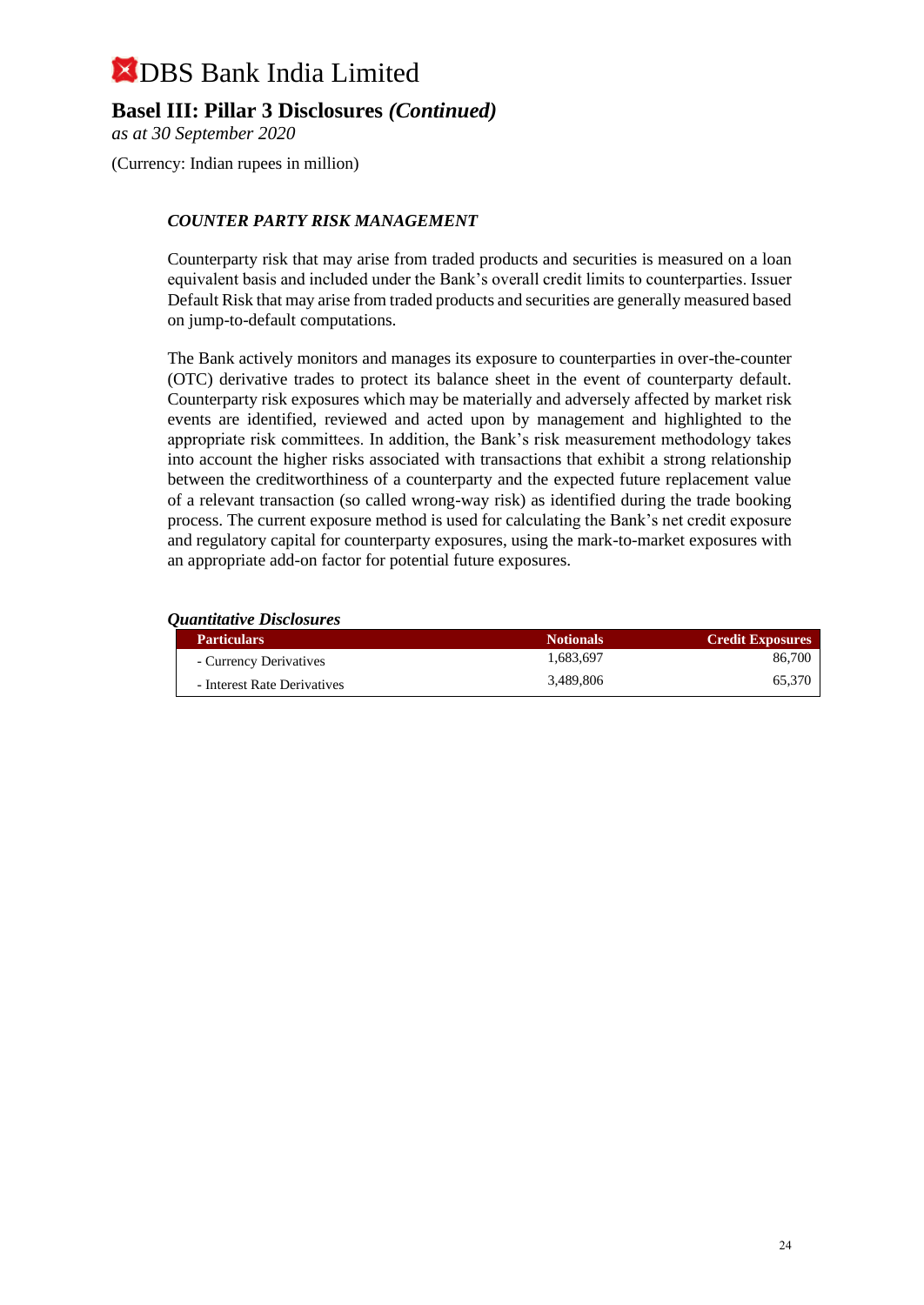## **Basel III: Pillar 3 Disclosures** *(Continued)*

*as at 30 September 2020*

(Currency: Indian rupees in million)

## **11. Composition of Capital**

|    |                                                                                                                                                                                                                                                                              |        | (Rs. in million) |
|----|------------------------------------------------------------------------------------------------------------------------------------------------------------------------------------------------------------------------------------------------------------------------------|--------|------------------|
|    | Basel III common disclosure template to be used from March 31, 2020                                                                                                                                                                                                          |        | Ref No           |
|    |                                                                                                                                                                                                                                                                              |        |                  |
|    |                                                                                                                                                                                                                                                                              |        |                  |
|    | <b>Common Equity Tier 1 capital : instruments and reserves</b>                                                                                                                                                                                                               |        |                  |
| 1  | Directly issued qualifying common share capital plus related stock surplus<br>(share premium)                                                                                                                                                                                | 50,377 | A                |
| 2  | Retained earnings                                                                                                                                                                                                                                                            | 4,901  | G                |
| 3  | Accumulated other comprehensive income (and other reserves)                                                                                                                                                                                                                  | 4,090  | $B+C$            |
| 4  | Directly issued capital subject to phase out from CET1 (only applicable to non-<br>joint stock companies)                                                                                                                                                                    |        |                  |
| 5  | Common share capital issued by subsidiaries and held by third parties (amount<br>allowed in group CET1)                                                                                                                                                                      |        |                  |
| 6  | Common Equity Tier 1 capital before regulatory adjustments                                                                                                                                                                                                                   | 59,368 |                  |
|    | <b>Common Equity Tier 1 capital : regulatory adjustments</b>                                                                                                                                                                                                                 |        |                  |
| 7  | Prudential valuation adjustments                                                                                                                                                                                                                                             | 125    |                  |
| 8  | Goodwill (net of related tax liability)                                                                                                                                                                                                                                      |        |                  |
| 9  | Intangibles other than mortgage-servicing rights (net of related tax liability)                                                                                                                                                                                              |        |                  |
| 10 | Deferred tax assets                                                                                                                                                                                                                                                          | 721    | F                |
| 11 | Cash-flow hedge reserve                                                                                                                                                                                                                                                      |        |                  |
| 12 | Shortfall of provisions to expected losses                                                                                                                                                                                                                                   |        |                  |
| 13 | Securitisation gain on sale                                                                                                                                                                                                                                                  |        |                  |
| 14 | Gains and losses due to changes in own credit risk on fair valued liabilities                                                                                                                                                                                                |        |                  |
| 15 | Defined-benefit pension fund net assets                                                                                                                                                                                                                                      |        |                  |
| 16 | Investments in own shares (if not already netted off paid-up capital on reported<br>balance sheet)                                                                                                                                                                           |        |                  |
| 17 | Reciprocal cross-holdings in common equity                                                                                                                                                                                                                                   |        |                  |
| 18 | Investments in the capital of banking, financial and insurance entities that are<br>outside the scope of regulatory consolidation, net of eligible short positions,<br>where the bank does not own more than 10% of the issued share capital (amount<br>above 10% threshold) |        |                  |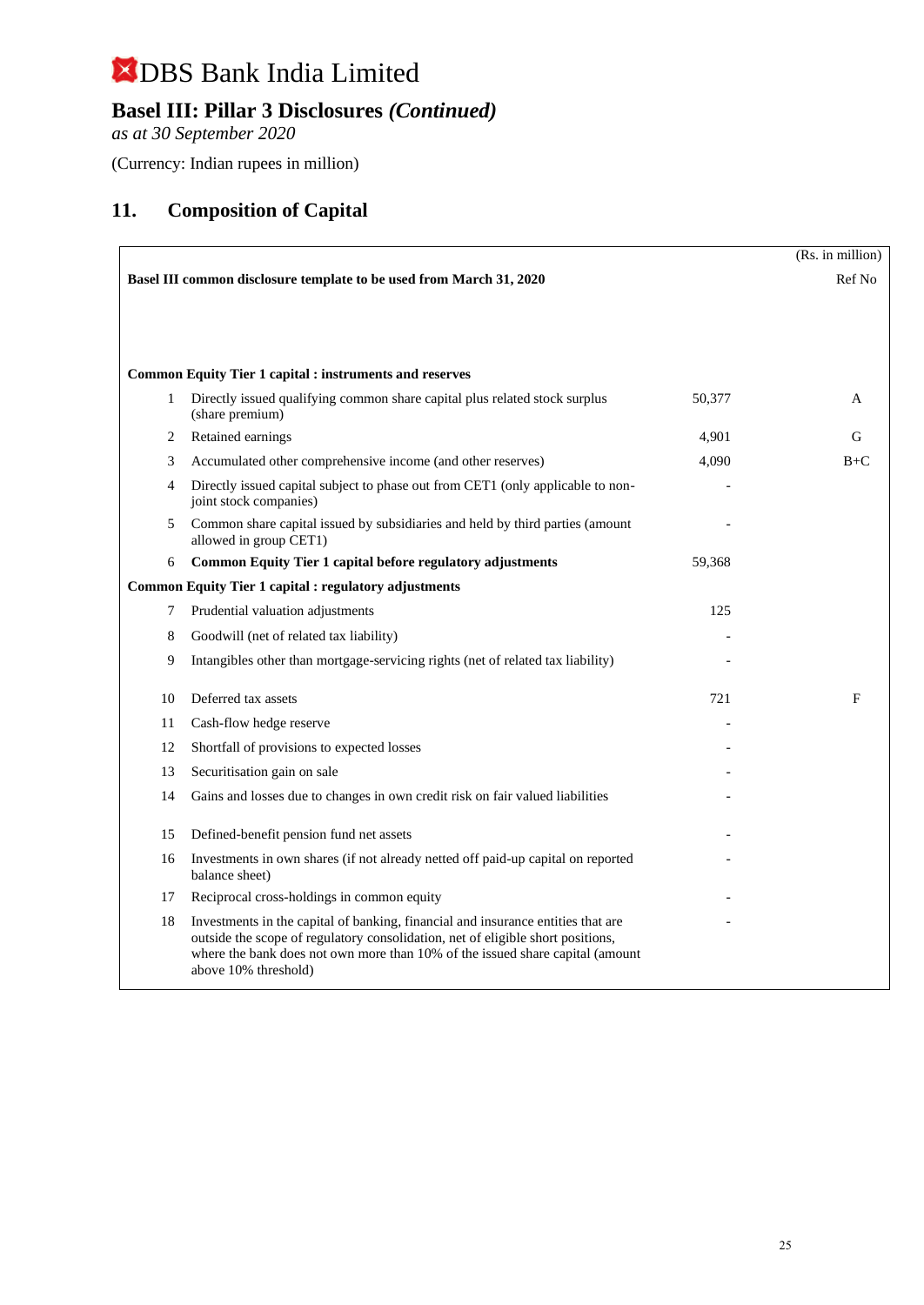## **Basel III: Pillar 3 Disclosures** *(Continued)*

*as at 30 September 2020*

(Currency: Indian rupees in million)

|    |                                                                                                                                                                                                                     |        | (Rs. in million) |
|----|---------------------------------------------------------------------------------------------------------------------------------------------------------------------------------------------------------------------|--------|------------------|
|    | Basel III common disclosure template to be used from March 31, 2020                                                                                                                                                 |        | Ref              |
|    |                                                                                                                                                                                                                     |        | No               |
|    |                                                                                                                                                                                                                     |        |                  |
|    |                                                                                                                                                                                                                     |        |                  |
|    |                                                                                                                                                                                                                     |        |                  |
|    | <b>Common Equity Tier 1 capital : regulatory adjustments</b>                                                                                                                                                        |        |                  |
| 19 | Significant investments in the common stock of banking, financial and<br>insurance entities that are outside the scope of regulatory consolidation, net<br>of eligible short positions (amount above 10% threshold) |        |                  |
| 20 | Mortgage servicing rights (amount above 10% threshold)                                                                                                                                                              |        |                  |
| 21 | Deferred tax assets arising from temporary differences (amount above 10%)<br>threshold, net of related tax liability)                                                                                               |        | H                |
| 22 | Amount exceeding the 15% threshold                                                                                                                                                                                  |        |                  |
| 23 | of which: significant investments in the common stock of financial entities                                                                                                                                         |        |                  |
| 24 | of which: mortgage servicing rights                                                                                                                                                                                 |        |                  |
| 25 | of which : deferred tax assets arising from temporary differences                                                                                                                                                   |        |                  |
| 26 | National specific regulatory adjustments (26a+26b+26c+26d)<br>a.of which : Investments in the equity capital of unconsolidated insurance<br>subsidiaries                                                            |        |                  |
|    | b.of which: Investments in the equity capital of unconsolidated non-<br>financial subsidiaries                                                                                                                      |        |                  |
|    | c.of which : Shortfall in the equity capital of majority owned financial<br>entities which have not been consolidated with the bank                                                                                 |        |                  |
|    | d.of which : Unamortised pension funds expenditures                                                                                                                                                                 |        |                  |
| 27 | Regulatory adjustments applied to Common Equity Tier 1 due to<br>insufficient Additional Tier 1 and Tier 2 to cover deductions                                                                                      |        |                  |
| 28 | Total regulatory adjustments to Common equity Tier 1                                                                                                                                                                | 846    |                  |
| 29 | <b>Common Equity Tier 1 capital (CET1)</b>                                                                                                                                                                          | 58,522 |                  |
|    | <b>Additional Tier 1 capital : instruments</b>                                                                                                                                                                      |        |                  |
| 30 | Directly issued qualifying Additional Tier 1 instruments plus related stock<br>surplus (share premium) $(31+32)$                                                                                                    |        |                  |
| 31 | of which : classified as equity under applicable accounting standards<br>(Perpetual Non-Cumulative Preference Shares)                                                                                               |        |                  |
| 32 | of which: classified as liabilities under applicable accounting standards<br>(Perpetual debt Instruments)                                                                                                           |        |                  |
| 33 | Directly issued capital instruments subject to phase out from Additional<br>Tier 1                                                                                                                                  |        |                  |
| 34 | Additional Tier 1 instruments (and CET1 instruments not included in row 5)<br>issued by subsidiaries and held by third parties (amount allowed in group<br>AT1)                                                     |        |                  |
| 35 | of which : instruments issued by subsidiaries subject to phase out                                                                                                                                                  |        |                  |
| 36 | Additional Tier 1 capital before regulatory adjustments                                                                                                                                                             |        |                  |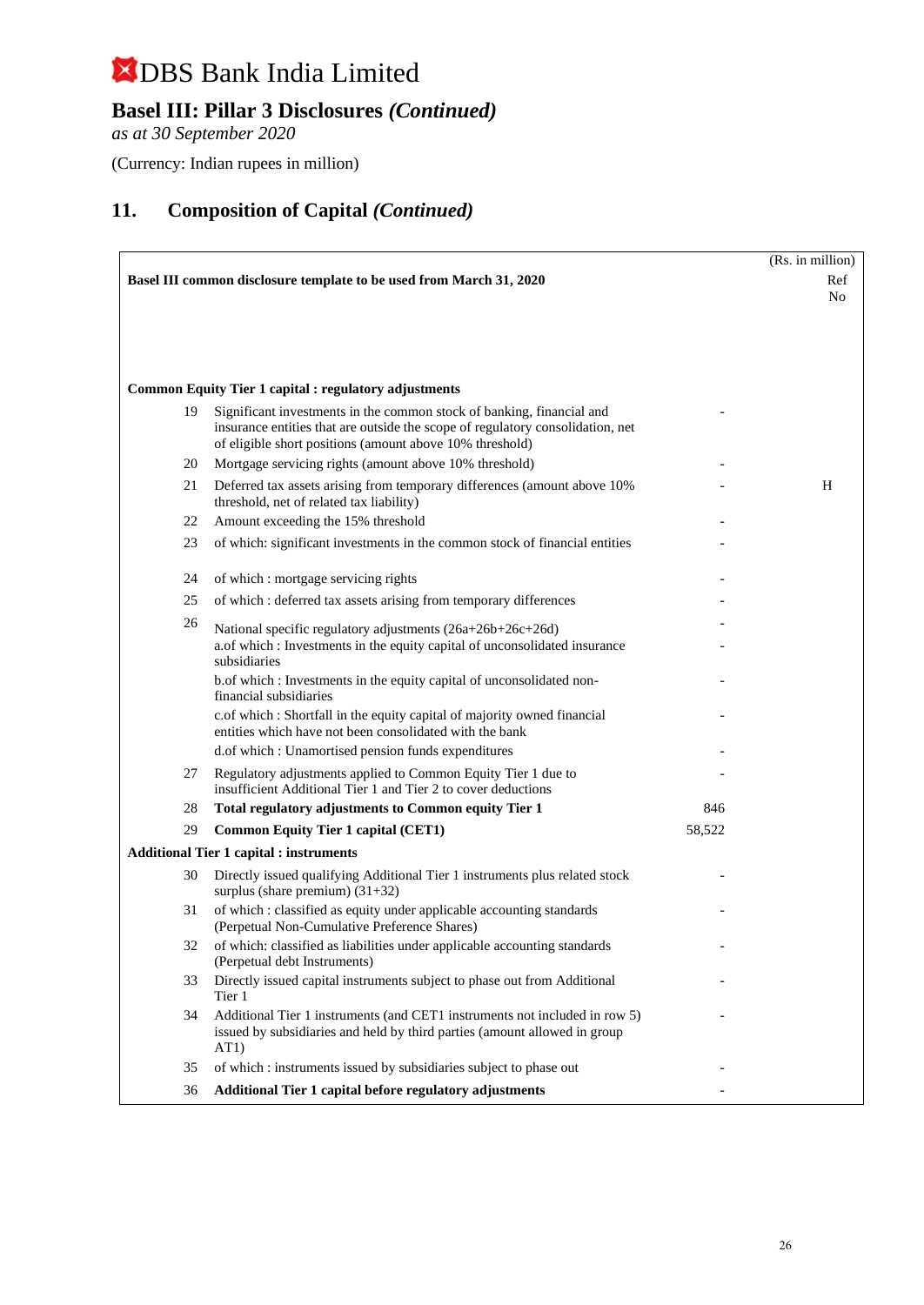## **Basel III: Pillar 3 Disclosures** *(Continued)*

*as at 30 September 2020*

(Currency: Indian rupees in million)

|    |                                                                                                                                                                                                                                                                                                   |        | (Rs. in million) |
|----|---------------------------------------------------------------------------------------------------------------------------------------------------------------------------------------------------------------------------------------------------------------------------------------------------|--------|------------------|
|    | Basel III common disclosure template to be used from March 31, 2020                                                                                                                                                                                                                               |        | Ref<br>No.       |
|    |                                                                                                                                                                                                                                                                                                   |        |                  |
|    |                                                                                                                                                                                                                                                                                                   |        |                  |
|    | <b>Additional Tier 1 capital : regulatory adjustments</b>                                                                                                                                                                                                                                         |        |                  |
| 37 | Investments in own Additional Tier 1 instruments                                                                                                                                                                                                                                                  |        |                  |
| 38 | Reciprocal cross-holdings in Additional Tier 1 instruments                                                                                                                                                                                                                                        |        |                  |
| 39 | Investments in the capital of banking, financial and insurance entities that are<br>outside the scope of regulatory consolidation, net of eligible short positions,<br>where the bank does not own more than 10% of the issued common share capital<br>of the entity (amount above 10% threshold) |        |                  |
| 40 | Significant investments in the capital of banking, financial and insurance entities<br>that are outside the scope of regulatory consolidation (net of eligible short<br>positions)                                                                                                                |        |                  |
| 41 | National specific regulatory adjustments (41a+41b)                                                                                                                                                                                                                                                |        |                  |
|    | a. of which: Investments in the Additional Tier 1 capital of unconsolidated<br>insurance subsidiaries                                                                                                                                                                                             |        |                  |
|    | b. of which: Shortfall in the Additional Tier 1 capital of majority owned financial<br>entities which have not been consolidated with the bank                                                                                                                                                    |        |                  |
|    | Regulatory Adjustments Applied to Additional Tier 1 in respect of Amounts<br>Subject to Pre-Basel III Treatment                                                                                                                                                                                   |        |                  |
|    | of which:                                                                                                                                                                                                                                                                                         |        |                  |
|    | of which:                                                                                                                                                                                                                                                                                         |        |                  |
|    | of which:                                                                                                                                                                                                                                                                                         |        |                  |
| 42 | Regulatory adjustments applied to Additional Tier 1 due to insufficient Tier 2 to<br>cover deductions                                                                                                                                                                                             |        |                  |
| 43 | Total regulatory adjustments to Additional Tier 1 capital                                                                                                                                                                                                                                         |        |                  |
| 44 | <b>Additional Tier 1 capital (AT1)</b>                                                                                                                                                                                                                                                            |        |                  |
|    | a. Additional Tier 1 capital reckoned for capital adequacy                                                                                                                                                                                                                                        |        |                  |
| 45 | Tier 1 capital (T1 = CET1 + Admissible AT1) $(29 + 44a)$                                                                                                                                                                                                                                          | 58,522 |                  |
|    | Tier 2 capital: instruments and provisions                                                                                                                                                                                                                                                        |        |                  |
| 46 | Directly issued qualifying Tier 2 instruments plus related stock surplus                                                                                                                                                                                                                          |        |                  |
| 47 | Directly issued capital instruments subject to phase out from Tier 2                                                                                                                                                                                                                              | 11,066 | Ι                |
| 48 | Tier 2 instruments (and CET1 and AT1 instruments not included in rows 5 or 34)<br>issued by subsidiaries and held by third parties (amount allowed in group Tier 2)                                                                                                                               |        |                  |
| 49 | of which: instruments issued by subsidiaries subject to phase out                                                                                                                                                                                                                                 |        |                  |
| 50 | Provisions                                                                                                                                                                                                                                                                                        | 2,656  | $D+E+J$          |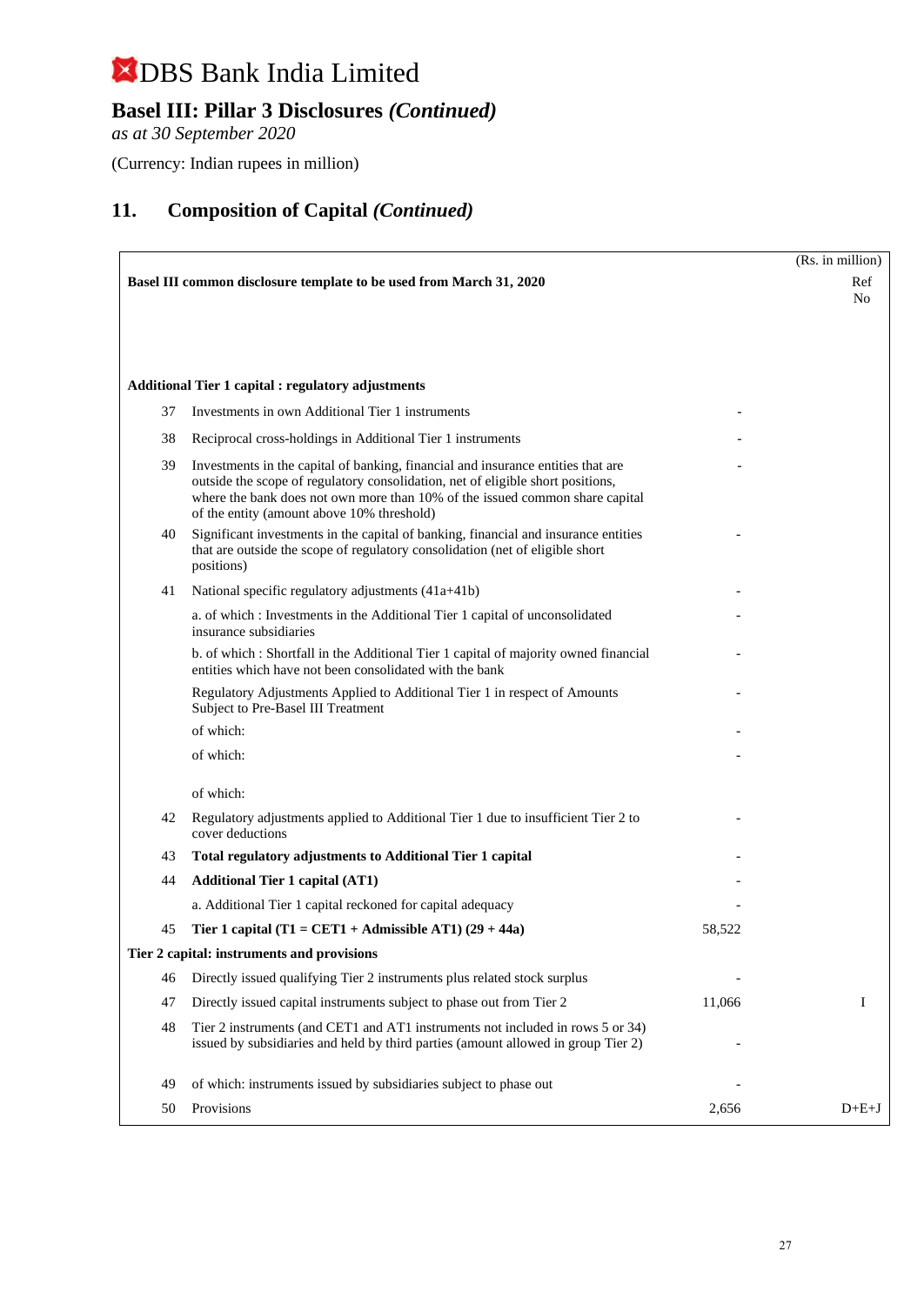## **Basel III: Pillar 3 Disclosures** *(Continued)*

*as at 30 September 2020*

(Currency: Indian rupees in million)

|    |                                                                                                                                                                                                                                                                                                       |         | (Rs. in million) |  |  |
|----|-------------------------------------------------------------------------------------------------------------------------------------------------------------------------------------------------------------------------------------------------------------------------------------------------------|---------|------------------|--|--|
|    | Basel III common disclosure template to be used from March 31, 2020                                                                                                                                                                                                                                   |         |                  |  |  |
|    |                                                                                                                                                                                                                                                                                                       |         | No               |  |  |
|    |                                                                                                                                                                                                                                                                                                       |         |                  |  |  |
|    |                                                                                                                                                                                                                                                                                                       |         |                  |  |  |
| 51 | Tier 2 capital before regulatory adjustments                                                                                                                                                                                                                                                          | 13,722  |                  |  |  |
|    | Tier 2 capital : regulatory adjustments                                                                                                                                                                                                                                                               |         |                  |  |  |
| 52 | Investments in own Tier 2 instruments                                                                                                                                                                                                                                                                 |         |                  |  |  |
| 53 | Reciprocal cross-holdings in Tier 2 instruments                                                                                                                                                                                                                                                       |         |                  |  |  |
| 54 | Investments in the capital of banking, financial and insurance entities that<br>are outside the scope of regulatory consolidation, net of eligible short<br>positions, where the bank does not own more than 10% of the issued<br>common share capital of the entity (amount above the 10% threshold) |         |                  |  |  |
| 55 | Significant investments in the capital banking, financial and insurance<br>entities that are outside the scope of regulatory consolidation (net of eligible<br>short positions)                                                                                                                       |         |                  |  |  |
| 56 | National specific regulatory adjustments (56a+56b)                                                                                                                                                                                                                                                    |         |                  |  |  |
|    | a. of which: Investments in the Tier 2 capital of unconsolidated insurance<br>subsidiaries                                                                                                                                                                                                            |         |                  |  |  |
|    | b. of which: Shortfall in the Tier 2 capital of majority owned financial<br>entities which have not been consolidated with the bank                                                                                                                                                                   |         |                  |  |  |
|    | Regulatory Adjustments Applied to Tier 2 in respect of Amounts Subject to<br>Pre-Basel III Treatment                                                                                                                                                                                                  |         |                  |  |  |
|    | of which: [INSERT TYPE OF ADJUSTMENT e.g. existing adjustments<br>which are deducted from Tier 2 at 50%]                                                                                                                                                                                              |         |                  |  |  |
|    | of which: [INSERT TYPE OF ADJUSTMENT]                                                                                                                                                                                                                                                                 |         |                  |  |  |
| 57 | Total regulatory adjustments to Tier 2 capital                                                                                                                                                                                                                                                        |         |                  |  |  |
| 58 | Tier 2 capital (T2)                                                                                                                                                                                                                                                                                   | 13,722  |                  |  |  |
|    | a. Tier 2 capital reckoned for capital adequacy                                                                                                                                                                                                                                                       | 13,722  |                  |  |  |
|    | b. Excess Additional Tier 1 capital reckoned as Tier 2 capital                                                                                                                                                                                                                                        |         |                  |  |  |
|    | c. Total Tier 2 capital admissible for capital adequacy $(58a + 58b)$                                                                                                                                                                                                                                 | 13,722  |                  |  |  |
| 59 | Total capital $(TC = T1 + \text{Admissible } T2)$ (45 + 58c)                                                                                                                                                                                                                                          | 72,244  |                  |  |  |
| 60 | Total risk weighted assets $(60a + 60b + 60c)$                                                                                                                                                                                                                                                        | 426,565 |                  |  |  |
|    | a. of which: total credit risk weighted assets                                                                                                                                                                                                                                                        | 306,737 |                  |  |  |
|    | b. of which: total market risk weighted assets                                                                                                                                                                                                                                                        | 97,619  |                  |  |  |
|    | c. of which: total operational risk weighted assets                                                                                                                                                                                                                                                   | 22,209  |                  |  |  |
|    |                                                                                                                                                                                                                                                                                                       |         |                  |  |  |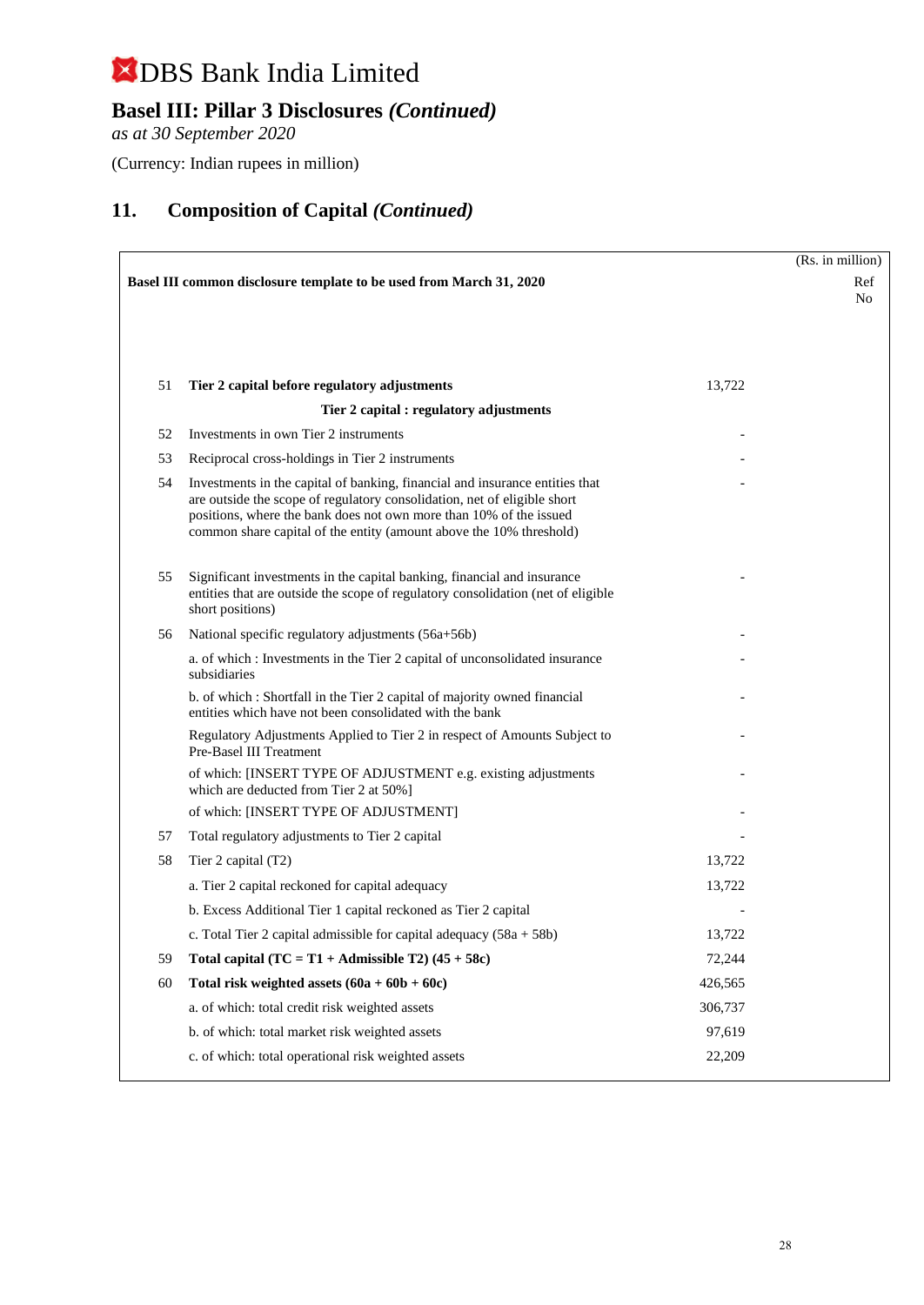## **Basel III: Pillar 3 Disclosures** *(Continued)*

*as at 30 September 2020*

(Currency: Indian rupees in million)

|    |                                                                                                                                                                                                                              |           | (Rs. in million) |
|----|------------------------------------------------------------------------------------------------------------------------------------------------------------------------------------------------------------------------------|-----------|------------------|
|    | Basel III common disclosure template to be used from March 31, 2020                                                                                                                                                          |           | Ref No           |
|    |                                                                                                                                                                                                                              |           |                  |
|    |                                                                                                                                                                                                                              |           |                  |
|    |                                                                                                                                                                                                                              |           |                  |
|    | <b>Capital ratios and buffers</b>                                                                                                                                                                                            |           |                  |
| 61 | Common Equity Tier 1 (as a percentage of risk weighted assets)                                                                                                                                                               | 13.72%    |                  |
| 62 | Tier 1 (as a percentage of risk weighted assets)                                                                                                                                                                             | 13.72%    |                  |
| 63 | Total capital (as a percentage of risk weighted assets)                                                                                                                                                                      | 16.94%    |                  |
| 64 | Institution specific buffer requirement (minimum CET1 requirement plus<br>capital conservation plus countercyclical buffer requirements plus G-SIB<br>buffer requirement, expressed as a percentage of risk weighted assets) | 7.375%    |                  |
| 65 | of which: capital conservation buffer requirement                                                                                                                                                                            | 1.875%    |                  |
| 66 | of which: bank specific countercyclical buffer requirement                                                                                                                                                                   |           |                  |
| 67 | of which: G-SIB buffer requirement                                                                                                                                                                                           |           |                  |
| 68 | Common Equity Tier 1 available to meet buffers (as a percentage of risk<br>weighted assets)                                                                                                                                  | 6.34%     |                  |
|    | National minima (if different from Basel III)                                                                                                                                                                                |           |                  |
| 69 | National Common Equity Tier 1 minimum ratio (if different from Basel III<br>minimum)                                                                                                                                         | 7.375%    |                  |
| 70 | National Tier 1 minimum ratio (if different from Basel III minimum)                                                                                                                                                          | 7.00%     |                  |
| 71 | National total capital minimum ratio (if different from Basel III minimum)                                                                                                                                                   | 11.875%   |                  |
|    | Amounts below the thresholds for deduction (before risk weighting)                                                                                                                                                           |           |                  |
| 72 | Non-significant investments in the capital of other financial entities                                                                                                                                                       |           |                  |
| 73 | Significant investments in the common stock of financial entities                                                                                                                                                            |           |                  |
| 74 | Mortgage servicing rights (net of related tax liability)                                                                                                                                                                     |           |                  |
| 75 | Deferred tax assets arising from temporary differences (net of related tax<br>liability)                                                                                                                                     |           |                  |
|    | Applicable caps on the inclusion of provisions in Tier 2                                                                                                                                                                     |           |                  |
| 76 | Provisions eligible for inclusion in Tier 2 in respect of exposures subject to<br>standardised approach (prior to application of cap)                                                                                        | 2,032     |                  |
| 77 | Cap on inclusion of provisions in Tier 2 under standardised approach                                                                                                                                                         | 3,834     |                  |
| 78 | Provisions eligible for inclusion in Tier 2 in respect of exposures subject to<br>internal ratings-based approach (prior to application of cap)                                                                              | <b>NA</b> |                  |
| 79 | Cap for inclusion of provisions in Tier 2 under internal ratings-based approach                                                                                                                                              | <b>NA</b> |                  |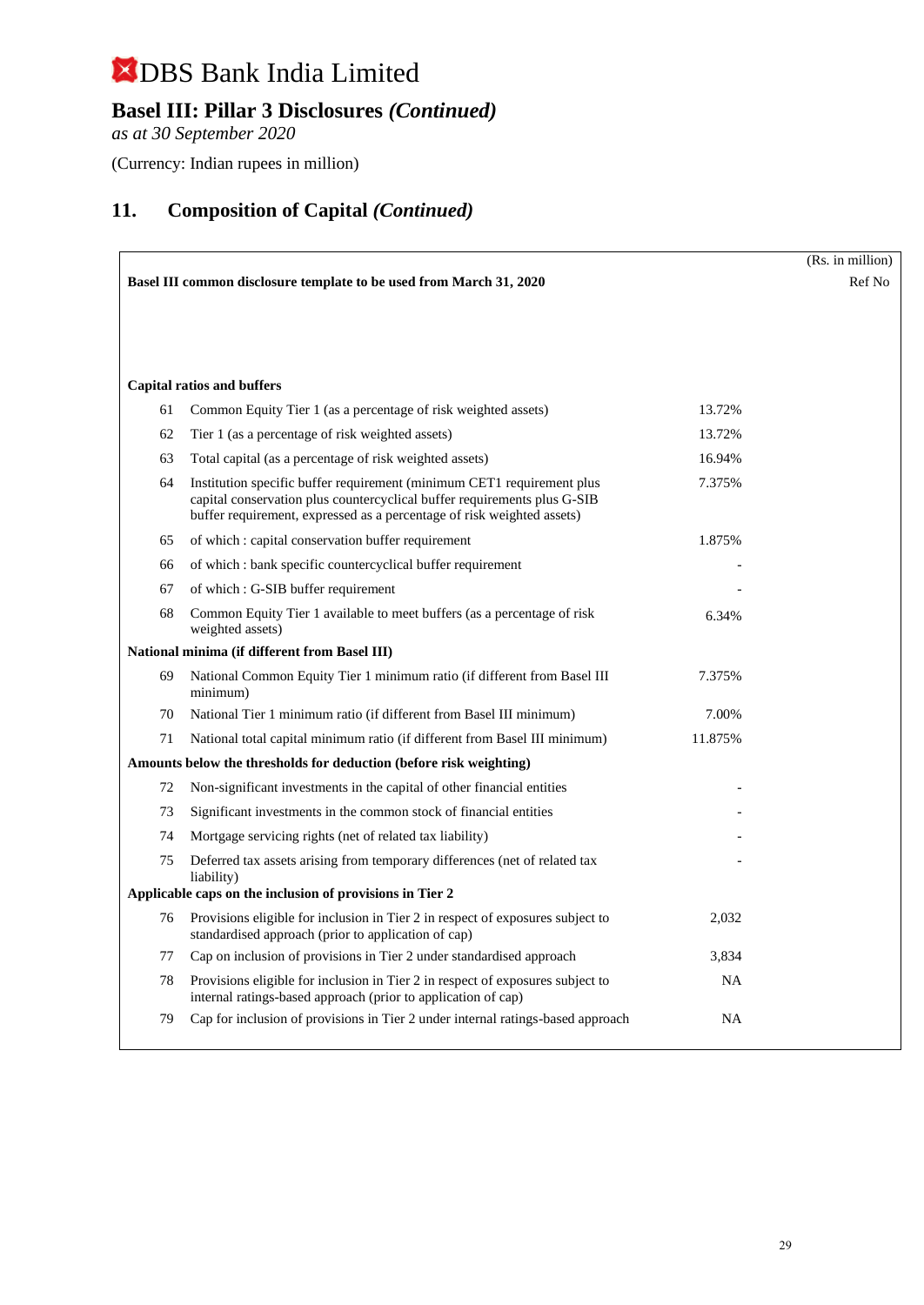## **Basel III: Pillar 3 Disclosures** *(Continued)*

*as at 30 September 2020*

(Currency: Indian rupees in million)

|    |                                                                                            | (Rs. in million) |  |
|----|--------------------------------------------------------------------------------------------|------------------|--|
|    | <b>Basel III common disclosure template to be used from March 31, 2020</b>                 | Ref<br>No        |  |
|    | (only applicable between March 31, 2017 and March 31, 2022)                                |                  |  |
| 80 | Current cap on CET1 instruments subject to phase out arrangements                          |                  |  |
| 81 | Amount excluded from CET1 due to cap (excess over cap after redemptions and<br>maturities) |                  |  |
| 82 | Current cap on AT1 instruments subject to phase out arrangements                           |                  |  |
| 83 | Amount excluded from AT1 due to cap (excess over cap after redemptions and<br>maturities)  |                  |  |
| 84 | Current cap on T2 instruments subject to phase out arrangements                            |                  |  |
| 85 | Amount excluded from T2 due to cap (excess over cap after redemptions and                  |                  |  |
|    | maturities)                                                                                |                  |  |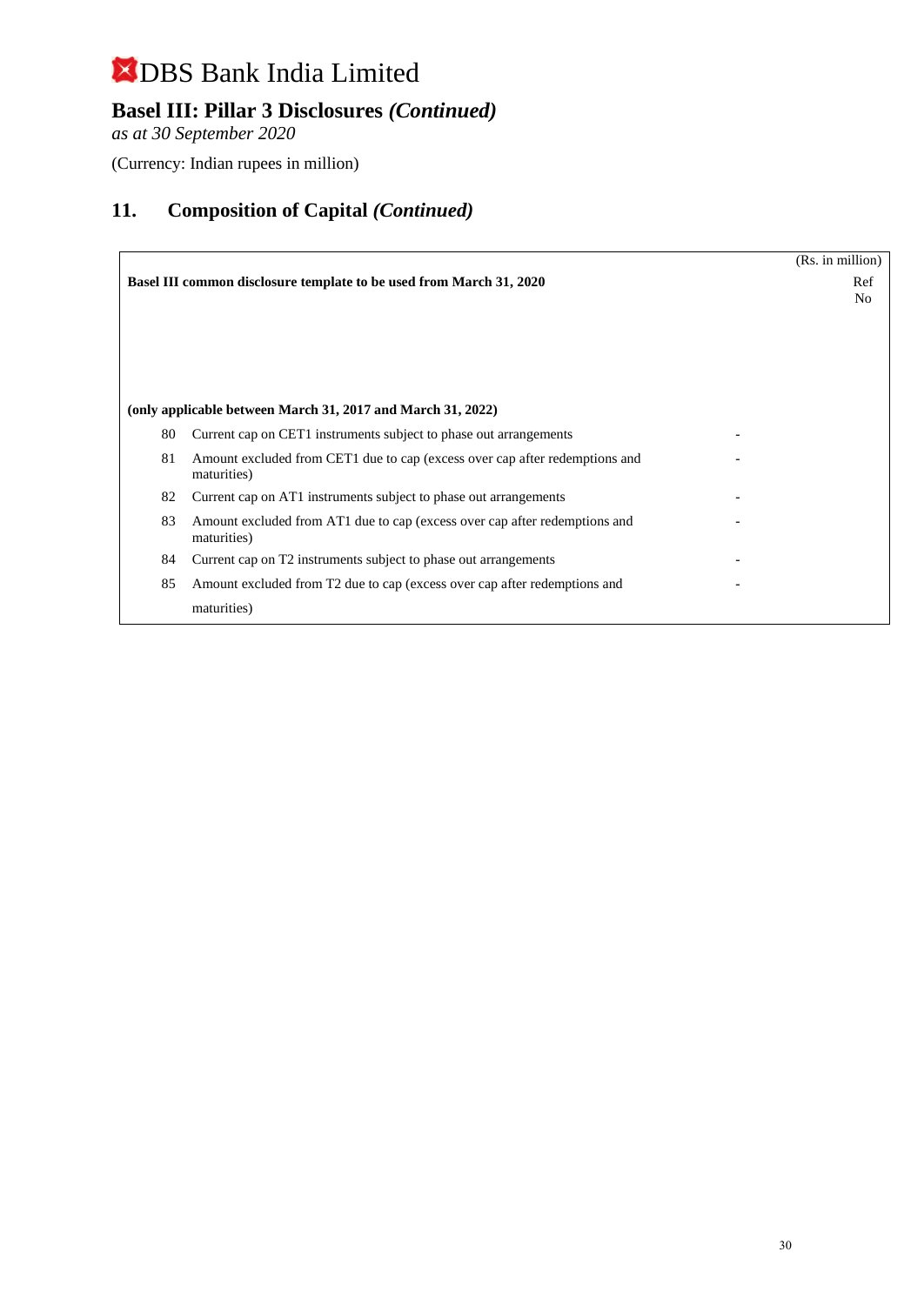## **Basel III: Pillar 3 Disclosures** *(Continued)*

*as at 30 September 2020*

(Currency: Indian rupees in million)

| <b>Notes to the above Template</b> |                                                                                                                                                                                                                                                  |                  |  |  |
|------------------------------------|--------------------------------------------------------------------------------------------------------------------------------------------------------------------------------------------------------------------------------------------------|------------------|--|--|
| Row No.<br>of the<br>template      | <b>Particular</b>                                                                                                                                                                                                                                | (Rs. in million) |  |  |
| 10                                 | Deferred tax assets associated with accumulated losses<br>Deferred tax assets (excluding those associated with accumulated losses) net<br>of Deferred tax liability                                                                              | 721              |  |  |
|                                    | Total as indicated in row 10                                                                                                                                                                                                                     | 721              |  |  |
| 19                                 | If investments in insurance subsidiaries are not deducted fully from capital<br>and instead considered under 10% threshold for deduction, the resultant<br>increase in the capital of bank<br>of which: Increase in Common Equity Tier 1 capital |                  |  |  |
|                                    | of which: Increase in Additional Tier 1 capital                                                                                                                                                                                                  |                  |  |  |
|                                    | of which: Increase in Tier 2 capital                                                                                                                                                                                                             |                  |  |  |
| 26 <sub>b</sub>                    | If investments in the equity capital of unconsolidated non-financial<br>subsidiaries are not deducted and hence, risk weighted then :                                                                                                            |                  |  |  |
|                                    | Increase in Common Equity Tier 1 capital<br>$\mathbf{i}$                                                                                                                                                                                         |                  |  |  |
|                                    | ii) Increase in risk weighted assets                                                                                                                                                                                                             |                  |  |  |
| 44a                                | Excess Additional Tier 1 capital not reckoned for capital adequacy<br>(difference between Additional Tier 1 capital as reported in row 44 and<br>admissible Additional Tier 1 capital as reported in 44a)                                        |                  |  |  |
|                                    | of which: Excess Additional Tier 1 capital which is considered as Tier 2<br>capital under row 58b                                                                                                                                                |                  |  |  |
| 50                                 | Eligible Provisions included in Tier 2 capital                                                                                                                                                                                                   | 2,032            |  |  |
|                                    | Eligible Revaluation Reserves included in Tier 2 capital                                                                                                                                                                                         |                  |  |  |
|                                    | Total of row 50                                                                                                                                                                                                                                  | 2,032            |  |  |
| 58a                                | Excess Tier 2 capital not reckoned for capital adequacy (difference between)<br>Tier 2 capital as reported in row 58 and T2 as reported in 58a)                                                                                                  |                  |  |  |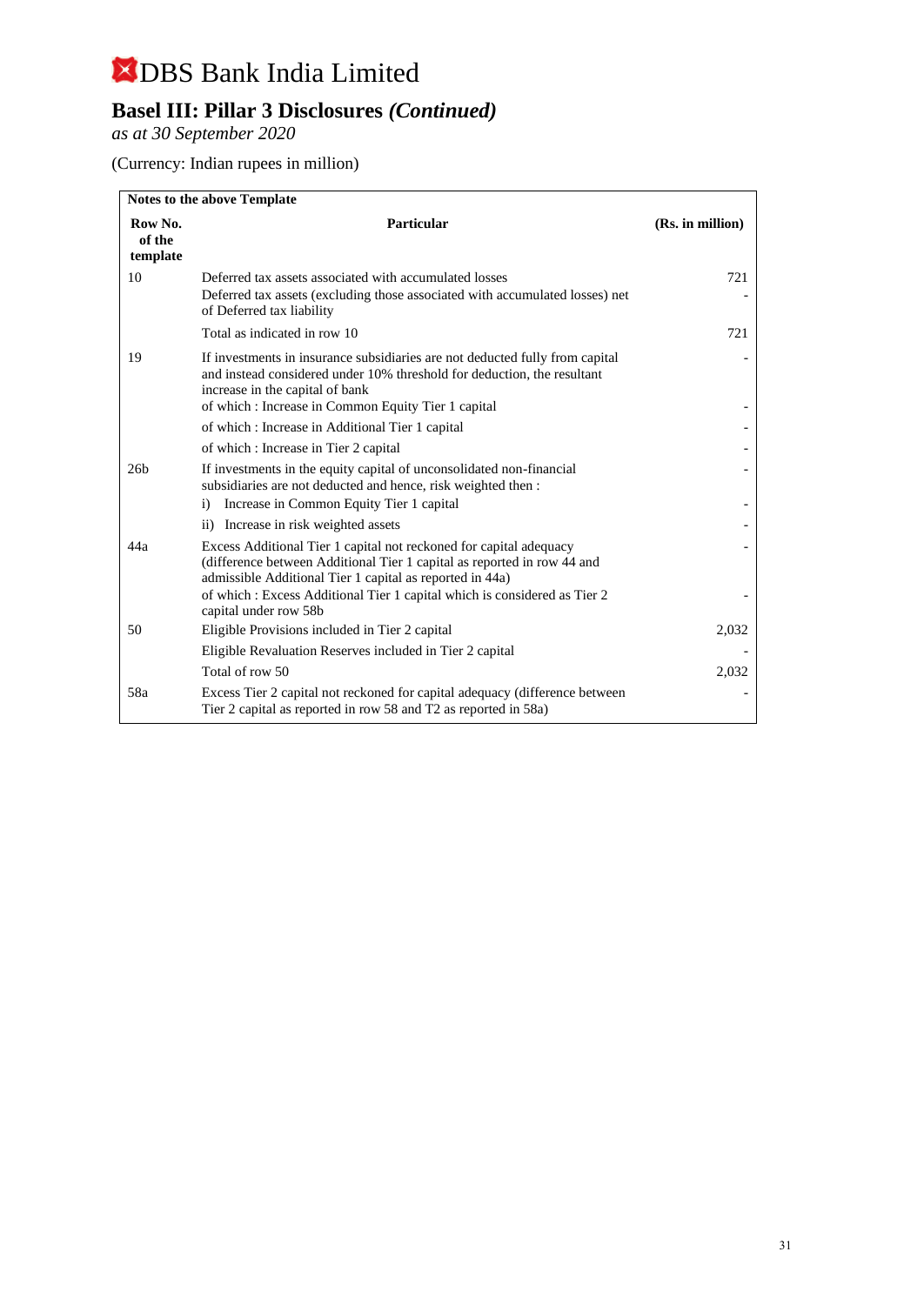## **Basel III: Pillar 3 Disclosures** *(Continued)*

*as at 30 September 2020*

(Currency: Indian rupees in million)

| Step 1  |                                                                                                                                                                    | <b>Balance sheet as in</b><br>financial statements | (Rs. in million)<br><b>Balance sheet under</b><br>regulatory scope of<br>consolidation |
|---------|--------------------------------------------------------------------------------------------------------------------------------------------------------------------|----------------------------------------------------|----------------------------------------------------------------------------------------|
|         |                                                                                                                                                                    | As on 30 Sep 2020                                  | As on 30 Sep 2020                                                                      |
| A<br>i. | <b>Capital &amp; Liabilities</b><br>Paid-up Capital                                                                                                                | 50,377                                             | 50,377                                                                                 |
|         | Reserves & Surplus<br>Minority Interest<br><b>Total Capital</b>                                                                                                    | 12,108<br>62,485                                   | 12,108<br>62,485                                                                       |
| ii.     | Deposits                                                                                                                                                           | 325,276                                            | 325,276                                                                                |
|         | of which: Deposits from banks                                                                                                                                      | 43,948                                             | 43,948                                                                                 |
|         | of which: Customer deposits                                                                                                                                        | 281,328                                            | 281,328                                                                                |
|         | of which : Other deposits (CD's)                                                                                                                                   |                                                    |                                                                                        |
| iii.    | <b>Borrowings</b>                                                                                                                                                  | 81,736                                             | 81,736                                                                                 |
|         | of which: From RBI                                                                                                                                                 |                                                    |                                                                                        |
|         | of which: From banks                                                                                                                                               | 2,335                                              | 2,335                                                                                  |
|         | of which : From other institutions & agencies                                                                                                                      | 68,335                                             | 68,335                                                                                 |
|         | of which : Others (pl. specify)                                                                                                                                    |                                                    |                                                                                        |
|         | of which : Capital instruments                                                                                                                                     | 11,066                                             | 11,066                                                                                 |
| iv.     | Other liabilities & provisions                                                                                                                                     | 84,392                                             | 84,392                                                                                 |
|         | Total                                                                                                                                                              | 553,889                                            | 553,889                                                                                |
| B       | <b>Assets</b>                                                                                                                                                      |                                                    |                                                                                        |
| i.      | Cash and balances with Reserve Bank of India                                                                                                                       | 15,720                                             | 15,720                                                                                 |
|         | Balance with banks and money at call and short notice                                                                                                              | 45,084                                             | 45,084                                                                                 |
| ii.     | Investments:                                                                                                                                                       | 211,298                                            | 211,298                                                                                |
|         | of which: Government securities                                                                                                                                    | 199,974                                            | 199,974                                                                                |
|         | of which: Other approved securities                                                                                                                                |                                                    |                                                                                        |
|         | of which: Shares                                                                                                                                                   | 101                                                | 101                                                                                    |
|         | of which: Debentures & Bonds                                                                                                                                       | 2,529                                              | 2,529                                                                                  |
|         | of which: Subsidiaries / Joint Ventures / Associates<br>of which: Others (Commercial Papers, Certificate of<br>deposits, Security Receipts of Asset Reconstruction | 8,694                                              | 8,694                                                                                  |
| iii.    | Companies)<br>Loans and advances                                                                                                                                   | 197,583                                            | 197,583                                                                                |
|         | of which: Loans and advances to banks                                                                                                                              | 1,0043                                             | 1,0043                                                                                 |
|         | of which: Loans and advances to customers                                                                                                                          | 187,540                                            | 187,540                                                                                |
| iv.     | Fixed assets                                                                                                                                                       | 791                                                | 791                                                                                    |
| v.      | Other assets<br>of which: Goodwill and intangible assets                                                                                                           | 83,413                                             | 83,413                                                                                 |
|         | of which: Deferred tax assets                                                                                                                                      | 3,776                                              | 3,776                                                                                  |
| vi.     | Goodwill on consolidation                                                                                                                                          |                                                    |                                                                                        |
| vii.    | Debit balance in Profit & Loss account<br><b>Total Assets</b>                                                                                                      | 553,889                                            | 553,889                                                                                |

## **12. Composition of Capital – Reconciliation Requirements**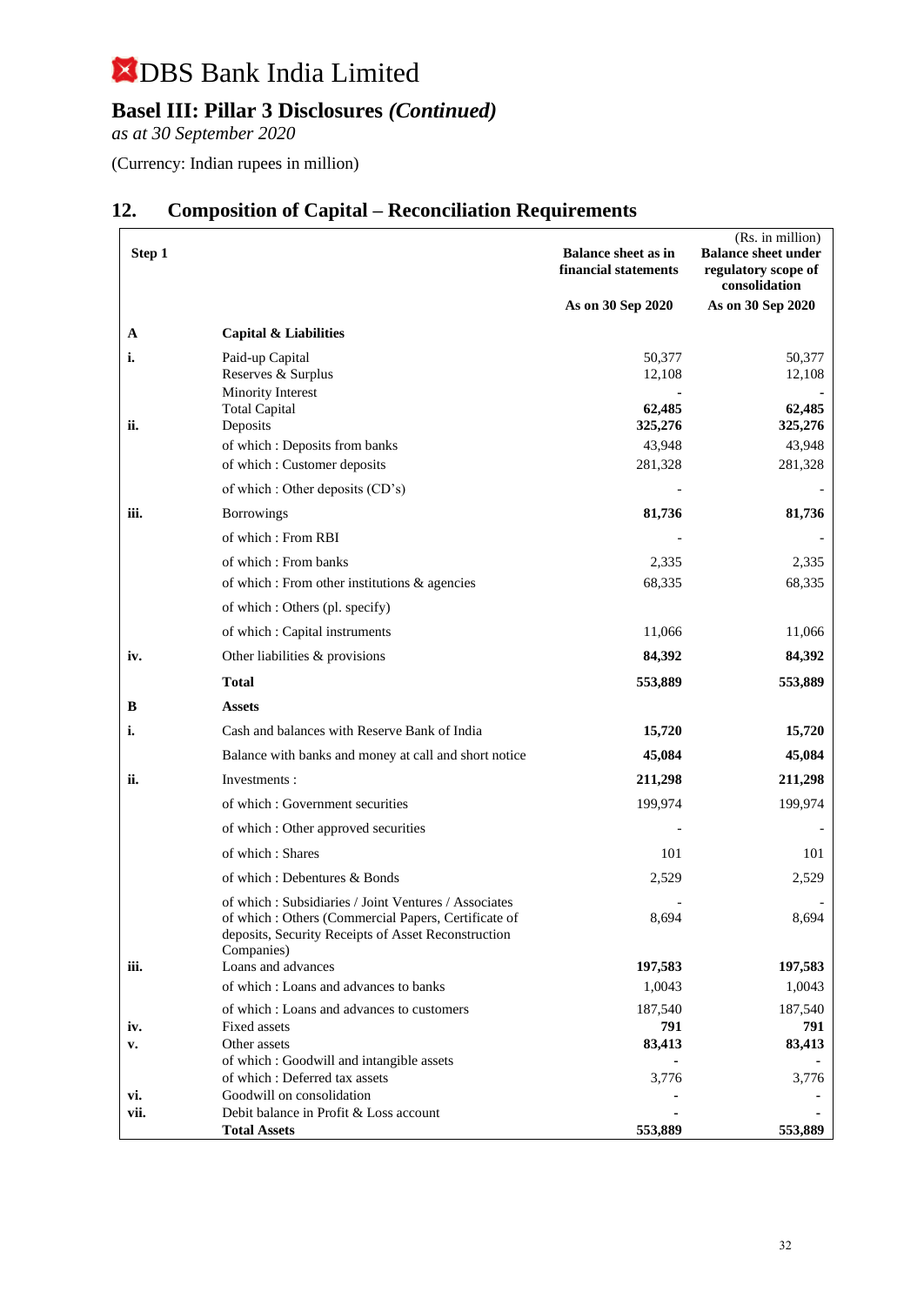## **Basel III: Pillar 3 Disclosures** *(Continued)*

*as at 30 September 2020*

(Currency: Indian rupees in million)

## **12. Composition of Capital – Reconciliation Requirements** *(Continued)*

|             |                                                                                       |                                                                         |                                                                                         | (Rs. in million) |
|-------------|---------------------------------------------------------------------------------------|-------------------------------------------------------------------------|-----------------------------------------------------------------------------------------|------------------|
| Step 2      |                                                                                       | <b>Balance sheet as in</b><br>financial statements<br>As on 30 Sep 2020 | <b>Balance sheet under</b><br>regulatory scope of<br>consolidation<br>As on 30 Sep 2020 | Ref No.          |
|             |                                                                                       |                                                                         |                                                                                         |                  |
| A           | <b>Capital &amp; Liabilities</b>                                                      |                                                                         |                                                                                         |                  |
| i.          | Paid-up Capital                                                                       | 50,377                                                                  | 50,377                                                                                  |                  |
|             | of which: Amount eligible for CET1                                                    | 50,377                                                                  | 50,377                                                                                  | A                |
|             | of which: Amount eligible for AT1                                                     |                                                                         |                                                                                         |                  |
|             | Reserves & Surplus<br>of which:                                                       | 12,108                                                                  | 12,108                                                                                  |                  |
|             | <b>Statutory Reserve</b>                                                              | 4,085                                                                   | 4,085                                                                                   | B                |
|             | Capital Reserve                                                                       | 5                                                                       | 5                                                                                       | $\mathcal{C}$    |
|             | <b>Investment Reserve</b>                                                             | 362                                                                     | 362                                                                                     | D                |
|             | <b>Investment Fluctuation Reserve</b>                                                 | 624                                                                     | 624                                                                                     | E                |
|             | Deferred Tax Reserve                                                                  | 1                                                                       | 1                                                                                       |                  |
|             | <b>Revenue Reserve</b>                                                                | 7,031                                                                   | 7,031                                                                                   | G                |
|             | Minority Interest                                                                     |                                                                         |                                                                                         |                  |
|             | <b>Total Capital</b>                                                                  | 62,485                                                                  | 62,485                                                                                  |                  |
| ii.         | Deposits                                                                              | 325,276                                                                 | 325,276                                                                                 |                  |
|             | of which: Deposits from banks                                                         | 43,948                                                                  | 43,948                                                                                  |                  |
|             | of which: Customer deposits                                                           | 281,328                                                                 | 281,328                                                                                 |                  |
| iii.        | of which: Other deposits (CD's)<br><b>Borrowings</b>                                  | 81,736                                                                  | 81,736                                                                                  |                  |
|             | of which: From RBI                                                                    |                                                                         |                                                                                         |                  |
|             | of which: From banks                                                                  | 2,335                                                                   | 2,335                                                                                   |                  |
|             | of which : From other institutions & agencies                                         | 68,335                                                                  | 68,335                                                                                  |                  |
|             | of which: Others                                                                      |                                                                         |                                                                                         |                  |
|             | of which: Capital instruments                                                         | 11,066                                                                  | 11,066                                                                                  |                  |
|             | - of which Eligible for T2 capital                                                    | 11,066                                                                  | 11,066                                                                                  | Ι                |
| iv.         | Other liabilities & provisions                                                        | 84,392                                                                  | 84,392                                                                                  |                  |
|             | of which : Provision against standard asset and country risk                          | 1,652                                                                   | 1,652                                                                                   | J                |
|             | <b>Total</b>                                                                          | 553,889                                                                 | 553,889                                                                                 |                  |
| B           | <b>Assets</b>                                                                         |                                                                         |                                                                                         |                  |
| i.          | Cash and balances with Reserve Bank of India                                          | 15,720                                                                  | 15,720                                                                                  |                  |
|             | Balance with banks and money at call and short notice                                 | 45,084                                                                  | 45,084                                                                                  |                  |
| ii.         | Investments:                                                                          | 211,298                                                                 | 211,298                                                                                 |                  |
|             | of which : Government securities                                                      | 199,974                                                                 | 199,974                                                                                 |                  |
|             | of which : Other approved securities                                                  |                                                                         |                                                                                         |                  |
|             | of which: Shares                                                                      | 101                                                                     | 101                                                                                     |                  |
|             | of which : Debentures & Bonds<br>of which: Subsidiaries / Joint Ventures / Associates | 2,529                                                                   | 2,529                                                                                   |                  |
|             | of which : Others (Commercial Papers, Certificate of                                  | 8,694                                                                   | 8,694                                                                                   |                  |
|             | deposits, Security Receipts of Asset Reconstruction                                   |                                                                         |                                                                                         |                  |
|             | Companies)                                                                            |                                                                         |                                                                                         |                  |
| iii.        | Loans and advances                                                                    | 197,583                                                                 | 197,583                                                                                 |                  |
|             | of which: Loans and advances to banks                                                 | 1,0043                                                                  | 1,0043                                                                                  |                  |
|             | of which: Loans and advances to customers                                             | 187,540                                                                 | 187,540                                                                                 |                  |
| iv.         | Fixed assets                                                                          | 791                                                                     | 791                                                                                     |                  |
| v.          | Other assets                                                                          | 83,413                                                                  | 83,413                                                                                  |                  |
|             | of which: Goodwill and intangible assets                                              |                                                                         |                                                                                         |                  |
|             | of which: Deferred tax assets associated with accumulated                             |                                                                         |                                                                                         |                  |
|             | losses                                                                                | 721                                                                     | 721                                                                                     | F                |
|             | of which : Deferred tax assets arising from temporary                                 |                                                                         |                                                                                         |                  |
|             | differences other than accumulated losses (amount above                               |                                                                         |                                                                                         | H                |
|             | 10% threshold, net of related tax liability)<br>Goodwill on consolidation             |                                                                         |                                                                                         |                  |
| vi.<br>vii. | Debit balance in Profit & Loss account                                                |                                                                         |                                                                                         |                  |
|             | <b>Total</b>                                                                          | 553,889                                                                 | 553,889                                                                                 |                  |
|             |                                                                                       |                                                                         |                                                                                         |                  |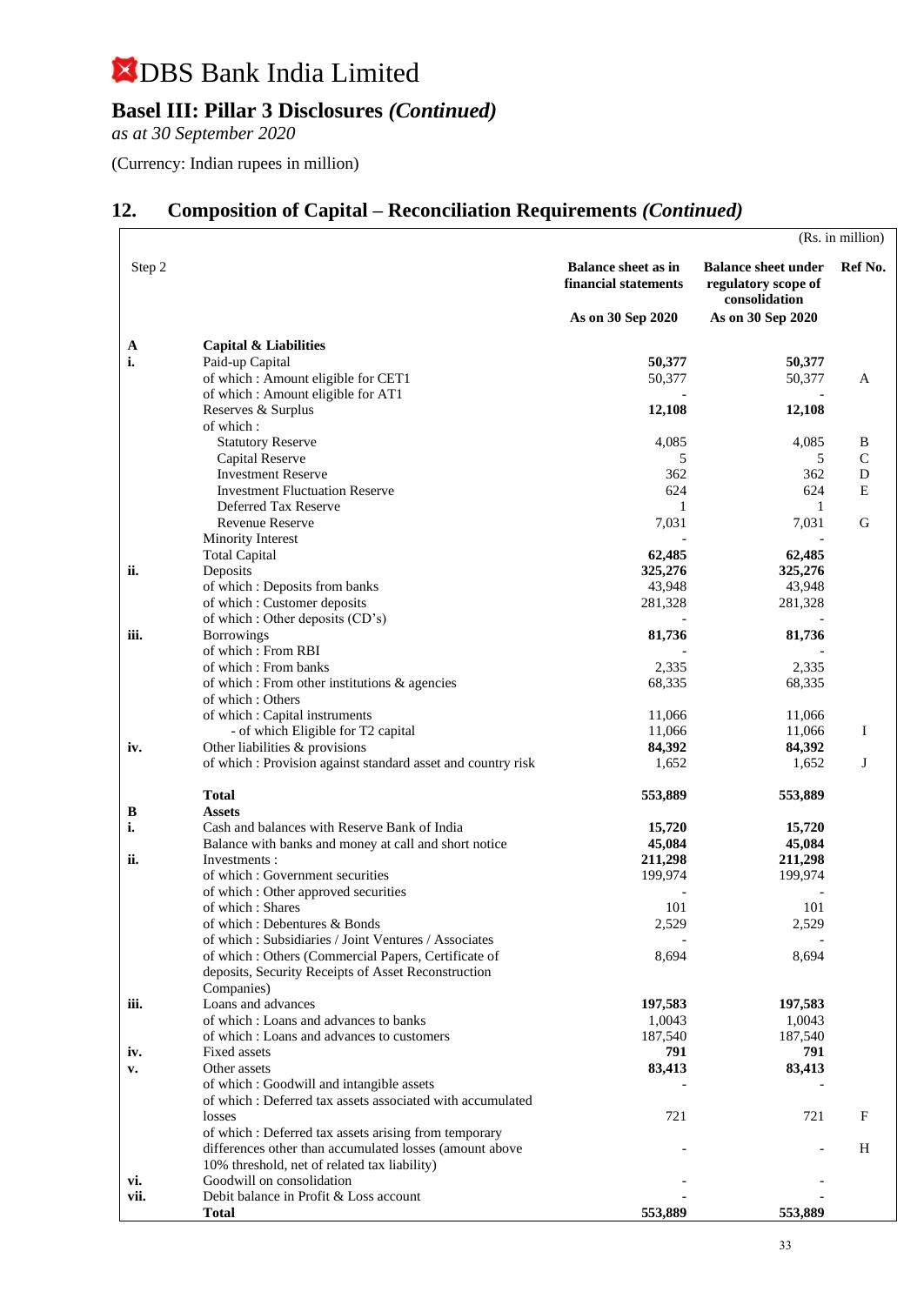## **Basel III: Pillar 3 Disclosures** *(Continued)*

*as at 30 September 2020*

(Currency: Indian rupees in million)

## **13. Main features of equity and debt capital instruments**

(Rs. in million)

|    |                                                                                                                  | As on 30 Sep 2020                                     |
|----|------------------------------------------------------------------------------------------------------------------|-------------------------------------------------------|
| 1  | Issuer                                                                                                           | DBS Bank India Limited                                |
| 2  | Unique identifier (e.g. CUSIP, ISIN or Bloomberg identifier<br>for private placement)                            | <b>INE01GA01014</b>                                   |
| 3  | Governing $law(s)$ of the instrument                                                                             | Applicable Indian statutes                            |
|    |                                                                                                                  | and regulatory requirements                           |
| 4  | <b>Transitional Basel III rules</b>                                                                              | NA.                                                   |
| 5  | Post-transitional Basel III rules                                                                                | Common Equity Tier 1                                  |
| 6  | Eligible at solo / group / group & solo                                                                          | Solo                                                  |
| 7  | Instrument type                                                                                                  | <b>Ordinary Shares</b>                                |
| 8  | Amount recognised in regulatory capital                                                                          | 50,377                                                |
| 9  | Par value of instrument                                                                                          | 50,377                                                |
| 10 | Accounting classification                                                                                        | <b>Equity Share Capital</b>                           |
| 11 | Original date of issuance                                                                                        | <b>NA</b>                                             |
| 12 | Perpetual or dated                                                                                               | Perpetual                                             |
| 13 | Original maturity date                                                                                           | No maturity                                           |
| 14 | Issuer call subject to prior supervisory approval                                                                | <b>NA</b>                                             |
| 15 | Optional call date, contingent call dates and redemption                                                         | NA                                                    |
| 16 | Subsequent call dates, if applicable                                                                             | <b>NA</b>                                             |
|    | Coupons / dividends                                                                                              | <b>NA</b>                                             |
| 17 | Fixed or floating dividend / coupon                                                                              | <b>NA</b>                                             |
| 18 | Coupon rate and any related index                                                                                | NA                                                    |
| 19 | Existence of a dividend stopper                                                                                  | <b>NA</b>                                             |
| 20 | Fully discretionary, partially discretionary, or mandatory                                                       | Fully discretionary                                   |
| 21 | Existence of step up or other incentive to redeem                                                                | <b>NA</b>                                             |
| 22 | Noncumulative or cumulative                                                                                      | Non-cumulative                                        |
| 23 | Convertible or non-convertible                                                                                   | NA                                                    |
| 24 | If convertible, conversion trigger(s)                                                                            | NA.                                                   |
| 25 | If convertible, fully or partially                                                                               | NA.                                                   |
| 26 | If convertible, conversion rate                                                                                  | NA.                                                   |
| 27 | If convertible, mandatory or optional conversion                                                                 | <b>NA</b>                                             |
| 28 | If convertible, specify instrument type convertible into                                                         | <b>NA</b>                                             |
| 29 | If convertible, specify issuer of instrument it converts into                                                    | <b>NA</b>                                             |
| 30 | Write-down feature                                                                                               | <b>NA</b>                                             |
| 31 | If write-down, write-down trigger(s)                                                                             | <b>NA</b>                                             |
| 32 | If write-down, full or partial                                                                                   | NA                                                    |
| 33 | If write-down, permanent or temporary                                                                            | NA                                                    |
| 34 | If temporary write-down, description of write-up mechanism                                                       | NA                                                    |
| 35 | Position in subordination hierarchy in liquidation (specify<br>instrument type immediately senior to instrument) | Represents the most subordinated claim in liquidation |
| 36 | Non-compliant transitioned features                                                                              | N <sub>0</sub>                                        |
| 37 | If yes, specify non-compliant features                                                                           | NA                                                    |
|    |                                                                                                                  |                                                       |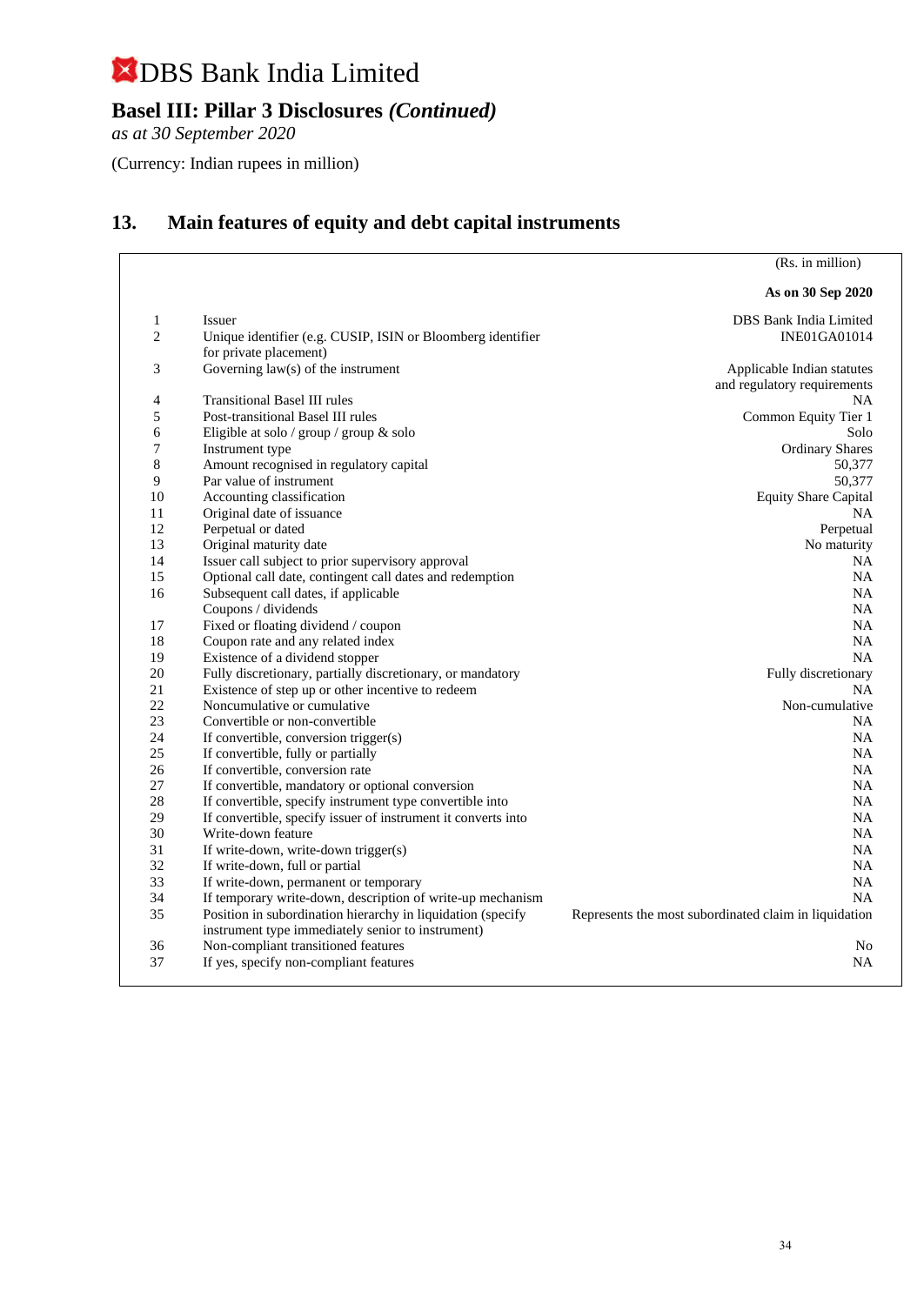## **Basel III: Pillar 3 Disclosures** *(Continued)*

*as at 30 September 2020*

(Currency: Indian rupees in million)

## **14. Disclosure for Banking Book Positions**

In accordance with the RBI guidelines on investment classification and valuation, Investments are classified on the date of purchase into "Held for Trading" ('HFT'), "Available for Sale" ('AFS') and "Held to Maturity" ('HTM') categories (hereinafter called "categories"). Investments which the Bank intends to hold till maturity are classified as HTM securities.

As per the RBI guidelines, investments classified under HTM category are carried at their acquisition cost and not marked to market. Any diminution, other than temporary, in the value of equity investments is provided for. Any loss on sale of investments in HTM category is recognised in the Statement of Profit and Loss. Any gain from sale of investments under HTM category is recognised in the Statement of Profit and Loss and is appropriated, net of taxes and statutory reserve, to "Capital Reserve" in accordance with the RBI Guidelines. The book value of Bank's investment HTM portfolio was Rs. 38,191 million as at September 30, 2020. Further, the Bank has investment in shares/Optionally Convertible Debentures which are received on conversion of debt which are classified under AFS category in accordance with RBI guidelines.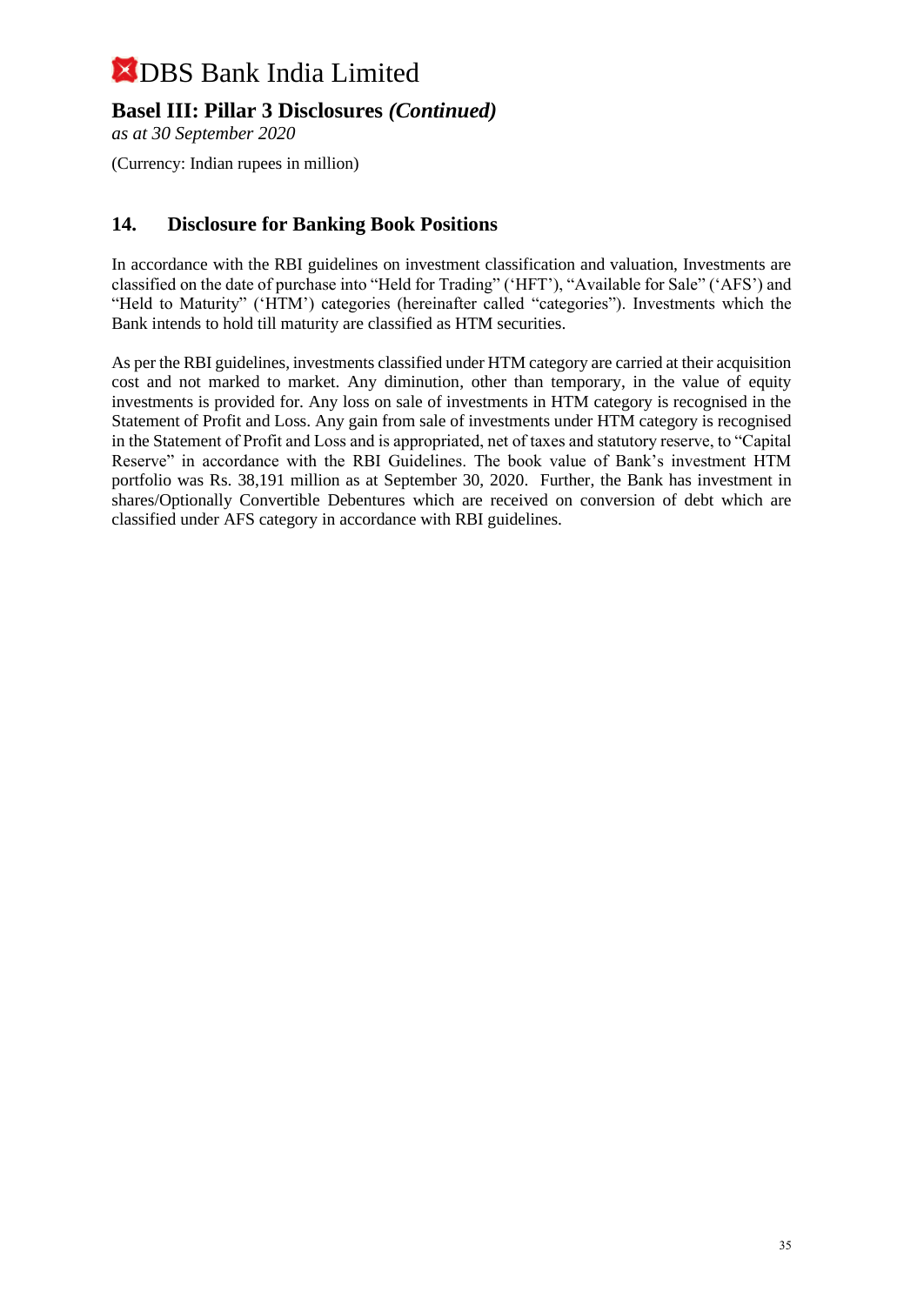## **Basel III: Pillar 3 Disclosures** *(Continued)*

*as at 30 September 2020*

(Currency: Indian rupees in million)

### **15. LEVERAGE RATIO**

The Basel III leverage ratio is defined as the capital measure (Tier-1 capital of the risk based capital framework) divided by the exposure measure, with this ratio expressed as a percentage.

As per RBI guidelines, disclosures required for leverage ratio for the Bank at September 30, 2020 are as follows:

|                             | On-balance sheet exposures                                                                                                                  |            |
|-----------------------------|---------------------------------------------------------------------------------------------------------------------------------------------|------------|
| 1                           | On-balance sheet items (excluding derivatives and SFTs, but including collateral)                                                           | 491,507    |
| $\overline{c}$              | (Asset amounts deducted in determining Basel III Tier 1 capital)                                                                            | (846)      |
| 3                           | Total on-balance sheet exposures (excluding derivatives and SFTs) (sum of<br>lines $1$ and $2)$                                             | 490,661    |
| <b>Derivative exposures</b> |                                                                                                                                             |            |
| $\overline{4}$              | Replacement cost associated with all <i>derivatives</i> transactions (i.e. net of eligible<br>cash variation margin)                        | 42,323     |
| 5                           | Add-on amounts for PFE associated with <i>all</i> derivatives transactions                                                                  | 96,909     |
| 6                           | Gross-up for derivatives collateral provided where deducted from the balance<br>sheet assets pursuant to the operative accounting framework |            |
| 7                           | (Deductions of receivables assets for cash variation margin provided in<br>derivatives transactions)                                        |            |
| 8                           | (Exempted CCP leg of client-cleared trade exposures)                                                                                        |            |
| 9                           | Adjusted effective notional amount of written credit derivatives                                                                            |            |
| 10                          | (Adjusted effective notional offsets and add-on deductions for written credit<br>derivatives)                                               |            |
| 11                          | Total derivative exposures (sum of lines 4 to 10)                                                                                           | 139,232    |
|                             | <b>Securities financing transaction exposures</b>                                                                                           |            |
| 12                          | Gross SFT assets (with no recognition of netting), after adjusting for sale<br>accounting transactions                                      | 7,220      |
| 13                          | (Netted amounts of cash payables and cash receivables of gross SFT assets)                                                                  |            |
| 14                          | CCR exposure for SFT assets                                                                                                                 | 2,040      |
| 15                          | Agent transaction exposures                                                                                                                 |            |
| 16                          | Total securities financing transaction exposures (sum of lines 12 to 15)                                                                    | 9,260      |
|                             | Other off-balance sheet exposures                                                                                                           |            |
| 17                          | Off-balance sheet exposure at gross notional amount                                                                                         | 280,973    |
| 18                          | (Adjustments for conversion to credit equivalent amounts)                                                                                   | (196, 941) |
| 19                          | Off-balance sheet items (sum of lines 17 and 18)                                                                                            | 84,033     |
|                             | Capital and total exposures                                                                                                                 |            |
| 20                          | Tier 1 capital                                                                                                                              | 58,522     |
| 21                          | Total exposures (sum of lines 3, 11, 16 and 19)                                                                                             | 723,185    |
| Leverage ratio              |                                                                                                                                             |            |
| 22                          | <b>Basel III leverage ratio</b>                                                                                                             | 8.09%      |